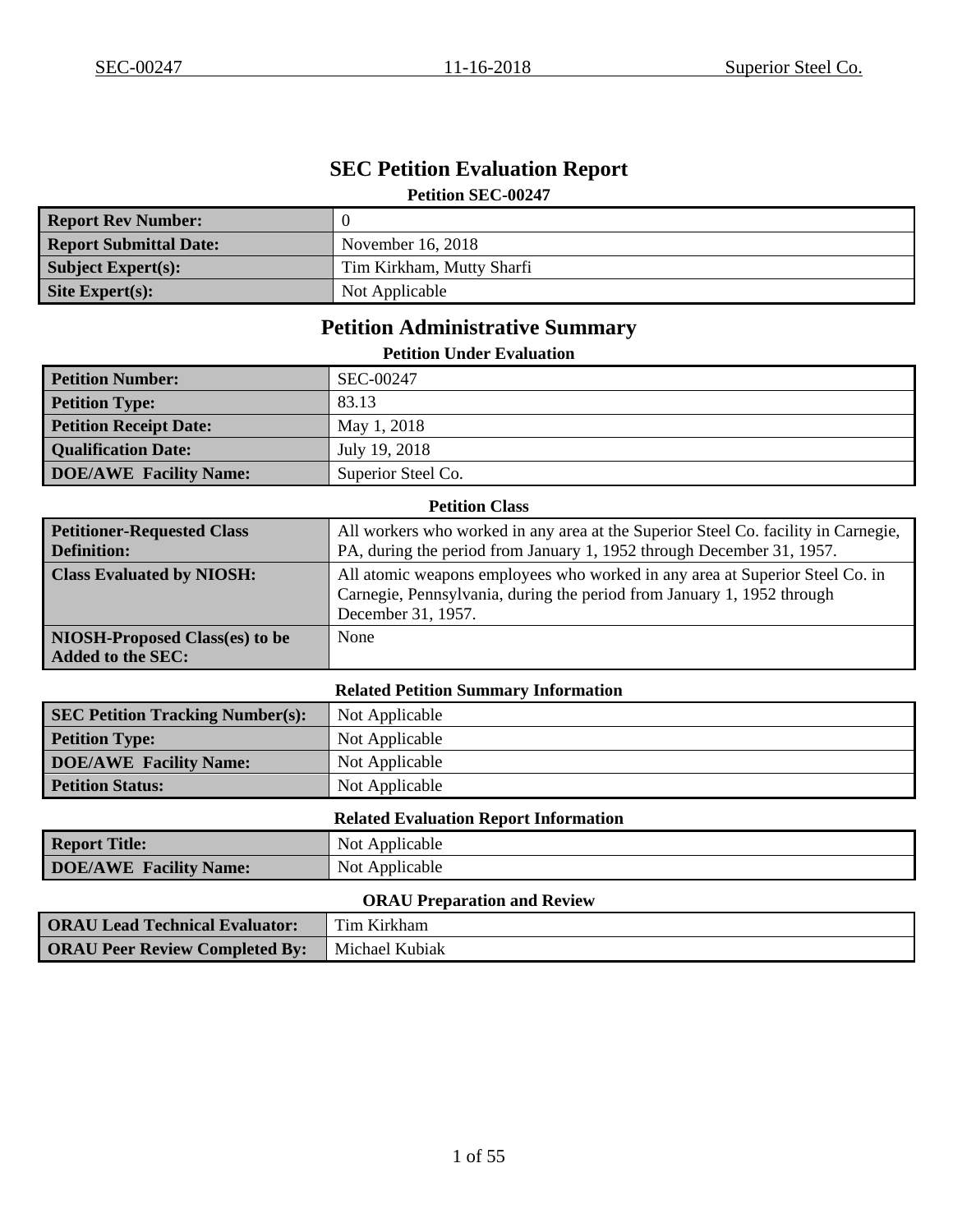| <b>DCAS Review and Approval</b>         |                     |  |
|-----------------------------------------|---------------------|--|
| <b>Peer Review Completed By:</b>        |                     |  |
|                                         | [Signature on File] |  |
|                                         | Megan Lobaugh       |  |
|                                         | November 16, 2018   |  |
| <b>SEC Petition Evaluation Reviewed</b> |                     |  |
| By:                                     | [Signature on File] |  |
|                                         | James W. Neton      |  |
|                                         | November 16, 2018   |  |
| <b>SEC Petition Evaluation Approved</b> |                     |  |
| By:                                     | [Signature on File] |  |
|                                         | Stuart L. Hinnefeld |  |
|                                         | November 16, 2018   |  |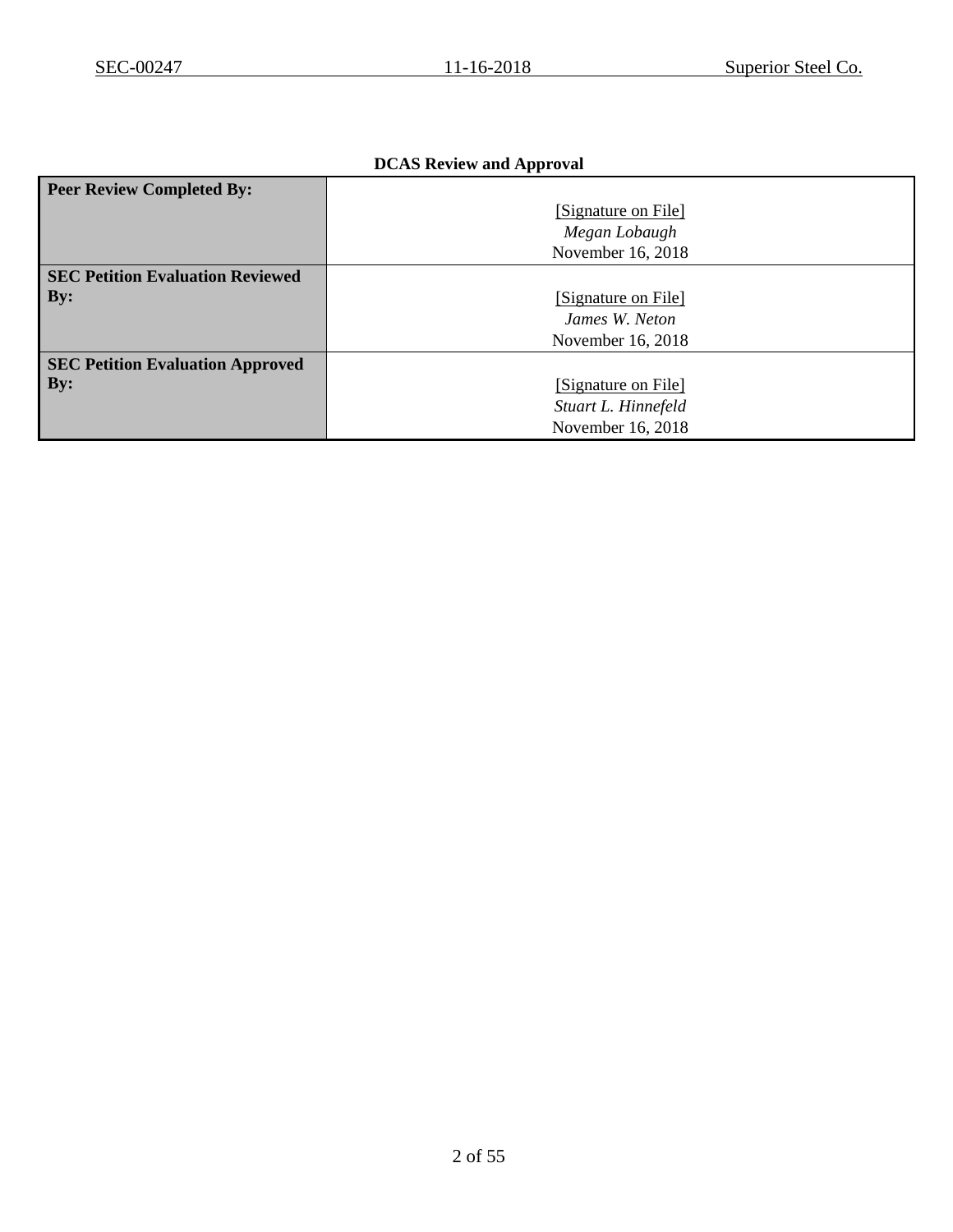This page intentionally left blank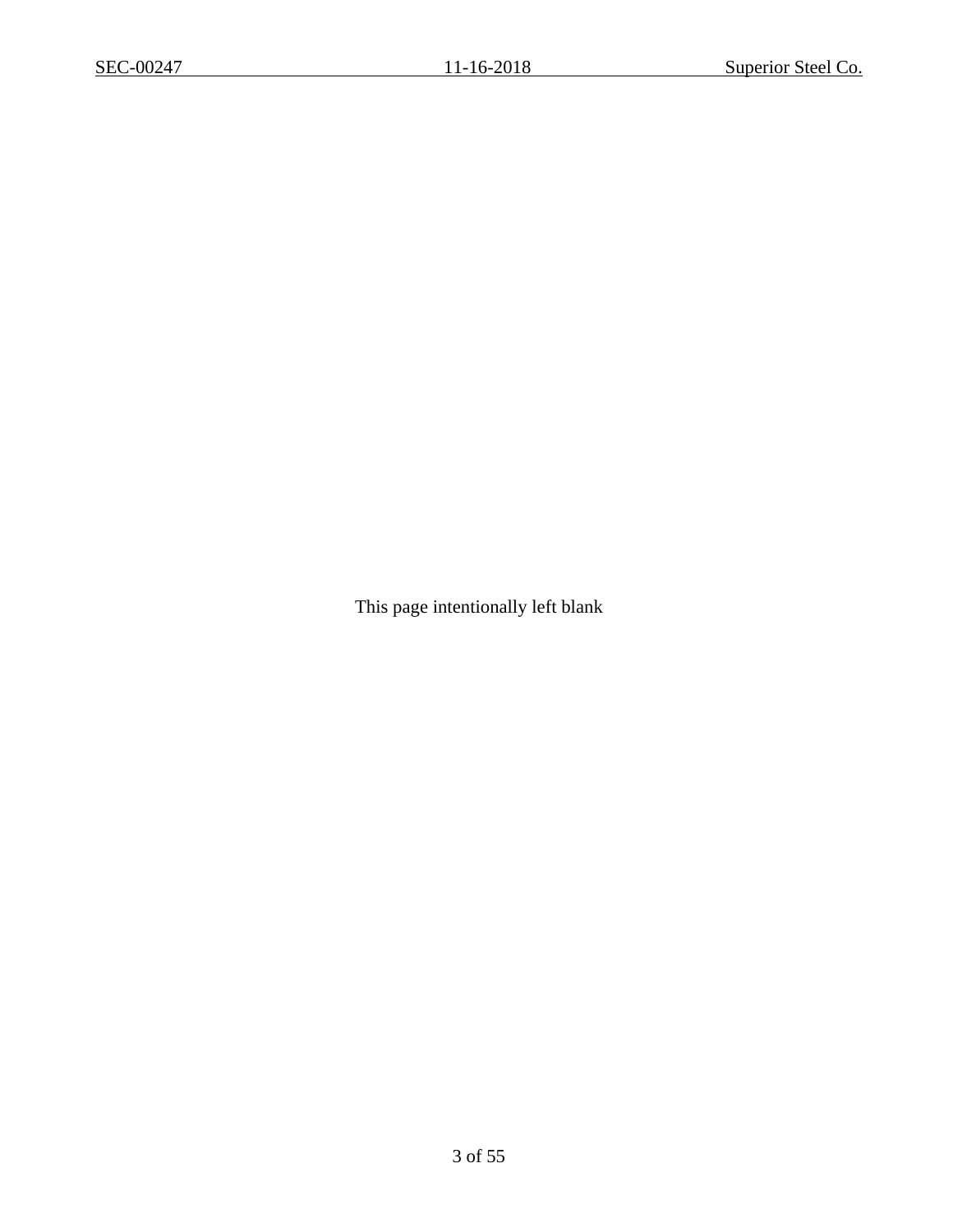# **Evaluation Report Summary: SEC-00247, Superior Steel Co.**

<span id="page-3-0"></span>The National Institute for Occupational Safety and Health (NIOSH) prepared this evaluation report in response to a petition to add a class of workers at Superior Steel Co. to the Special Exposure Cohort (SEC). The *Energy Employees Occupational Illness Compensation Program Act of 2000*, as amended, (EEOICPA) and 42 C.F.R. pt. 83, *Procedures for Designating Classes of Employees as Members of the Special Exposure Cohort under the Energy Employees Occupational Illness Compensation Program Act of 2000,* describe the process for adding new classes to the SEC.

#### Petitioner-Requested Class Definition

NIOSH received petition SEC-00247 on May 1, 2018, and qualified it on July 19, 2018. The petitioner requested that NIOSH consider the following class: *All workers who worked in any area at the Superior Steel Co. facility in Carnegie, PA, during the period from January 1, 1952 through December 31, 1957.* 

#### Class Evaluated by NIOSH

Based on its preliminary research, NIOSH accepted the petitioner-requested class. NIOSH evaluated the following class: All atomic weapons employees who worked in any area at Superior Steel Co. in Carnegie, Pennsylvania, during the period from January 1, 1952 through December 31, 1957.

#### NIOSH Determination about the Proposed Class to be Added to the SEC

NIOSH has obtained operational process data, and air sampling data performed periodically during uranium rolling operations at Superior Steel Co. during the period from January 1, 1952 through December 31, 1957. Based on its analysis of these available resources, NIOSH found no part of the class under evaluation for which it cannot estimate radiation doses with sufficient accuracy.

#### Feasibility of Dose Reconstruction

Per EEOICPA and 42 C.F.R. § 83.13(c) (1), NIOSH has established that it has access to sufficient information to: (1) estimate the maximum radiation dose, for every type of cancer for which radiation doses are reconstructed, that could have been incurred in plausible circumstances by any member of the class; or (2) estimate radiation doses of members of the class more precisely than an estimate of the maximum dose. Information available from the site profile and additional resources is sufficient to estimate the maximum internal and external potential exposure to members of the evaluated class under plausible circumstances during the specified period.

The NIOSH dose reconstruction feasibility findings are based on the following:

- NIOSH finds that it is feasible to reconstruct occupational medical dose for Superior Steel Co. employees with sufficient accuracy during the period from January 1, 1952 through December 31, 1957. Medical dose is not assigned after 1957 after the AWE covered period for Superior Steel Co.
- The period under evaluation includes the entire AWE operations period for Superior Steel Co. The effective date of the AEC contract with Superior Steel Co. was June 27, 1952, therefore, no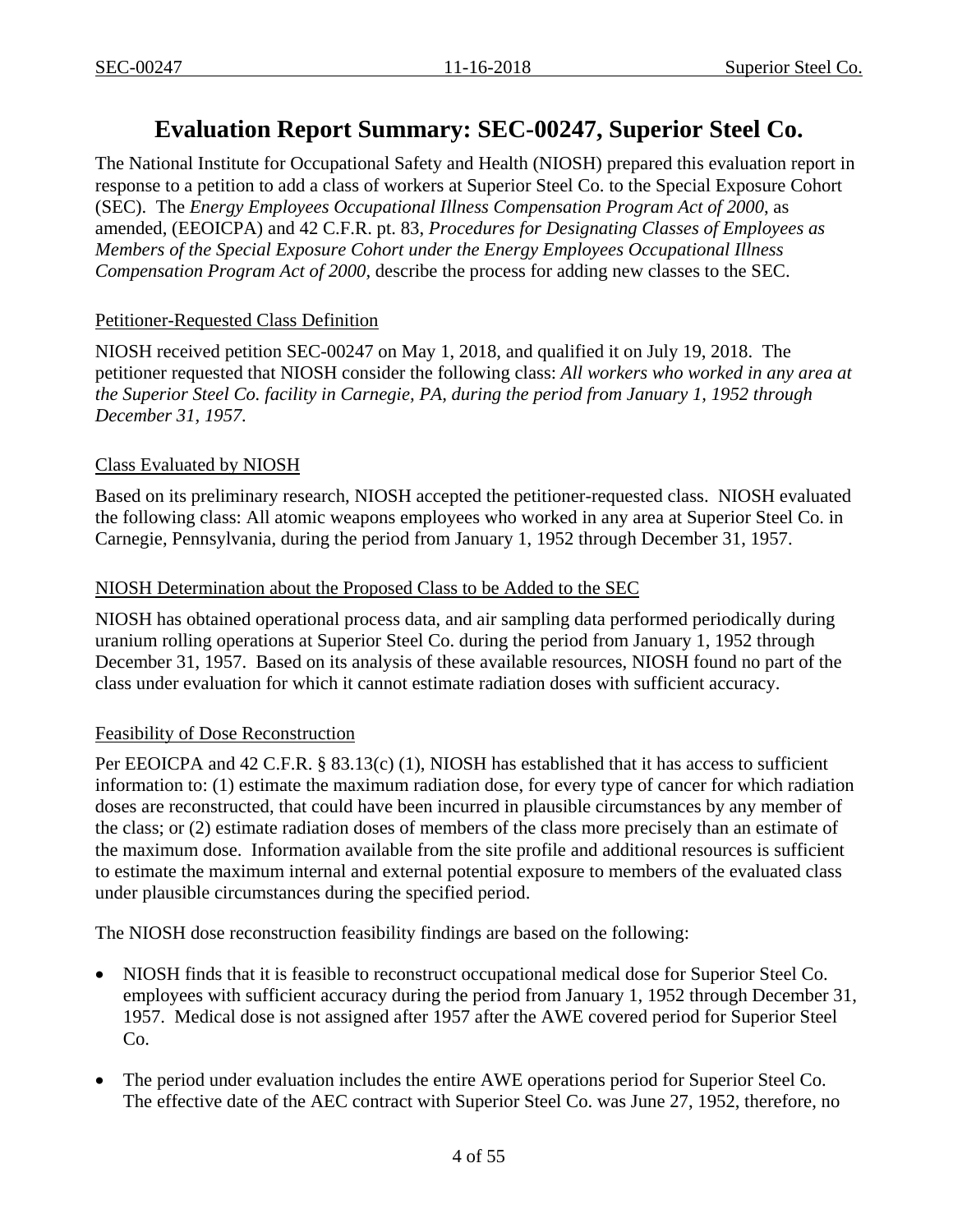operational internal or external exposures associated with rolling activities will be assessed prior to June 27, 1952.

- Principal sources of internal radiation for members of the proposed class included inhalation of uranium dust produced from the manipulation and oxidation of uranium metal during rolling and related processes. NIOSH estimates that Superior Steel Co. processed over 60,000 pounds of uranium metal for AEC contracts. Superior Steel Co. also performed a non-AEC test-scale rolling operation with 700 pounds of thorium metal in March or April 1956 for a commercial customer.
- NIOSH has process-related air monitoring data collected by the AEC during four uranium rolling campaigns; two in 1953 and two in 1955. NIOSH has determined that the available air monitoring data are sufficient to determine the bounding uranium alpha air exposures for the highest potentially exposed workers at Superior Steel Co. for the period January 1, 1952 through December 31, 1957.
- NIOSH has determined that it has sufficient process information to derive airborne thorium concentrations based on the mass loading calculated from the AEC air sampling results associated with the 1955 uranium rollings. Given the large-scale nature of the site's uranium work and the small-scale nature of the thorium work, this is considered a favorable estimate of thorium-related exposure from the single test-scale thorium campaign.
- NIOSH finds that it is feasible to reconstruct with sufficient accuracy the internal radiation doses from uranium and thorium metal rolling operations for Superior Steel Co. employees during the period from January 1, 1952 through December 31, 1957.
- Principal sources of external radiation for members of the proposed class included direct exposure from being in proximity to the uranium ingots, exposure from contaminated surfaces, and submersion in air contaminated with dust generated via the processing of uranium metal for the AEC. Superior Steel Co. workers also received such exposures during the non-AEC test-scale rolling operation with 700 pounds of thorium metal in March or April 1956 for a commercial customer.
- For AWE sites such as Superior Steel Co. that handled uranium metals, NIOSH procedure Battelle-TBD-6000 presents methods for bounding worker doses due to external exposure from rolling operations with uranium metal. NIOSH has determined that it has sufficient applicable site-specific information, using the methods of Battelle-TBD-6000, to model Superior Steel Co. worker doses due to uranium and thorium metal rolling operations during the period from January 1, 1952 through December 31, 1957.
- NIOSH finds that it is feasible to reconstruct with sufficient accuracy the external radiation doses from uranium and thorium metal rolling operations for Superior Steel Co. employees during the period from January 1, 1952 through December 31, 1957.
- Pursuant to 42 C.F.R. § 83.13(c) (1), NIOSH determined that there is sufficient information to either: (1) estimate the maximum radiation dose, for every type of cancer for which radiation doses are reconstructed, that could have been incurred under plausible circumstances by any member of the class; or (2) estimate the radiation doses of members of the class more precisely than a maximum dose estimate.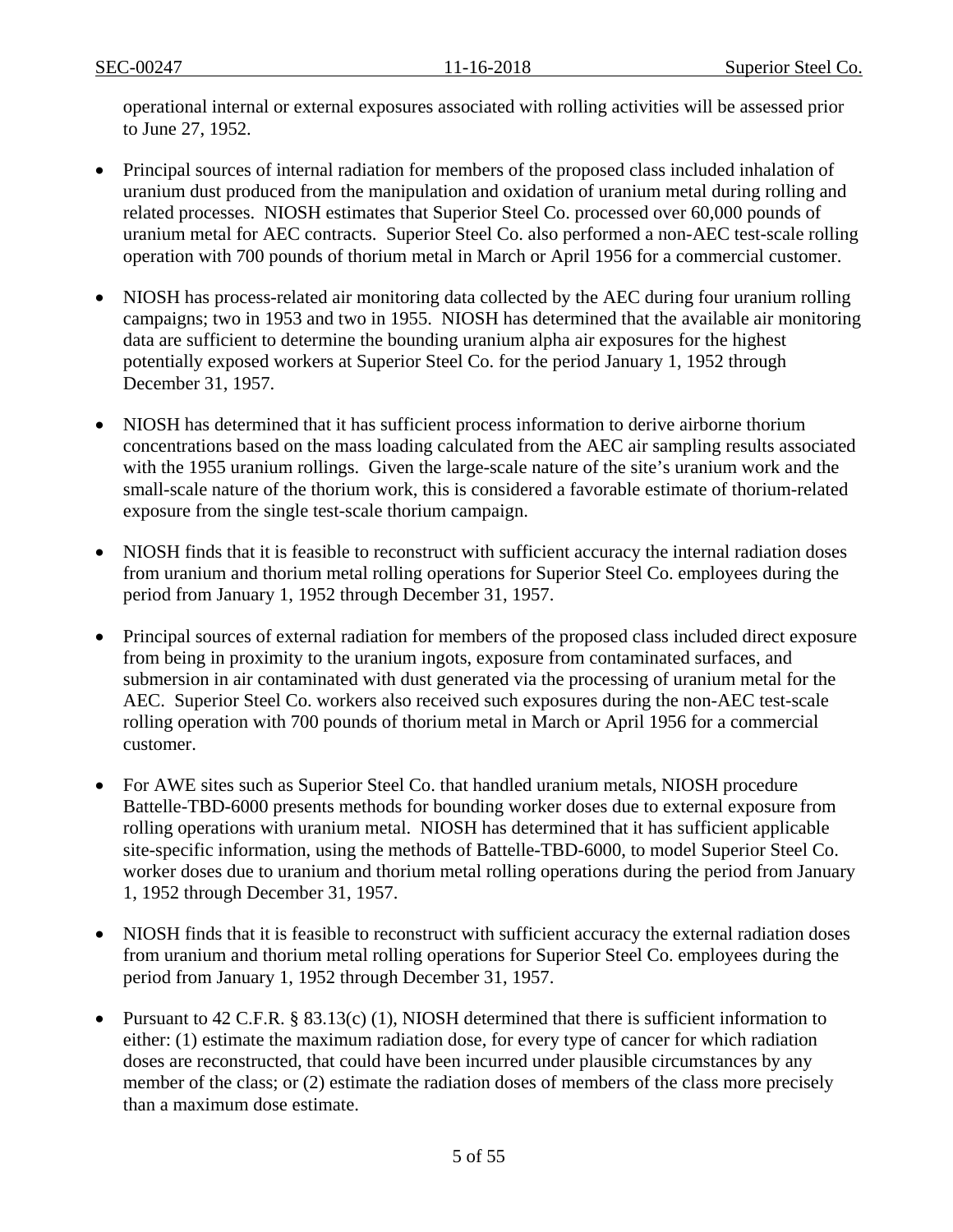#### Health Endangerment Determination

Per EEOICPA and 42 C.F.R. § 83.13(c) (3), a health endangerment determination is not required because NIOSH has determined that it has sufficient information to estimate dose for the members of the evaluated class.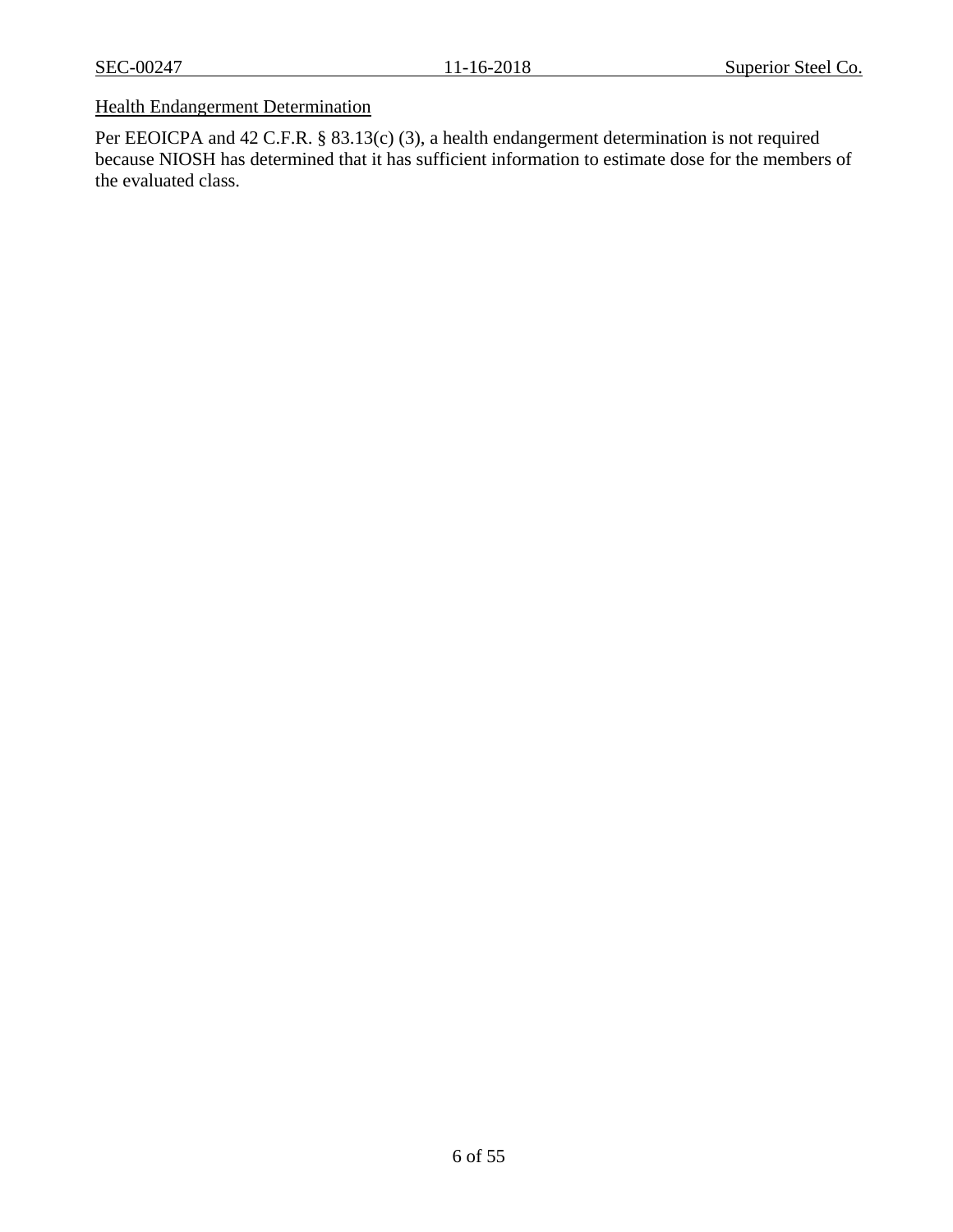This page intentionally left blank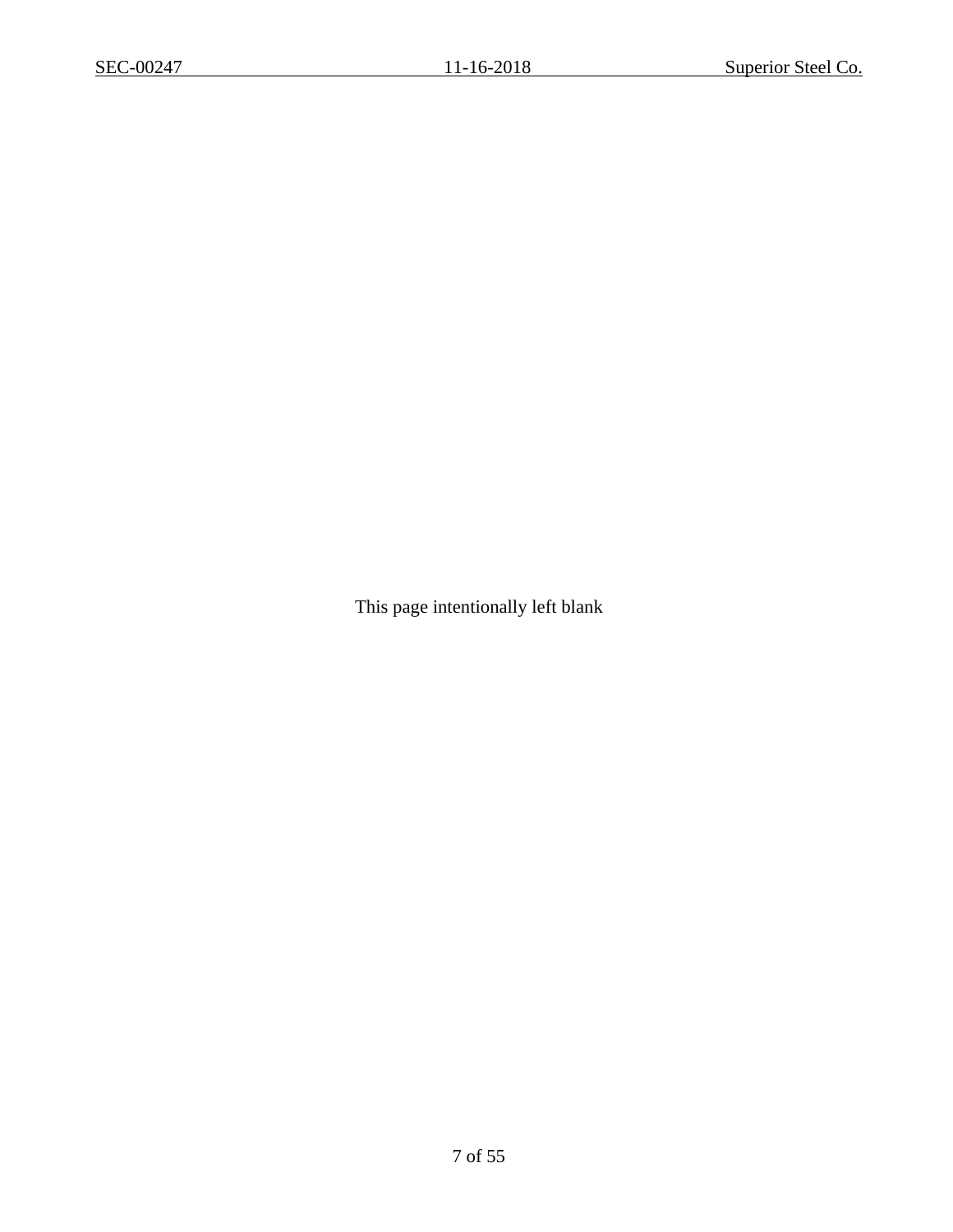# **Table of Contents**

<span id="page-7-0"></span>

| 1.0 |     |       |                                                                           |  |
|-----|-----|-------|---------------------------------------------------------------------------|--|
| 2.0 |     |       |                                                                           |  |
| 3.0 |     |       |                                                                           |  |
|     | 3.1 |       |                                                                           |  |
|     | 3.2 |       |                                                                           |  |
|     | 3.3 |       | NIOSH Determination about the Proposed Class to be Added to the SEC 12    |  |
| 4.0 |     |       |                                                                           |  |
|     | 4.1 |       |                                                                           |  |
|     | 4.2 |       |                                                                           |  |
|     | 4.3 |       |                                                                           |  |
|     | 4.4 |       |                                                                           |  |
|     | 4.5 |       |                                                                           |  |
|     | 4.6 |       |                                                                           |  |
| 5.0 |     |       |                                                                           |  |
|     | 5.1 |       |                                                                           |  |
|     |     |       |                                                                           |  |
|     |     | 5.1.2 |                                                                           |  |
|     | 5.2 |       | Radiological Exposure Sources from Superior Steel Co. Operations  17      |  |
|     |     | 5.2.1 |                                                                           |  |
|     |     |       |                                                                           |  |
|     |     |       | 5.2.1.2                                                                   |  |
|     |     | 5.2.2 |                                                                           |  |
|     |     |       | 5.2.2.1                                                                   |  |
|     |     |       | 5.2.2.2                                                                   |  |
|     |     |       | 5.2.2.3                                                                   |  |
| 6.0 |     |       | Summary of Available Monitoring Data for the Class Evaluated by NIOSH  21 |  |
|     | 6.1 |       |                                                                           |  |
|     | 6.2 |       |                                                                           |  |
|     | 6.3 |       | Available Superior Steel Co. Remediation Workplace Monitoring Data  22    |  |
|     |     |       |                                                                           |  |
|     |     |       |                                                                           |  |
| 7.0 |     |       |                                                                           |  |
|     | 7.1 |       |                                                                           |  |
|     |     | 7.1.1 |                                                                           |  |
|     |     | 7.1.2 |                                                                           |  |
|     | 7.2 |       |                                                                           |  |
|     |     | 7.2.1 |                                                                           |  |
|     |     | 7.2.2 | NIOSH Proposed Methods for Bounding AWE Period Internal Doses 30          |  |
|     |     | 7.2.3 |                                                                           |  |
|     | 7.3 |       |                                                                           |  |
|     |     | 7.3.1 |                                                                           |  |
|     |     | 7.3.2 | NIOSH Proposed Methods for Bounding External AWE Period Doses 35          |  |
|     |     | 7.3.3 |                                                                           |  |
|     |     |       |                                                                           |  |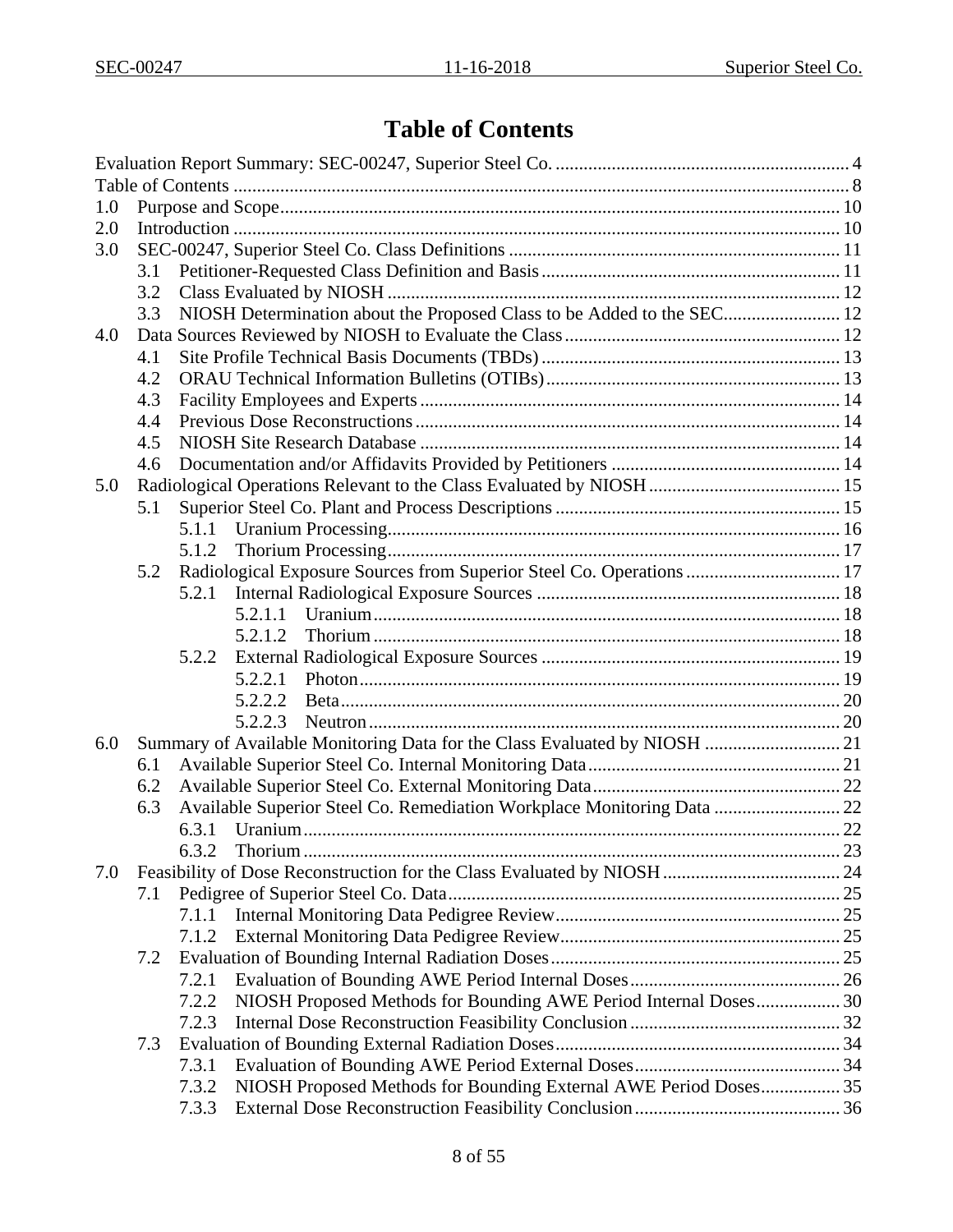# **Tables**

| Table 4-1: Number of Superior Steel Co. Claims Submitted Under the Dose Reconstruction Rule 14 |  |
|------------------------------------------------------------------------------------------------|--|
|                                                                                                |  |
| Table 5-2: Beta Surface Exposure Rates from Equilibrium Thickness of U Metal Compounds 20      |  |
|                                                                                                |  |
|                                                                                                |  |
|                                                                                                |  |
|                                                                                                |  |
|                                                                                                |  |
|                                                                                                |  |
|                                                                                                |  |

# **Figures**

| Figure 5-2: Layout of Hot Strip Uranium Mill Operation at Superior Steel Co., 1955 (Myrick, 1981)16 |  |
|-----------------------------------------------------------------------------------------------------|--|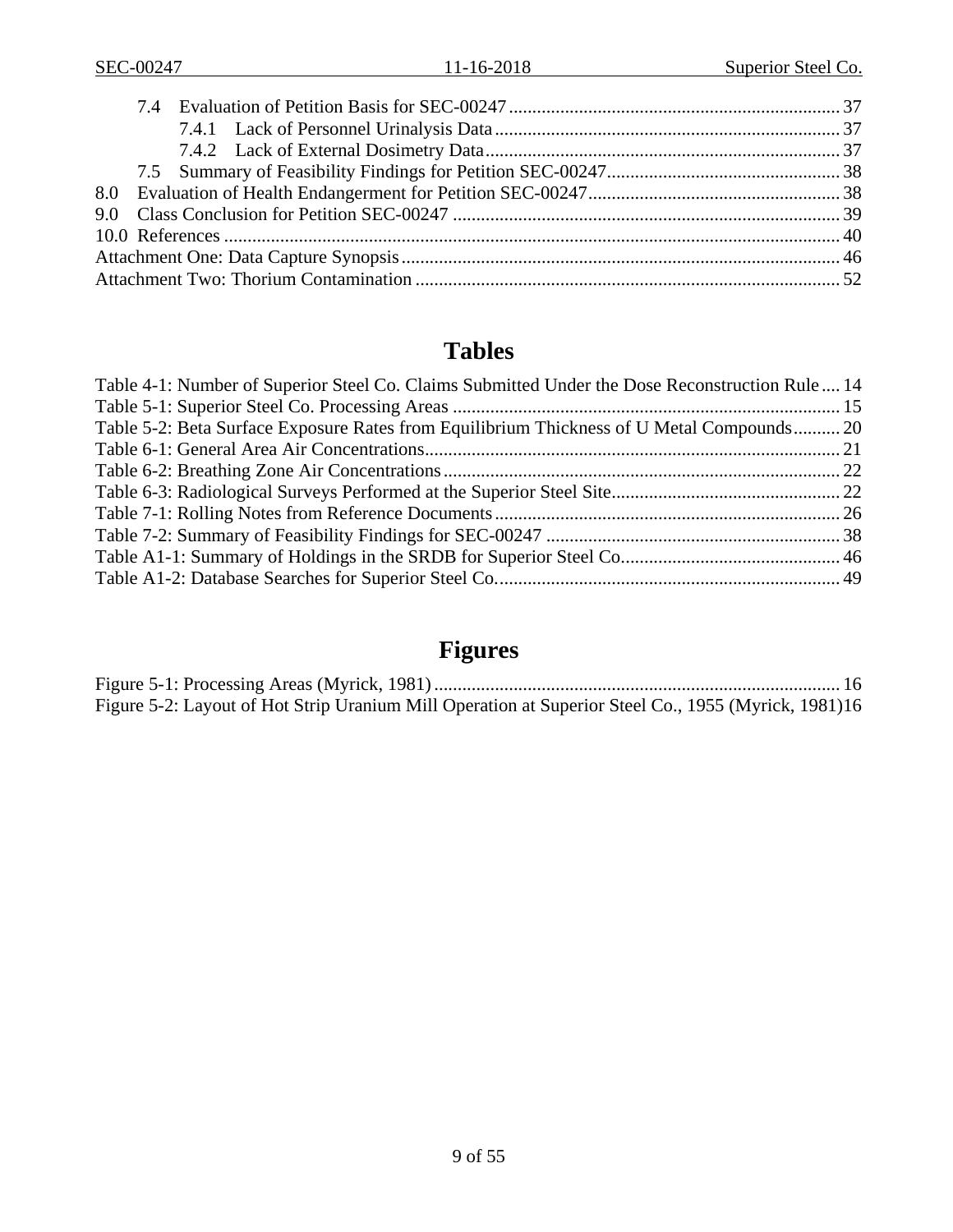# **SEC Petition Evaluation Report for SEC-00247**

*ATTRIBUTION AND ANNOTATION: This is a single-author document. All conclusions drawn from the data presented in this evaluation were made by the ORAU Team Lead Technical Evaluator: Tim Kirkham, Oak Ridge Associated Universities (ORAU). The rationales for all conclusions in this document are explained in the associated text.*

# <span id="page-9-0"></span>**1.0 Purpose and Scope**

This report evaluates the feasibility of reconstructing radiation doses for all atomic weapons employees who worked in any area at Superior Steel Co. in Carnegie, Pennsylvania, during the period from January 1, 1952 through December 31, 1957. It provides information and analyses germane to considering a petition for adding a class of employees to the congressionally-created SEC.

This report does not make any determinations concerning the feasibility of dose reconstruction that necessarily apply to any individual energy employee who might require a dose reconstruction from NIOSH. This report also does not contain the final determination as to whether the proposed class will be added to the SEC (see Section 2.0).

This evaluation was conducted in accordance with the requirements of EEOICPA, 42 C.F.R. pt. 83, and the guidance contained in the Division of Compensation Analysis and Support's (DCAS) *Internal Procedures for the Evaluation of Special Exposure Cohort Petitions*, DCAS-PR-004.

# <span id="page-9-1"></span>**2.0 Introduction**

Both EEOICPA and 42 C.F.R. pt. 83 require NIOSH to evaluate qualified petitions requesting that the Department of Health and Human Services (DHHS) add a class of employees to the SEC. The evaluation is intended to provide a fair, science-based determination of whether it is feasible to estimate with sufficient accuracy the radiation doses of the class of employees through NIOSH dose reconstructions.<sup>1</sup>

42 C.F.R. § 83.13(c)(1) states: *Radiation doses can be estimated with sufficient accuracy if NIOSH has established that it has access to sufficient information to estimate the maximum radiation dose, for every type of cancer for which radiation doses are reconstructed, that could have been incurred in plausible circumstances by any member of the class, or if NIOSH has established that it has access to sufficient information to estimate the radiation doses of members of the class more precisely than an estimate of the maximum radiation dose.*

Under 42 C.F.R. § 83.13(c)(3), if it is not feasible to estimate with sufficient accuracy radiation doses for members of the class, then NIOSH must determine that there is a reasonable likelihood that such radiation doses may have endangered the health of members of the class. The regulation requires NIOSH to assume that any duration of unprotected exposure may have endangered the health of members of a class when it has been established that the class may have been exposed to radiation during a discrete incident likely to have involved levels of exposure similarly high to those occurring

<sup>1</sup> NIOSH dose reconstructions under EEOICPA are performed using the methods promulgated under 42 C.F.R. pt. 82 and the detailed implementation guidelines available on th[e NIOSH Radiation Dose Reconstruction Program](http://www.cdc.gov/niosh/ocas/) webpage.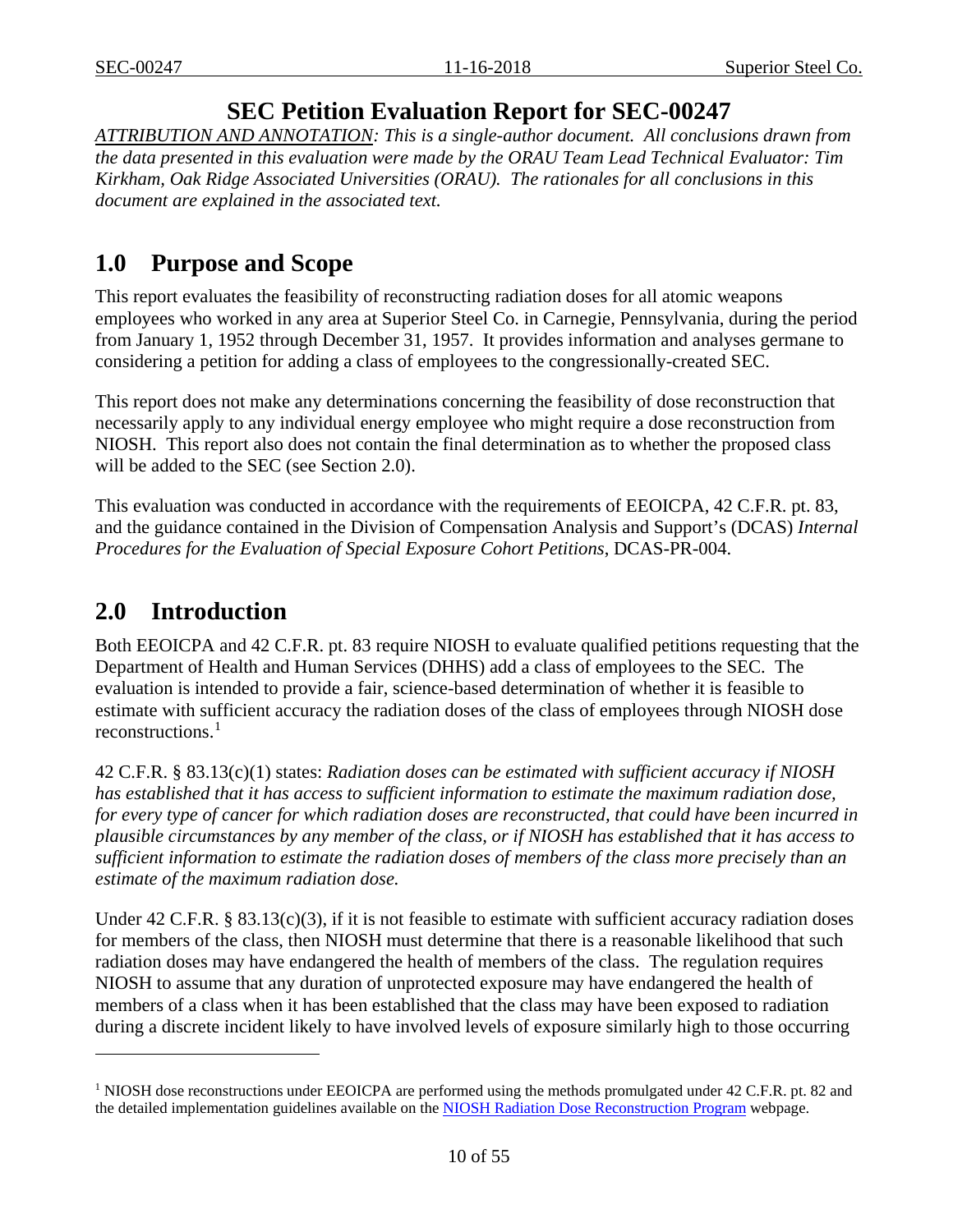during nuclear criticality incidents. If the occurrence of such an exceptionally high-level exposure has not been established, then NIOSH is required to specify that health was endangered for those employees who were employed for at least 250 aggregated work days within the parameters established for the class or in combination with work days within the parameters established for one or more other SEC classes.

NIOSH is required to document its evaluation in a report, and to do so, relies upon both its own dose reconstruction expertise as well as technical support from its contractor, Oak Ridge Associated Universities (ORAU). Once completed, NIOSH provides the report to both the petitioner(s) and the Advisory Board on Radiation and Worker Health (Advisory Board). The Advisory Board will consider the NIOSH evaluation report, together with the petition, petitioner(s) comments, and other information the Advisory Board considers appropriate, in order to make recommendations to the Secretary of DHHS on whether or not to add one or more classes of employees to the SEC. Once NIOSH has received and considered the advice of the Advisory Board, the Director of NIOSH will propose a decision on behalf of DHHS. The Secretary of DHHS will make the final decision, taking into account the NIOSH evaluation, the advice of the Advisory Board, and the proposed decision issued by NIOSH. As part of this decision process, petitioners may seek a review of certain types of final decisions issued by the Secretary of DHHS.<sup>2</sup>

# <span id="page-10-0"></span>**3.0 SEC-00247, Superior Steel Co. Class Definitions**

The following subsections address the evolution of the class definition for SEC-00247, Superior Steel Co. When a petition is submitted, the requested-class definition is reviewed as submitted. Based on its review of the available site information and data, NIOSH will make a determination whether to qualify for full evaluation all, some, or no part of the petitioner-requested class. If some portion of the petitioner-requested class is qualified, NIOSH will specify that class along with a justification for any modification of the petitioner's class. After a full evaluation of the qualified class, NIOSH will determine whether to propose a class for addition to the SEC and will specify that proposed class definition.

### <span id="page-10-1"></span>**3.1 Petitioner-Requested Class Definition and Basis**

NIOSH received petition SEC-00247 on May 1, 2018, and it qualified on July 19, 2018. The petitioner requested that NIOSH consider the following class: *All workers who worked in any area at the Superior Steel Co. facility in Carnegie, PA, during the period from January 1, 1952 through December 31, 1957.* 

The petitioners provided information in support of their proposal that records and information may be inadequate for dose reconstruction for the Superior Steel Co. employees in question. The basis for their proposal was that certain radiation exposures and doses to the class were not monitored. NIOSH deemed the following information sufficient to qualify SEC-00247 for evaluation:

<sup>&</sup>lt;sup>2</sup> See 42 C.F.R. pt. 83 for a full description of the procedures summarized here. Additional internal procedures are available on the [NIOSH Radiation Dose Reconstruction Program](http://www.cdc.gov/niosh/ocas/) webpage.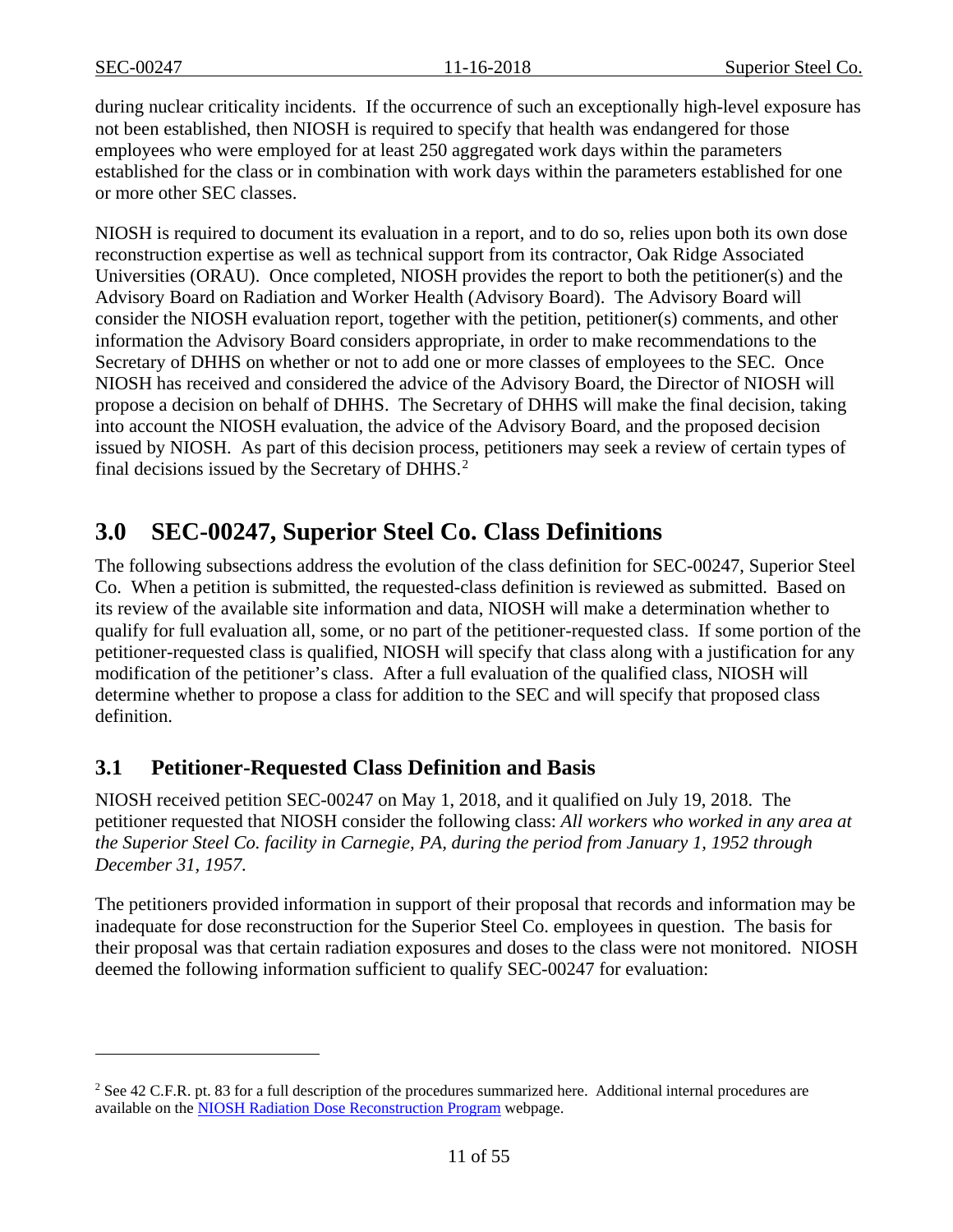• The petitioner provided NIOSH statements made in ORAUT-TKBS-0034, Rev 00-PC-1 that "individual uranium urinalysis data are unavailable for Superior Steel workers and none are known to exist" and "no external dosimetry results are available for Superior Steel employees."

NIOSH concluded that there is sufficient documentation to support, for at least part of the petitionerrequested time period, the petition basis that internal and external radiation exposures and radiation doses were possibly not adequately monitored at Superior Steel Co., either through personal monitoring or area monitoring. Based on its Superior Steel Co. research and data capture efforts for area monitoring, NIOSH determined that it has access to air monitoring data during uranium rolling operations for Superior Steel Co. employees during the period under evaluation. However, for personnel monitoring, NIOSH also determined that internal and external personnel radiological monitoring data records are not available for any radionuclides during the period under evaluation.

The information and statements provided by the petitioner qualified the petition for further consideration by NIOSH, the Advisory Board, and DHHS. The details of the petition basis are addressed in Section 7.4.

### <span id="page-11-0"></span>**3.2 Class Evaluated by NIOSH**

Based on its preliminary research, NIOSH accepted the petitioner-requested class because of the need to further evaluate the availability of personnel and workplace monitoring data and related information for estimating radiation doses due to uranium, and potentially thorium, exposures at the facility. Therefore, NIOSH defined the following class for further evaluation: All atomic weapons employees who worked in any area at Superior Steel Co. in Carnegie, Pennsylvania, during the period from January 1, 1952 through December 31, 1957.

### <span id="page-11-1"></span>**3.3 NIOSH Determination about the Proposed Class to be Added to the SEC**

NIOSH has air and workplace monitoring data obtained during uranium rolling operations at Superior Steel Co. during the period under evaluation. Based on its analysis of these available resources, NIOSH found no part of the class under evaluation for which it cannot estimate radiation doses with sufficient accuracy.

# <span id="page-11-2"></span>**4.0 Data Sources Reviewed by NIOSH to Evaluate the Class**

As is standard practice, NIOSH completed an extensive database and Internet search for information regarding Superior Steel Co. The database search included the DOE Legacy Management Considered Sites database, the DOE Office of Scientific and Technical Information (OSTI) SciTech Connect database, and the Hanford Declassified Document Retrieval System. In addition to general Internet searches, the NIOSH Internet search included OSTI OpenNet Advanced searches, the Nuclear Regulatory Commission (NRC) Agency-wide Documents Access and Management (ADAMS) web searches, Savannah River Site (SRS) Electronic Document Workflow System (EDWS), and the DOE-National Nuclear Security Administration-Nevada Site Office-search. Attachment One includes a summary of Superior Steel Co. documents. The summary specifically includes data capture details and general descriptions of the documents retrieved.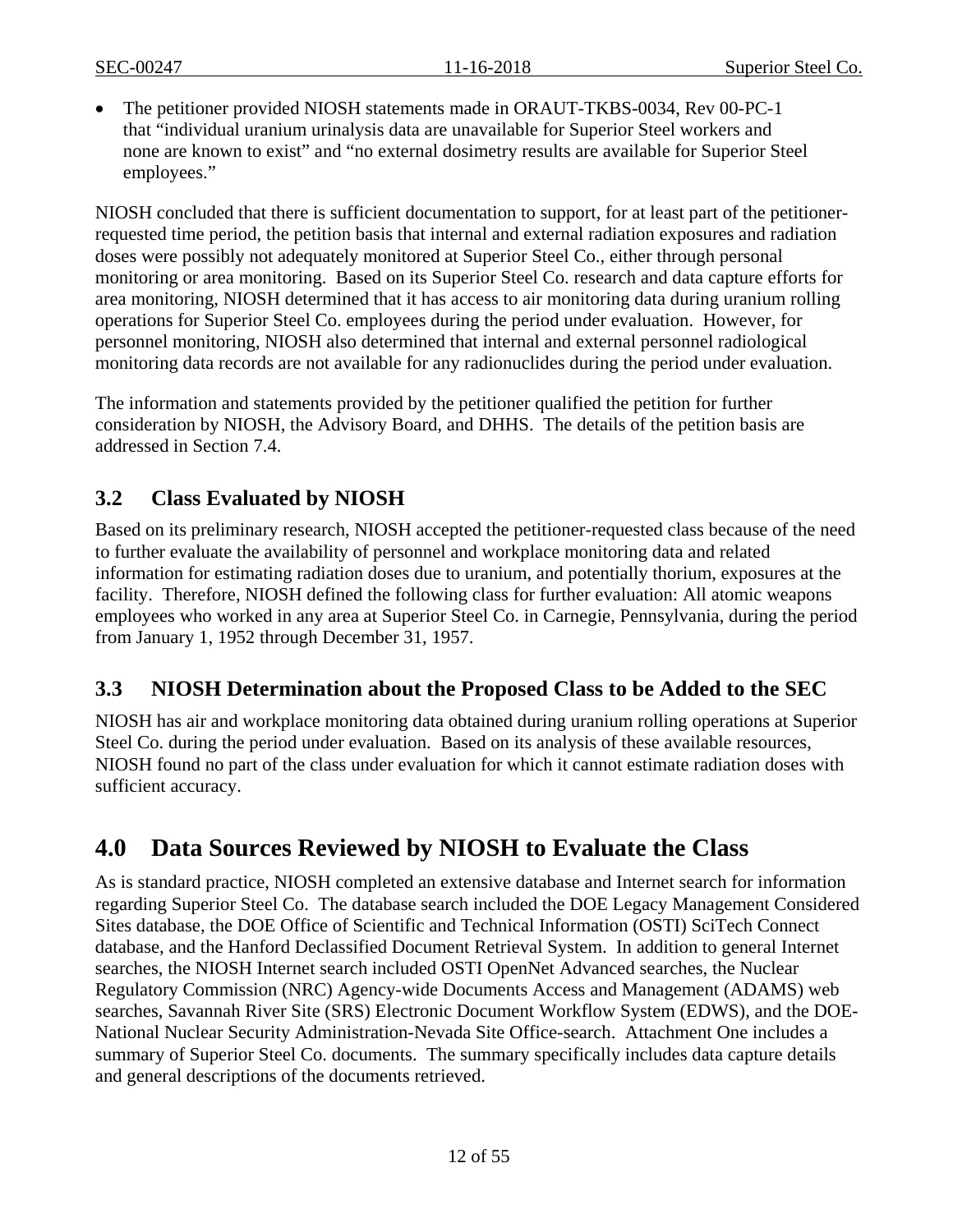In addition to the database and Internet searches listed above, NIOSH identified and reviewed numerous data sources to determine information relevant to determining the feasibility of dose reconstruction for the class of employees under evaluation. This included determining the availability of information on personal monitoring, area monitoring, industrial processes, and radiation source materials. The following subsections summarize the data sources identified and reviewed by NIOSH.

### <span id="page-12-0"></span>**4.1 Site Profile Technical Basis Documents (TBDs)**

A Site Profile provides specific information concerning the documentation of historical practices documented at the specified site. Dose reconstructors can use the Site Profile to evaluate internal and external dosimetry data for monitored and unmonitored employees, and to supplement, or substitute for, individual monitoring data. A Site Profile consists of an Introduction and five Technical Basis Documents (TBDs) that provide process history information, information on personal and area monitoring, radiation source descriptions, and references to primary documents relevant to the radiological operations at the site. The Site Profile for a small site may consist of a single document. As part of NIOSH's evaluation detailed herein, it examined the following TBDs for insights into Superior Steel Co.:

- *An Exposure Matrix for Superior Steel, Carnegie, Pennsylvania, Period of Operation: January 1, 1952 through December 31, 1957*, ORAUT-TKBS-0034; Rev. 00 PC-1; August 9, 2005; SRDB Ref ID: 20182
- *Site Profiles for Atomic Weapons Employers that Worked Uranium Metals*, Battelle-TBD-6000; Rev. 1; June 17, 2011; SRDB Ref ID: 101251

### <span id="page-12-1"></span>**4.2 ORAU Technical Information Bulletins (OTIBs)**

An ORAU Technical Information Bulletin (OTIB) is a general working document that provides guidance for preparing dose reconstructions at particular sites or categories of sites. NIOSH reviewed the following OTIBs as part of its evaluation:

- *Dose Reconstruction from Occupational Medical X-ray Procedures*, ORAUT-OTIB-0006, Rev. 05; effective August 13, 2018; SRDB Ref ID: 172596
- *Internal Dose Overestimates for Facilities with Air Sampling Programs*, ORAUT-OTIB-0018, Rev. 01; effective August 9, 2005; SRDB Ref ID: 19436
- *Dose Reconstruction During Residual Radioactivity Periods at Atomic Weapons Employer Facilities*, ORAUT-OTIB-0070, Rev. 01; effective March 5, 2012; SRDB Ref ID: 108851
- *Guiding Reconstruction of Intakes of Thorium Resulting from Nuclear Weapons Programs*, ORAUT-OTIB-0076, Rev. 00; effective July 10, 2014; SRDB Ref ID: 133669
- *Guidance on Assigning Occupational X-ray Dose Under EEOICPA for X-rays Administered Off Site*, ORAUT-OTIB-0079, Rev. 02; effective June 15, 2017; SRDB Ref ID: 166967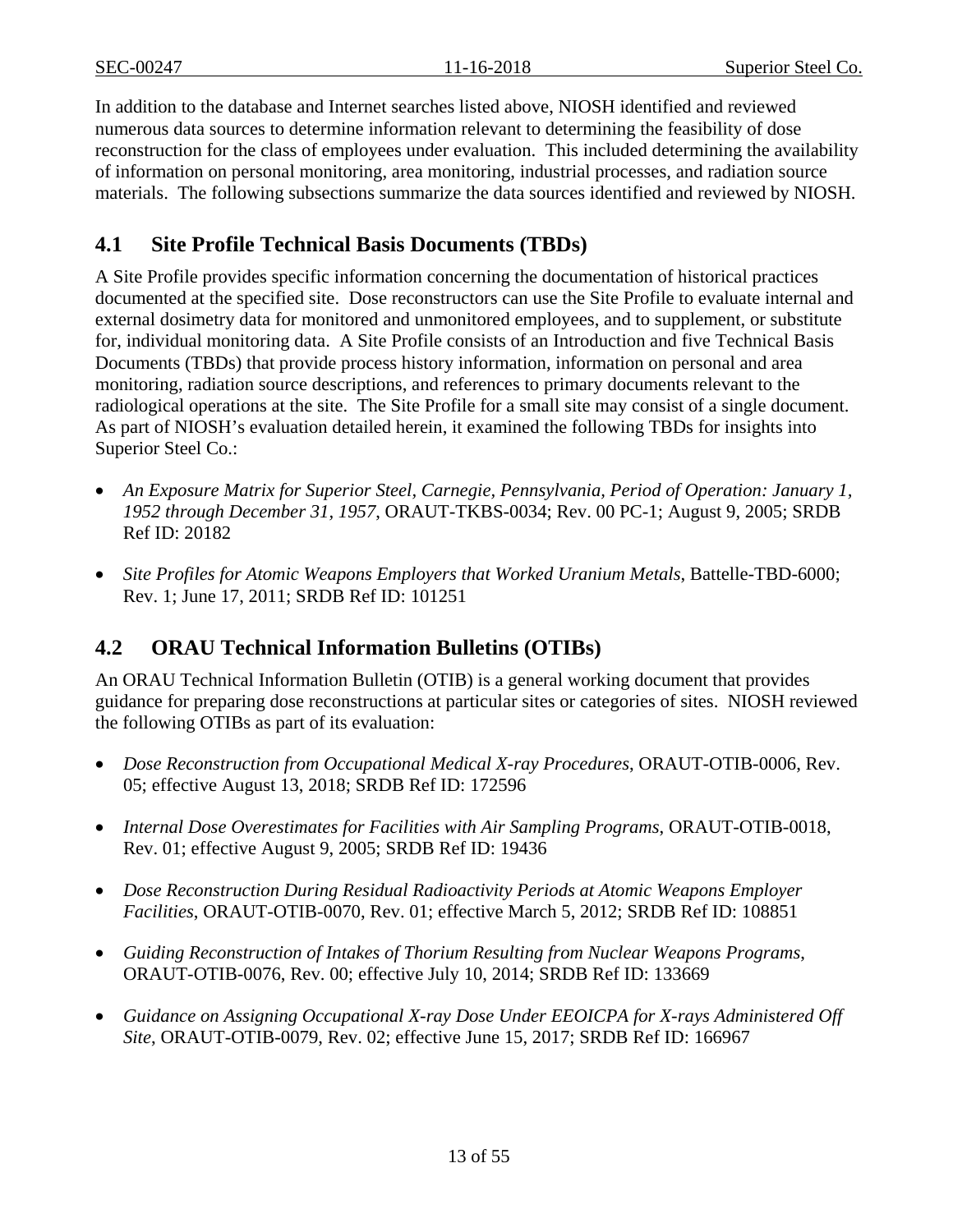### <span id="page-13-0"></span>**4.3 Facility Employees and Experts**

Interviews for the specific purpose of supporting this SEC-00247 evaluation were not considered likely to produce new information for the period under evaluation. Therefore, additional interviews were not conducted by NIOSH.

#### <span id="page-13-1"></span>**4.4 Previous Dose Reconstructions**

NIOSH reviewed its NIOSH DCAS Claims Tracking System (referred to as NOCTS) to locate EEOICPA-related dose reconstructions that might provide information relevant to the petition evaluation. Table 4-1 summarizes the results of this review. (NOCTS data available as of October 2, 2018)

<span id="page-13-4"></span>

| <b>Description</b>                                                                                                                                                                                                                  | <b>Totals</b> |
|-------------------------------------------------------------------------------------------------------------------------------------------------------------------------------------------------------------------------------------|---------------|
| Total number of claims submitted for dose reconstruction                                                                                                                                                                            | 35            |
| Total number of claims submitted for energy employees who worked during the period under evaluation<br>(January 1, 1952 through December 31, 1957)                                                                                  | 35            |
| Number of dose reconstructions completed for energy employees who worked during the period under<br>evaluation (i.e., the number of such claims completed by NIOSH and submitted to the Department of Labor<br>for final approval). | 35            |
| Number of claims for which internal dosimetry records were obtained for the time period in the evaluated<br>class definition                                                                                                        | O             |
| Number of claims for which external dosimetry records were obtained for the time period in the evaluated<br>class definition                                                                                                        |               |

NIOSH reviewed each claim to determine whether internal and/or external personal monitoring records could be obtained for the employee. No incidents were reported by claimants and no personal monitoring records were provided.

### <span id="page-13-2"></span>**4.5 NIOSH Site Research Database**

NIOSH also examined its Site Research Database (SRDB) to locate documents supporting the assessment of the evaluated class. NIOSH identified 308 documents in this database as pertaining to Superior Steel Co. These documents were evaluated for their relevance to this petition. The documents include historical information regarding the uranium rolling process, dates of rolling campaigns, air monitoring data, and Atomic Energy Commission (AEC) radiological licensing requests and granting documents.

### <span id="page-13-3"></span>**4.6 Documentation and/or Affidavits Provided by Petitioners**

In qualifying and evaluating the petition, NIOSH reviewed the following document submitted by the petitioners:

• *An Exposure Matrix for Superior Steel, Carnegie, Pennsylvania, Period of Operation: January 1, 1952 through December 31,* 1957, Rev. 00 PC-1; ORAUT-TKBS-0034; ORAU Team Dose Reconstruction Project for NIOSH; effective August 9, 2005; SRDB Ref ID: 20182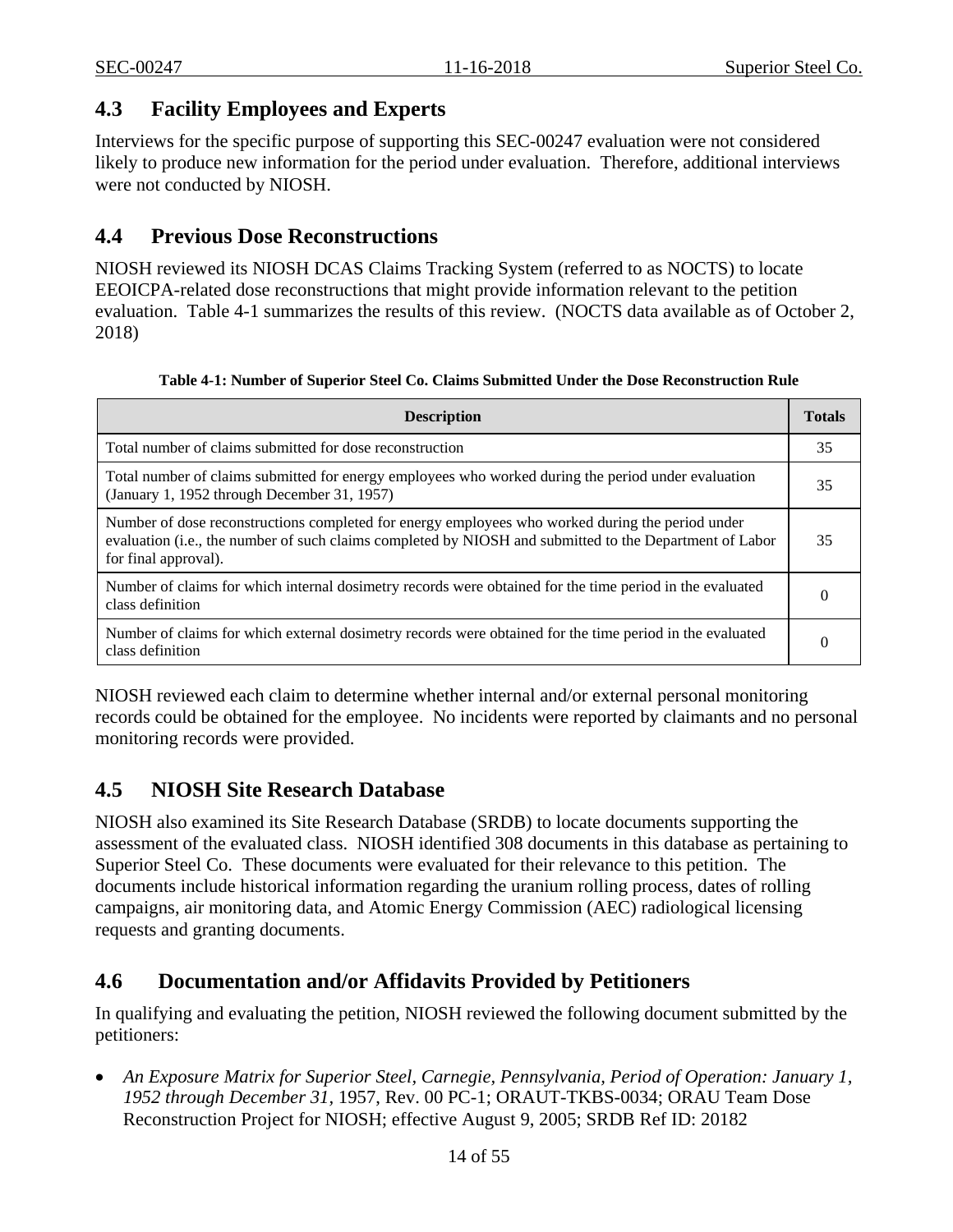# <span id="page-14-0"></span>**5.0 Radiological Operations Relevant to the Class Evaluated by NIOSH**

The following subsections summarize both radiological operations at Superior Steel Co. from January 1, 1952 through December 31, 1957, and the information available to NIOSH to characterize particular processes and radioactive source materials. From available sources NIOSH has gathered air and workplace monitoring data obtained during uranium rolling operations at Superior Steel Co. during the period under evaluation, historical radiological licensing information, and site remediation survey data. The information included within this evaluation report is intended only to be a summary of the available information.

### <span id="page-14-1"></span>**5.1 Superior Steel Co. Plant and Process Descriptions**

Superior Steel Co. was located in Carnegie, Pennsylvania, on a 25-acre site. The AEC awarded a contract to Superior Steel Co. on June 27, 1952, because it was one of the few companies that had the technical expertise to roll and clad metal strip and plate (ORAUT-TKBS-0034; SROO, 1979; Young, 1985). The initial contract (AT(30-1)-1412) originated from the AEC New York Operations Office. The contract was transferred for administration to the Oak Ridge Operations Office and on October 15, 1954, was transferred to the Savannah River Operations Office (Young, 1985; SROO, 1979). Records indicate they rolled, cut, and finished uranium metal into strip under a cost-plus-fixed-fee contract, and that the contract was terminated on or about September 30, 1957 (Young, 1985; SROO, 1979). Superior Steel Co.'s source and fission material accounting station authority withdrawal was recorded on November 27, 1957 (Young, 1985).

Table 5-1 shows a summary of approximate size and functions for Areas A, B, and C of the Superior Steel Co. metal processing facilities. Figures 5-1 and 5-2 below, show the layout of the former Superior Steel Co. facility. Figure 5-2 shows Area A where the majority of the metal handling is believed to have occurred. Note that in both figures, the process started at the right of the drawing with the salt bath.

<span id="page-14-2"></span>

| <b>Area</b>  | <b>Approximate</b><br><b>Size</b><br>$(f t^2)$ | <b>Area Functions</b>                                                                                                                                                                                                                  |
|--------------|------------------------------------------------|----------------------------------------------------------------------------------------------------------------------------------------------------------------------------------------------------------------------------------------|
| $\mathsf{A}$ | 24,000                                         | This is the location where the majority of the uranium metal handling and shaping is<br>believed to have occurred. This area contained the salt bath, roughing mill, brushing<br>station, finishing stands, and shear.                 |
| B            | 8,250                                          | This area was considered the "clean" side of the mill where the atmosphere was<br>controlled to provide proper conditions for motor and instrument operations. This area<br>housed the motor room and control panels for the mill.     |
| C            | 12,000                                         | This was the end of the mill process where metal was rolled for shipping prior to<br>further handling. Two pits indicate locations of the bliss downcoiler (to coil the metal)<br>and an upender (to tilt the material to 90 degrees). |

**Table 5-1: Superior Steel Co. Processing Areas**

Source: Myrick, 1981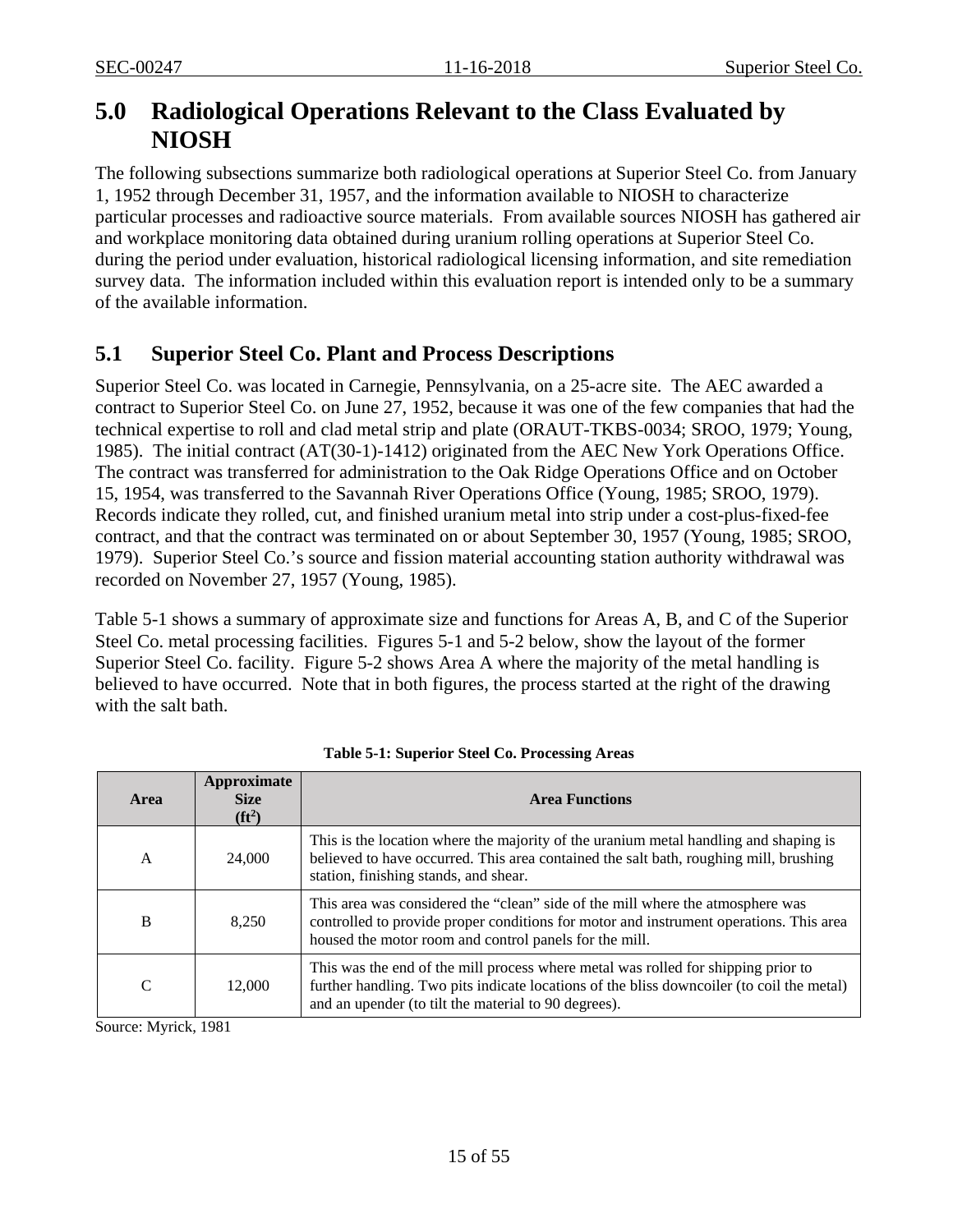Figures 5-1 and 5-2 below, show the layout of the former Superior Steel Co. facility. Figure 5- 2 shows Area A where the majority of the metal handling is believed to have occurred. Note that in both figures the process started at the right of the drawing with the salt bath.



**Figure 5-1: Processing Areas (Myrick, 1981)**

<span id="page-15-1"></span>

<span id="page-15-2"></span>**Figure 5-2: Layout of Hot Strip Uranium Mill Operation at Superior Steel Co., 1955 (Myrick, 1981)** 

#### <span id="page-15-0"></span>**5.1.1 Uranium Processing**

The AEC performed security inspections related to the source and fission material accounting station at Superior Steel Co. in November 1954, May 1955, November 1955, June 1956, and in January 1957 (Young, 1985; SROO, 1979; Reardon, 1957). Available AEC Health and Safety reports show four rolling dates monitored by the AEC: May 13, 1953, August 3, 1953, May 9, 1955, and September 19, 1955 (Klevin, 1953a, b; AEC, 1955a, b). The last three reports mention the number of uranium slabs rolled: 23, 32, and 30, respectively. AEC reported that six of the slabs rolled on May 9, 1955, were enriched uranium (1.5% U-235) (Angerman, 1955; AEC, 1955a). NIOSH's exposure matrix indicates that the general Superior Steel Co. process involved the following (ORAUT-TKBS-0034; Klevin, 1953a, b; AEC, 1955a):

- A 1-inch thick slab of uranium, from 61 to 89 inches long and from 5.5 to 7 inches wide, was placed into a rectangular steel vessel containing a salt bath (50% LiCl and 50% KCl by volume).
- The salt bath was heated in a gas-fired furnace to a working temperature of approximately 1200°F for 45 minutes and then removed from the furnace. In 1953, a new furnace was installed that included a salt bath.
- The slab was moved by overhead crane to the rolling mill table.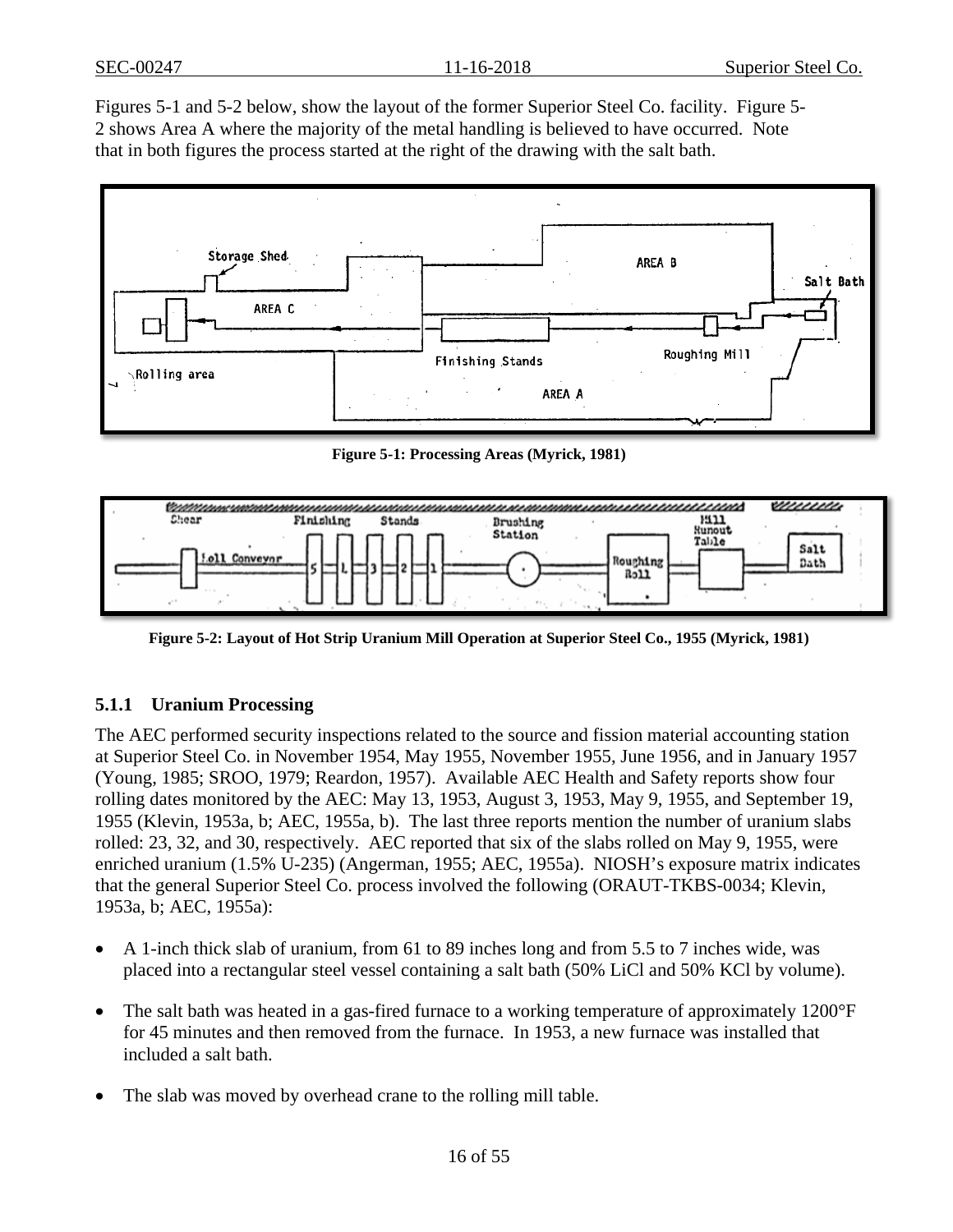- The slab was passed through a roughing roll five times and sent through the finishing stands.
- The strip was then cut as desired and transferred with tongs to a cooling area.
- The final thickness was between 182 and 191 mils (E. I. du Pont, 1954).

#### <span id="page-16-0"></span>**5.1.2 Thorium Processing**

In addition to the work performed for AEC, Superior Steel Co. was licensed (AEC license No. C-3480) on March 27, 1956, to receive possession of and/or title to 700 pounds of thorium metal to perform development studies for Babcock & Wilcox Company with an expiration date of April 1, 1957 (Johnson, 1956a). The license was amended one month later (April 30, 1956) for forging, roll cogging, finish rolling, and cutting unlimited quantities of thorium metal for the Babcock & Wilcox Company with an expiration date of April 30, 1958 (Johnson, 1956b). An April 20, 1956 correspondence for this thorium-related license amendment to Superior's License No. C-3480 states "… we are currently evaluating the data secured in connection with our test rollings" (Ferguson, 1956), indicating that at least a portion of the 700 pounds of thorium metal was rolled. To date, NIOSH has not located any documentation indicating any production-scale rollings of thorium metal at Superior Steel Co. Due to the limited size of the Superior Steel Co. facilities and its production capacities, it is assumed that both commercial work and work performed for AEC was done on the same equipment and process line (Adams, 2001; Johnson, 1957).

The AEC C-3480 license allowed Superior Steel Co. to receive source material (thorium metal), owned by Consolidated Edison (Ferguson, 1956) from another commercial licensee (Babcock & Wilcox Company under license No. C-3465) and process it into the desired shape for use in a critical experiment at Babcock & Wilcox Company (Ferguson, 1956). The work performed by Babcock & Wilcox was likely part of their Critical Experiment Laboratory in Lynchburg, Virginia, for the Consolidated Edison Thorium Reactor (Babcock & Wilcox, 1962). According to the NRC, the Superior Steel Co. AEC license expired in 1958 and records indicate that there was neither a closeout survey nor inspection of the facility to support termination of this license (USACE, 2007).

The United States Army Corps of Engineers (USACE) in accordance with the Comprehensive Environmental Response, Compensation and Liability Act (CERCLA) and the National Oil and Hazardous Substance Pollution Contingency Plan (NCP) performed a Preliminary Assessment (PA) of the former Superior Steel Co. site (USACE, 2007). The purpose of this PA was to review information to determine the need for further action by USACE under the Formerly Utilized Sites Remedial Action Program (FUSRAP) to ensure the protection of human health and the environment. The scope of the assessment included a review of existing information about the site and a site visit on August 29, 2006. In its PA, USACE states that any residual radioactive contamination associated with commercial operations involving thorium metal is not eligible for cleanup under FUSRAP, which indicates to NIOSH that Superior Steel Co.'s thorium-metal operations during the AWE operations period were determined by USACE to not be AEC-related.

### <span id="page-16-1"></span>**5.2 Radiological Exposure Sources from Superior Steel Co. Operations**

The following subsections provide an overview of the internal and external exposure sources for the Superior Steel Co. class under evaluation.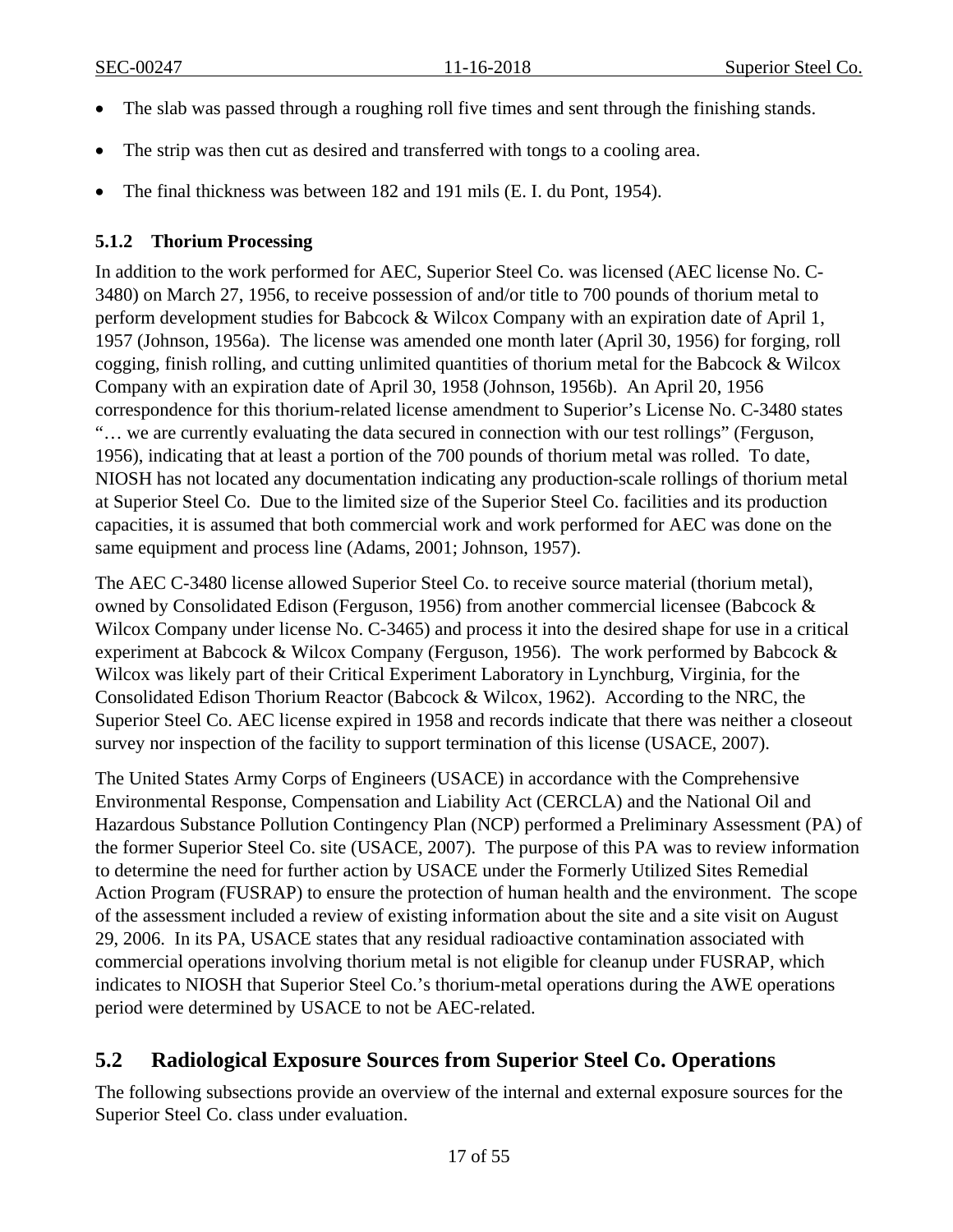#### <span id="page-17-0"></span>**5.2.1 Internal Radiological Exposure Sources**

The potential for internal radiation dose existed at the Superior Steel Co. facility in all areas where radioactive materials were handled or stored. Based on the site operations, sources of radionuclide internal exposure included dust generated from the uranium and thorium ingots processed at the site.

The principal source of internal radiation exposure at Superior Steel Co. during the period under evaluation was inhalation of uranium dust produced from the manipulation and oxidation of uranium metal during production-scale rolling and related processes. A secondary source of internal exposures is the resuspension of settled uranium dust. Natural and enriched uranium were rolled at Superior Steel Co. and it is also possible that Superior Steel Co. rolled recycled uranium after 1952. The potential for similar inhalation of thorium dust also existed during smaller-scale test rollings of thorium during a three-week period in 1956.

AEC Health and Safety Laboratory (HASL) performed several visits and air sampling campaigns to review the airborne uranium concentration at the Superior Steel Co. during operations (Klevin, 1953a, b; AEC, 1955a, b). Information regarding HASL recommendations to install additional ventilation and make changes to work practices in order to decrease airborne uranium concentrations, as well as implementation of such recommendations, are available.

#### <span id="page-17-1"></span>5.2.1.1 Uranium

The Superior Steel Co. radiological source term consisted primarily of natural uranium metal, uranium oxides, and natural uranium's short-lived progeny. The source term was produced from the manipulation and oxidation of uranium metal during rolling and related processes. Long-lived progeny in the uranium series prevent significant ingrowth past U-234 in the U-238 decay series and beyond Th-231 in the U-235 decay series.

After 1952, small quantities of primarily alpha (Pu-239, Np-237, and Th-232/228) and beta (Tc-99) emitting radionuclides found their way into uranium metal via recycling. Assumed activity fractions per unit uranium are presented in Battelle-TBD-6000, and any associated internal doses are assigned as appropriate after 1952.

#### <span id="page-17-2"></span>5.2.1.2 Thorium

The current exposure matrix for Superior Steel Co. (ORAUT-TKBS-0034) does not address potential thorium exposures at the site. During this evaluation, although there is no evidence of large-scale thorium metal handling, NIOSH determined that the site amended its radioactive material license with the AEC to allow for the commercial rolling of thorium metal. As presented in Section 5.1.2 above, Superior Steel Co. was licensed (AEC license No. C-3480) on March 27, 1956, to receive possession of and/or title to 700 pounds of thorium metal to perform development studies for Babcock & Wilcox Company (Johnson, 1956a). In a subsequent amendment request on April 20, 1956, Superior Steel Co. requested license for forging, roll cogging, finish rolling, and cutting unlimited quantities of thorium metal (Johnson, 1956b). In the April 20, 1956 correspondence the site stated "… we are currently evaluating the data secured in connection with our test rollings" (Ferguson, 1956), indicating that at least a portion of the 700 pounds of thorium metal was processed between March 27, 1956 and April 20, 1956. This is the only indication of thorium metal processing found by NIOSH in this evaluation. NIOSH has not located any documentation indicating any production-scale rollings of thorium metal at Superior Steel Co.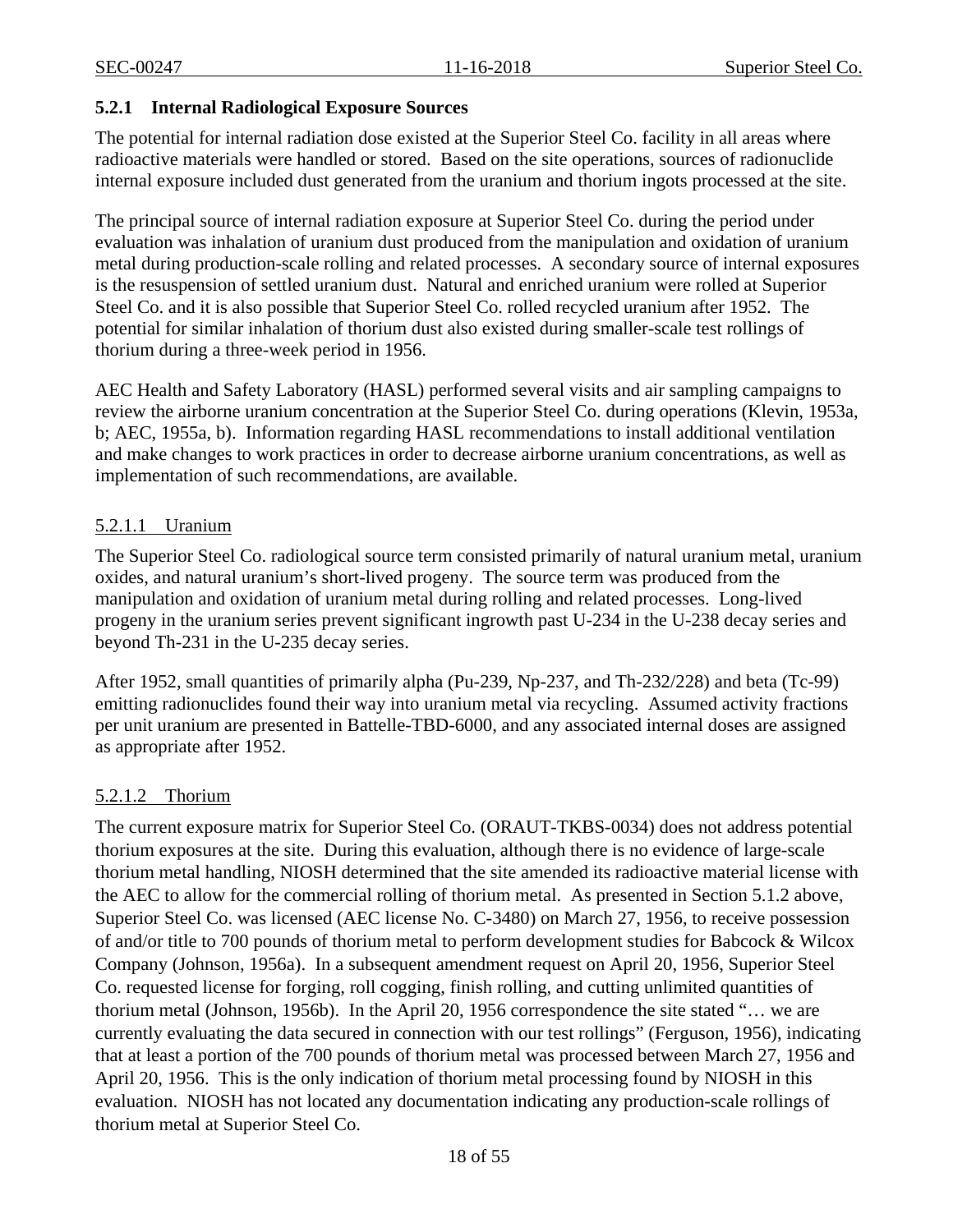| SEC-00247 | $11 - 16 - 2018$                                                                                      | Superior Steel Co. |
|-----------|-------------------------------------------------------------------------------------------------------|--------------------|
|           |                                                                                                       |                    |
|           | To further review potential for large-scale thorium operations at Superior Steel Co., NIOSH reviewed  |                    |
|           | the results of four radiological surveys performed for remediation purposes. Given the timeframe for  |                    |
|           | the potential thorium metal rolling (1956–1958) and the years of the remediation radiological surveys |                    |
|           | available to NIOSH (1980, 2000, 2003, and 2014), enough time had passed, regardless of the age of     |                    |

the thorium at rolling, that any thorium contamination could be measured and calculated using the daughter products of Th-232, assuming equilibrium similar to that of natural thorium. Since the radiological surveys didn't detect thorium, NIOSH assumes production-level rolling of thorium didn't occur.

Thorium has three abundant naturally-occurring radionuclides: Th-232, Th-230, and Th-228. These three isotopes decay by alpha decay with some associated weak intensity photons.

#### <span id="page-18-0"></span>**5.2.2 External Radiological Exposure Sources**

The potential for external radiation dose existed at the Superior Steel Co. facility in all areas where radioactive materials were handled or stored. Based on the site operations, sources of external exposure included photon and beta radiation emitted from the uranium and thorium ingots processed at the site. Due to the type of metal being processed, neutron exposure was not significant, as examined below.

The principal potential sources of external dose for the Superior Steel Co. facility employees during the period under evaluation (January 1, 1952 through December 31, 1957) were direct exposure from being in proximity to the uranium ingots, exposure from contaminated surfaces, and submersion in air contaminated with dust generated via the processing of uranium ingots in the areas described in Section 5.1 herein (Areas A, B, and C). The potential for similar external exposures from thorium metal also existed during smaller-scale thorium test rollings during a three-week period in 1956.

No detailed descriptions of how ingots were handled at Superior Steel Co. (e.g., hands-on handling time vs. crane handling time) were located by NIOSH. No site-specific information is available to NIOSH to determine the amount of time a worker spent near the uranium forms versus just being in the general area. For Superior Steel Co., it was stated that stamping numbers into each plate was performed by hand (AEC, 1955b), therefore some time would have been spent by laborers in closer proximity to the plate than during the remote handling operations. External dosimetry records (personnel monitoring) and area monitoring records for Superior Steel Co. employees are not available to NIOSH for the period under evaluation. In the absence of site-specific process data, Battelle-TBD-6000 presents assumptions to be made about a worker's exposure conditions.

#### <span id="page-18-1"></span>5.2.2.1 Photon

The photon exposures for Superior Steel Co. were from processing uranium and, for a short period in 1956, thorium. The work involved rolling uranium slabs (1-inch thick, 61 to 89-inches long, and 5.5 to 7-inches wide) into plates (approximately 0.185-inches thick and 25 to 37-feet long, cut into sections of about 6-feet); therefore largely requiring the use of cranes.

The majority of photons from natural uranium metals are in the 30 to 250 keV energy range. Solid uranium objects provide considerable shielding of the lower-energy photons and harden the spectrum, causing the majority of photons emitted from a solid uranium object, such as a thick plate, to have energies greater than 250 keV.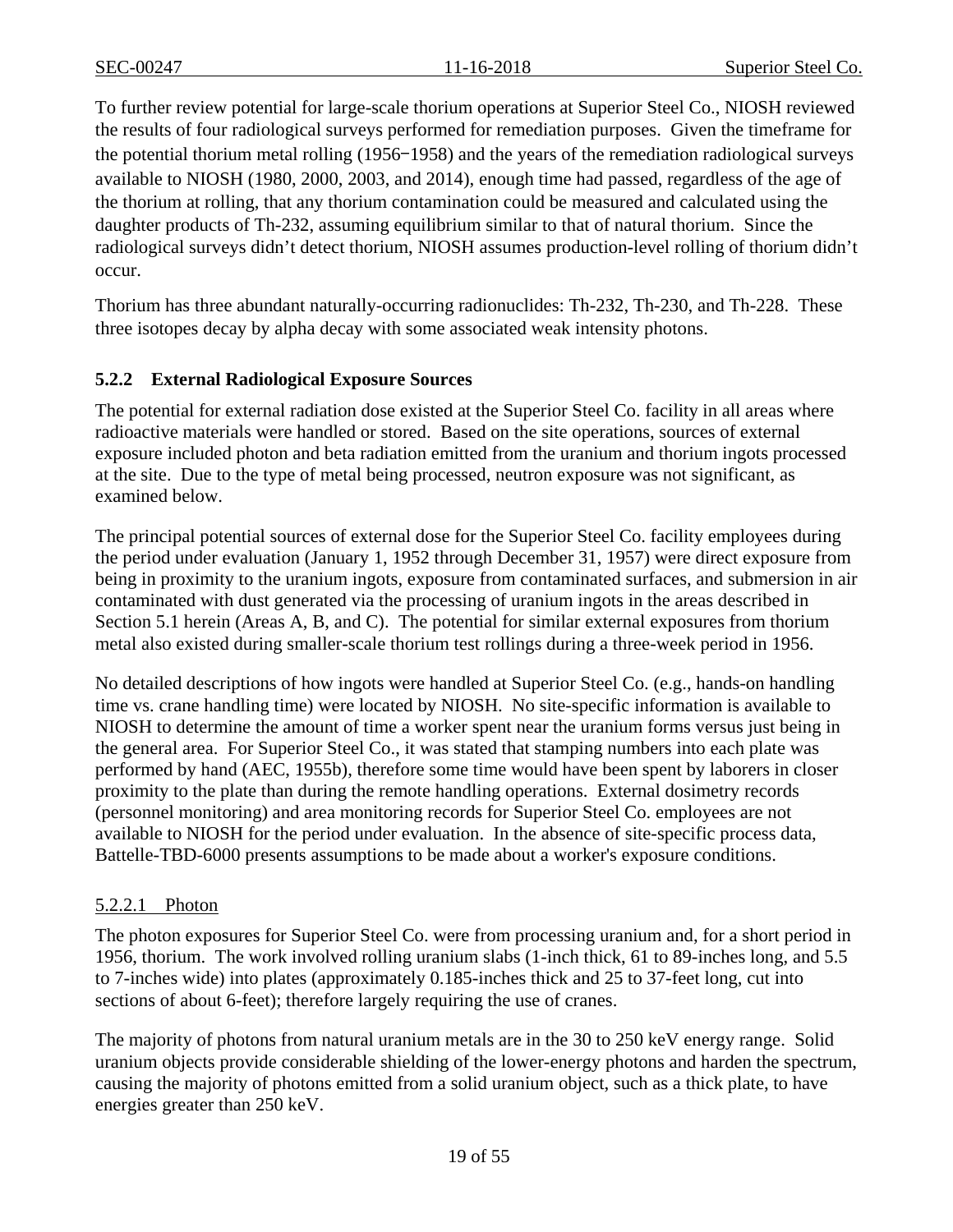#### <span id="page-19-0"></span>5.2.2.2 Beta

Uranium metal and compounds emit beta and electron radiation that can irradiate the skin, and to a more limited extent, the shallow organs of the body. Table 5-2, taken from DOE-STD-1136 (DOE, 2004), shows the measured beta surface dose rates from uranium metal and selected uranium compounds, illustrating that dose rates from uranium metal exceed the dose rates from other uranium compounds.

| <b>Source</b>                  | <b>Beta Surface Exposure Rate</b><br>(mrad/h) <sup>a</sup> |
|--------------------------------|------------------------------------------------------------|
| U-natural metal slab           | 233                                                        |
| UO <sub>2</sub>                | 207                                                        |
| $UF_4$                         | 179                                                        |
| $UO2(NO3)26H2O$                | 111                                                        |
| $UO_3$                         | 204                                                        |
| $U_3O_8$                       | 203                                                        |
| UO <sub>2</sub> F <sub>2</sub> | 176                                                        |
| $Na2U2O7$                      | 167                                                        |

<span id="page-19-2"></span>**Table 5-2: Beta Surface Exposure Rates from Equilibrium Thickness of U Metal Compounds**

<sup>a</sup> Beta surface exposure rate in air through a polystyrene filter  $7 \text{ mg/cm}^2$  thick

When uranium metal is melted, impurities can separate from the metal matrix. Differences in densities and melting points can then cause impurities (i.e., Th-234, Pa-234m, decay products of U-238, magnesium, slag, hydrogen) to separate from the molten uranium metal and concentrate on the surfaces. The process then causes a high concentration of these beta emitters in the top and other surfaces of the cast ingot, increasing the surface beta dose. These beta emitters have relatively short half-lives, therefore the ingot decays to a normal dose rate rather quickly (e.g., 240 days).

After 1952, small quantities of primarily alpha (Pu-239, Np-237, and Th-232/228) and beta (Tc-99) emitting radionuclides found their way into uranium metal via recycling. Because of their primarily non-penetrating radiation types, relatively low activities, and relatively low external radiation hazard when compared to that of their uranium matrix, their contribution to dose is considered adequately addressed by the uranium external dose estimates. A quick check of the relative penetrating dose from an overestimate of recycled uranium contaminants in ground surface contamination shows that they contribute less than 1% to penetrating dose (Battelle-TBD-6000). The non-penetrating doses from uranium are sufficiently large to bound any small contribution from Tc-99 (Battelle-TBD-6000).

#### <span id="page-19-1"></span>5.2.2.3 Neutron

Battelle-TBD-6000 states that for uranium oxides "the neutron dose rate is about 0.07% of the beta/photon dose rate and need not be included in dose rate calculations. For uranium metal, the neutron dose rate is even less important" (Battelle-TBD-6000). Because uranium metal is the major radionuclide of concern at the Superior Steel Co. site, neutron exposures from uranium were not a significant hazard during the period from January 1, 1952 through December 31, 1957. Similarly, neutrons from thorium metal are not considered a significant hazard during the same period, due to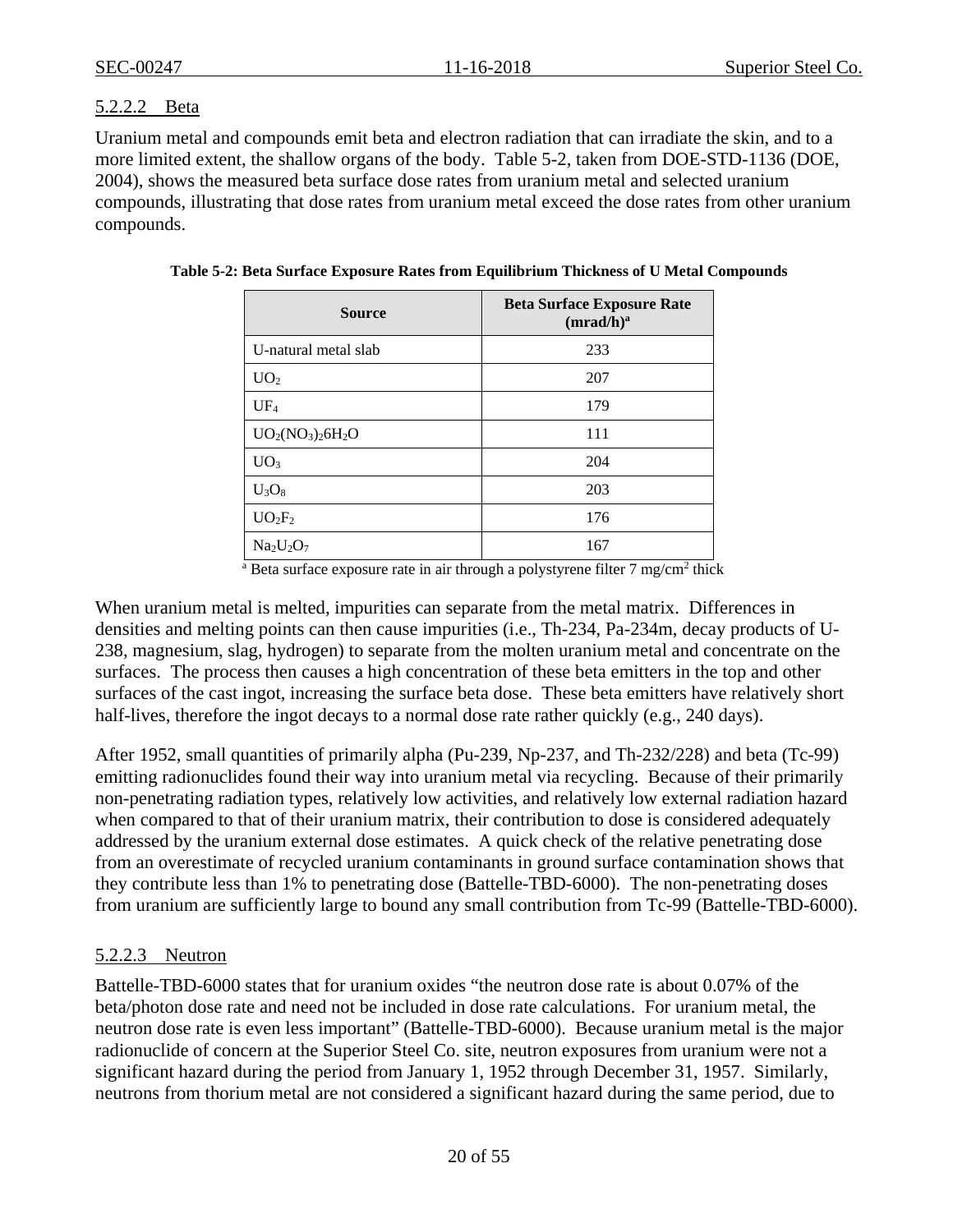thorium's lower rate of spontaneous fission. Neutron exposures will not be discussed throughout this report.

# <span id="page-20-0"></span>**6.0 Summary of Available Monitoring Data for the Class Evaluated by NIOSH**

The following subsections provide an overview of the available internal and external monitoring data for the Superior Steel Co. class under evaluation.

### <span id="page-20-1"></span>**6.1 Available Superior Steel Co. Internal Monitoring Data**

No personal internal monitoring data have been found for the Superior Steel Co. workers for the evaluated period. NIOSH has found no indication that internal personnel monitoring was performed at Superior Steel Co. during the AWE operations period under evaluation.

#### **Air Monitoring Data**

Air sampling was performed at Superior Steel Co. during some of the uranium rolling operations (Klevin, 1953a, b; AEC, 1955a, b). The air samples consisted of collection on filters of radioactive particulate from breathing zones (BZs), and general areas (GAs) during processing. The alpha activity measured on the filter was used to determine airborne alpha-activity concentrations. When multiple samples at a location were collected, AEC used the mean air concentration in subsequent calculations. At most facilities, AEC matched air concentration determinations with information about worker categories, locations, tasks, and workers' time at each location or task; however, AEC noted that this was not feasible at Superior Steel Co. (Harris, 1953), but did not include the reasoning for this conclusion.

Four AEC HASL reports of measured uranium air concentrations have been found for Superior Steel Co. (Klevin, 1953a, b; AEC, 1955a, b). The data from those four sets of measurements are summarized in Tables 6-1 and 6-2. The data appear to have a bi-modal distribution with the first year of measurement (i.e., 1953) being an order of magnitude greater than the later year (i.e., 1955). NIOSH attributes this to implementation of AEC process-improvement recommendations following the first air evaluation.

<span id="page-20-2"></span>

| <b>Date of Sample</b> | <b>Highest</b><br><b>Alpha</b><br><b>Recorded</b><br>(dpm/m <sup>3</sup> ) | <b>Lowest Alpha</b><br><b>Recorded</b><br>(dpm/m <sup>3</sup> ) | <b>Location of Highest Value</b>                                              | Number of<br><b>Samples</b> | <b>SRDB</b><br><b>Ref ID</b> |
|-----------------------|----------------------------------------------------------------------------|-----------------------------------------------------------------|-------------------------------------------------------------------------------|-----------------------------|------------------------------|
| May 13,1953           | 13,200                                                                     | Not detectable                                                  | Between finish roll #4 and #5 north<br>side                                   | 28                          | 6898                         |
| August 3,1953         | 49.110                                                                     | 64                                                              | West end of roughing roll, over<br>roll                                       |                             | 6899                         |
| May 9, 1955           | 1.800                                                                      | Not detectable                                                  | Shear vicinity                                                                | 61                          | 6877                         |
| September 19, 1955    | 3,320                                                                      | 0.5                                                             | Midway between roughing roll<br>hood and newly installing brushing<br>station | 38                          | 6888,<br>9677                |

|  | <b>Table 6-1: General Area Air Concentrations</b> |  |
|--|---------------------------------------------------|--|
|  |                                                   |  |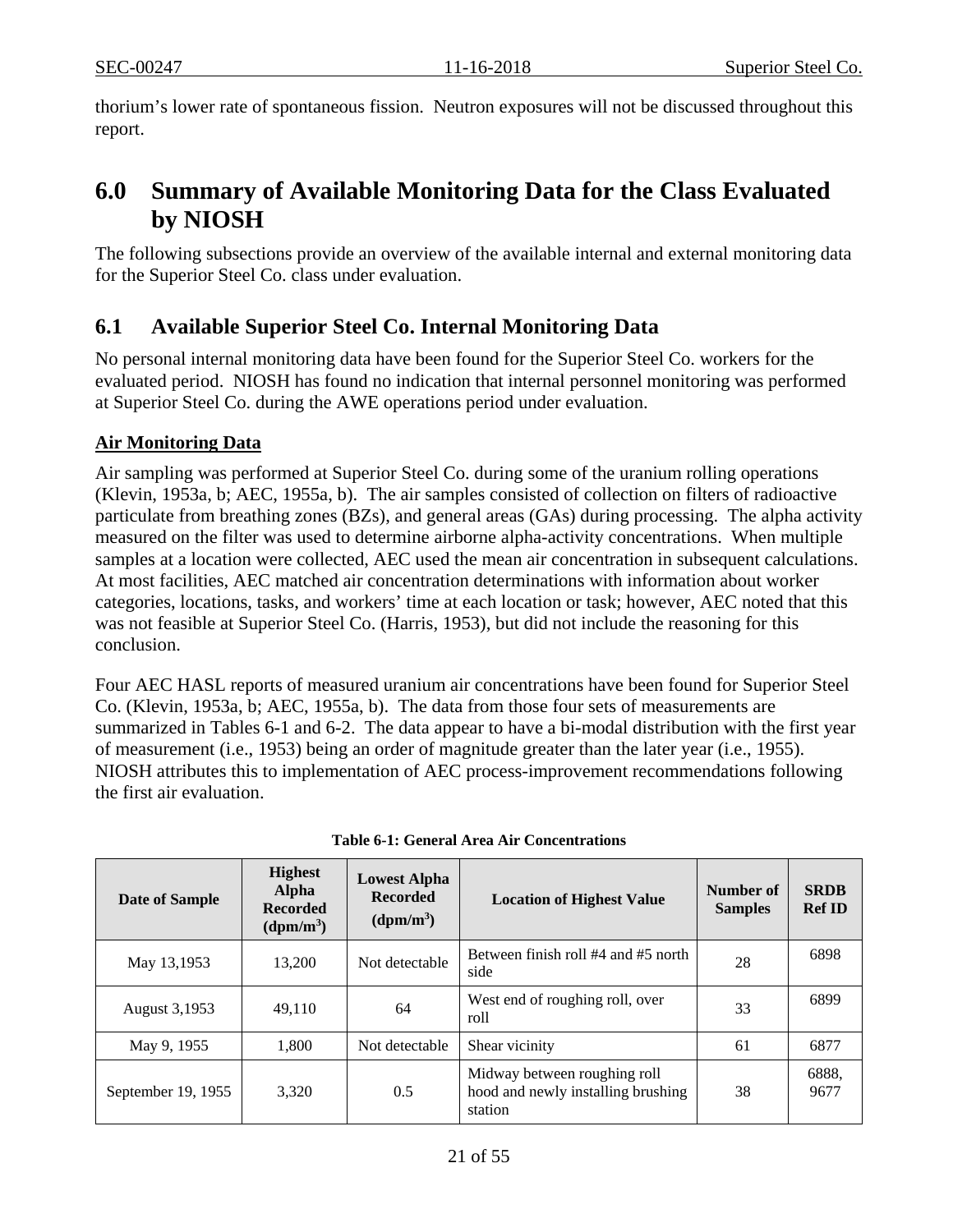<span id="page-21-3"></span>

| Date of Sample     | <b>Highest</b><br><b>Alpha</b><br><b>Recorded</b><br>(dpm/m <sup>3</sup> ) | <b>Lowest Alpha</b><br><b>Recorded</b><br>(dpm/m <sup>3</sup> ) | <b>Location of Highest Value</b>          | Number of<br><b>Samples</b> | <b>SRDB</b><br><b>Ref ID</b> |
|--------------------|----------------------------------------------------------------------------|-----------------------------------------------------------------|-------------------------------------------|-----------------------------|------------------------------|
| May 9, 1955        | 38,500                                                                     | 592                                                             | BZ - stamping plate (manual<br>operation) | $\Omega$                    | 6877                         |
| September 19, 1955 | 18,000                                                                     | 450                                                             | BZ - stamping 3 sections of plate         | h.                          | 6888,<br>9677                |

**Table 6-2: Breathing Zone Air Concentrations**

Details regarding the sample measurement analyses used and the associated minimum detectable activities are not available.

### <span id="page-21-0"></span>**6.2 Available Superior Steel Co. External Monitoring Data**

No external monitoring data have been found for the Superior Steel Co. site. NIOSH has found no indication that external personnel monitoring was performed at Superior Steel Co. during the AWE operations period under evaluation. There is also no indication that pre-employment, employment, or post-employment medical x-ray examinations were required or performed.

### <span id="page-21-1"></span>**6.3 Available Superior Steel Co. Remediation Workplace Monitoring Data**

Although the periods of site remediation for Superior Steel Co. facilities are not within the period under evaluation, the following sections examine remediation data for legacy contamination due to AEC and non-AEC operations performed during the site's AWE period under evaluation.

#### <span id="page-21-2"></span>**6.3.1 Uranium**

Surveys performed at the Superior Steel Co. site show that uranium contamination is still present at this time. There is no evidence available that decontamination or decommissioning of Superior Steel equipment or facilities was performed at the end of the AEC contract (Adams, 2001). There are five known radiological surveys done in support of clean-up efforts that took place after the end of the AEC contract (Table 6-3).

<span id="page-21-4"></span>

| <b>Survey</b>                                                | <b>Purpose</b>                                                                                                                         | Year | <b>Locations</b>                                                                                    | <b>Measurements</b>                                                                      | <b>SRDB</b><br><b>Ref ID</b> |
|--------------------------------------------------------------|----------------------------------------------------------------------------------------------------------------------------------------|------|-----------------------------------------------------------------------------------------------------|------------------------------------------------------------------------------------------|------------------------------|
| Preliminary<br>Site Survey                                   | Provide information on<br>the present condition and<br>use of the former mill<br>area and to determine the<br>need for a detail survey | 1980 | Former mill area (Area<br>A), former motor<br>room (Area B), and<br>former rolling area<br>(Area C) | Alpha, beta and gamma<br>scans on surfaces, gamma<br>spec on soil and residue<br>samples | 161092                       |
| Superbolt<br>contracted<br>Applied<br>Health<br>Physics Inc. | Preliminary radiological<br>characterization due to<br>limited historical data                                                         | 1997 | Peripheral areas<br>outside of buildings<br>and secondary surveys<br>inside former rolling<br>area  | Unknown $-$ copies of<br>reports are not available                                       | 78280                        |

|  |  | Table 6-3: Radiological Surveys Performed at the Superior Steel Site |
|--|--|----------------------------------------------------------------------|
|  |  |                                                                      |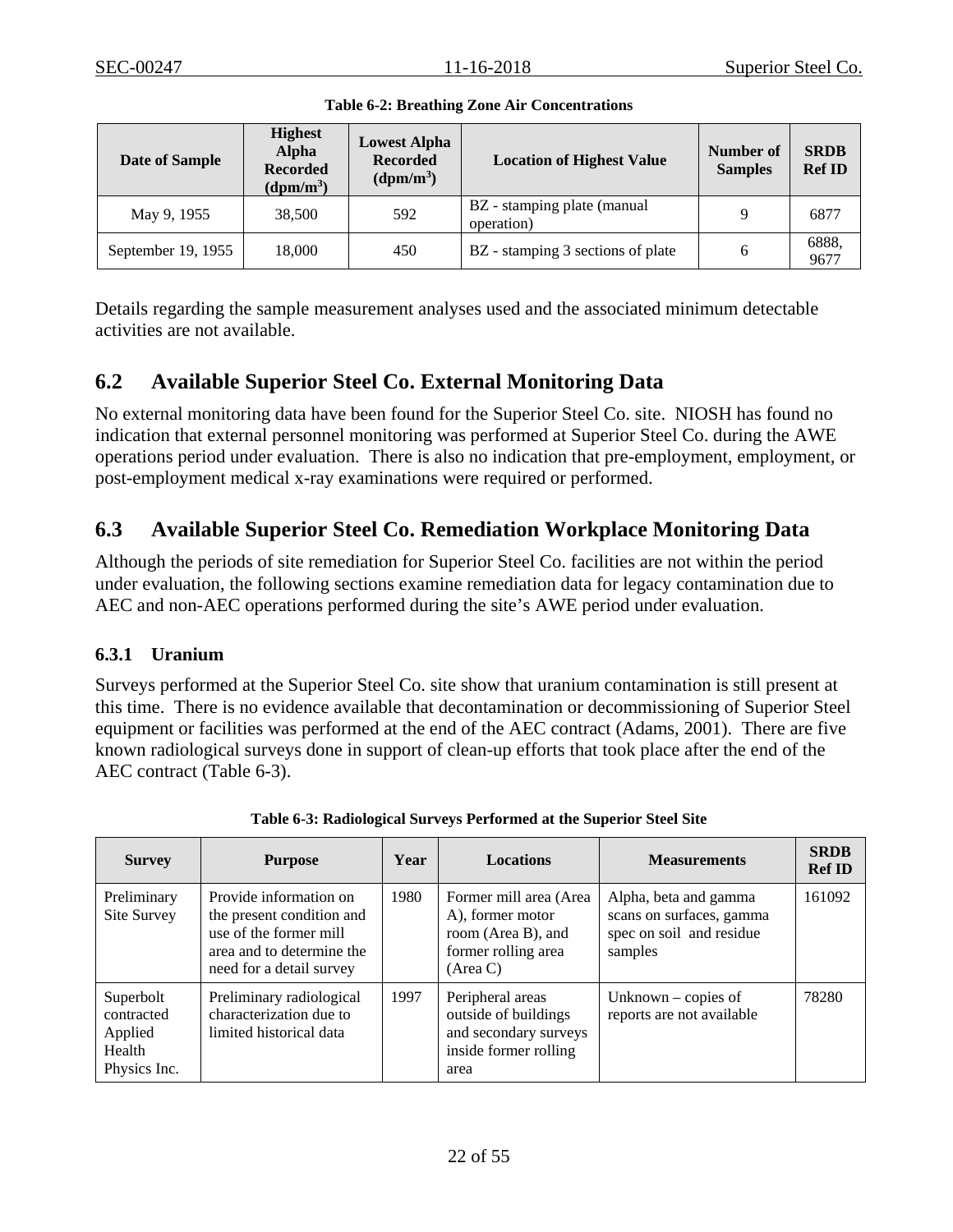| <b>Survey</b>                 | <b>Purpose</b>                                                                                                                                                                                                                                                                                         | Year | <b>Locations</b>                                                                                    | <b>Measurements</b>                                                                                                                                                                  | <b>SRDB</b><br><b>Ref ID</b> |
|-------------------------------|--------------------------------------------------------------------------------------------------------------------------------------------------------------------------------------------------------------------------------------------------------------------------------------------------------|------|-----------------------------------------------------------------------------------------------------|--------------------------------------------------------------------------------------------------------------------------------------------------------------------------------------|------------------------------|
| <b>NRC ESSAP</b><br>Phase 1   | Determine if significant<br>radiological<br>contamination remained<br>on the site and to provide<br>survey documentation to<br>further support future<br>remediation and/or<br>removal of the site from<br>the ORNL database                                                                           | 2000 | Former mill area (Area<br>A), former motor<br>room (Area B), and<br>former rolling area<br>(Area C) | Gross alpha, beta, and<br>gamma scans; beta surface<br>activity measurements;<br>exposure rate<br>measurements; gamma spec<br>of soil sampling; and<br>miscellaneous samples         | 78280                        |
| NRC ESSAP<br>Phase 2          | Determine if significant<br>contamination remained<br>on other portions of the<br>site and to provide<br>additional survey<br>documentation for<br>previously surveyed areas<br>to support future<br>remediation of<br>contaminated areas or to<br>identify areas suitable for<br>unrestricted release | 2003 | <b>Building Complex</b><br>Number 23 areas:<br>23A, 23B, 23C, 23D<br>and 23E                        | Surface scans, soil<br>sampling, and<br>miscellaneous sampling<br>(residue, brick, and dust<br>samples); soil and<br>miscellaneous samples were<br>analyzed by gamma<br>spectroscopy | 172190                       |
| <b>USACE</b><br><b>FUSRAP</b> | AEC-related impacts (i.e.,<br>uranium) and other<br>potential radiological<br>impacts                                                                                                                                                                                                                  | 2014 | Accessible portions of<br>the ground surfaces of<br>the site                                        | Gamma scan surveys (NaI)                                                                                                                                                             | 167784                       |

#### <span id="page-22-0"></span>**6.3.2 Thorium**

To assess whether there are indications of large-scale thorium processing at the Superior Steel Co. site during the evaluation period, NIOSH performed a literature search to determine the residual quantities of thorium detected during remediation work.

In order to assess the amount of contamination at the Superior Steel Co site, a preliminary survey by Oak Ridge National Lab (ORNL) was performed. The results of that survey led to four more site surveys to determine the extent of contamination: details of the initial and follow-up surveys are found in Attachment 2.

#### **Thorium Conclusion, 1952**-**1957**

Due to the limited size of the Superior Steel Co. facilities and its production capacities, it is assumed that both commercial work and work performed for AEC were done on the same equipment and process line (Adams, 2001; Johnson, 1957). Therefore, contamination from commercial thorium work would be found in similar locations to the uranium contamination (i.e., spatially distributed similarly to uranium contamination), allowing for use of the uranium surveys to provide some insight into potential thorium contamination. Data presented in the scoping and remedial investigation surveys indicate uranium contamination, as expected due to the known AEC contract work. While these investigations were not specifically looking for thorium, gamma spectra were reviewed to identify other radionuclides that could be present in the samples. Thorium is detected via the Ac-228 daughter 911keV photopeak, which is distinguishable from uranium, and is expected to be detected if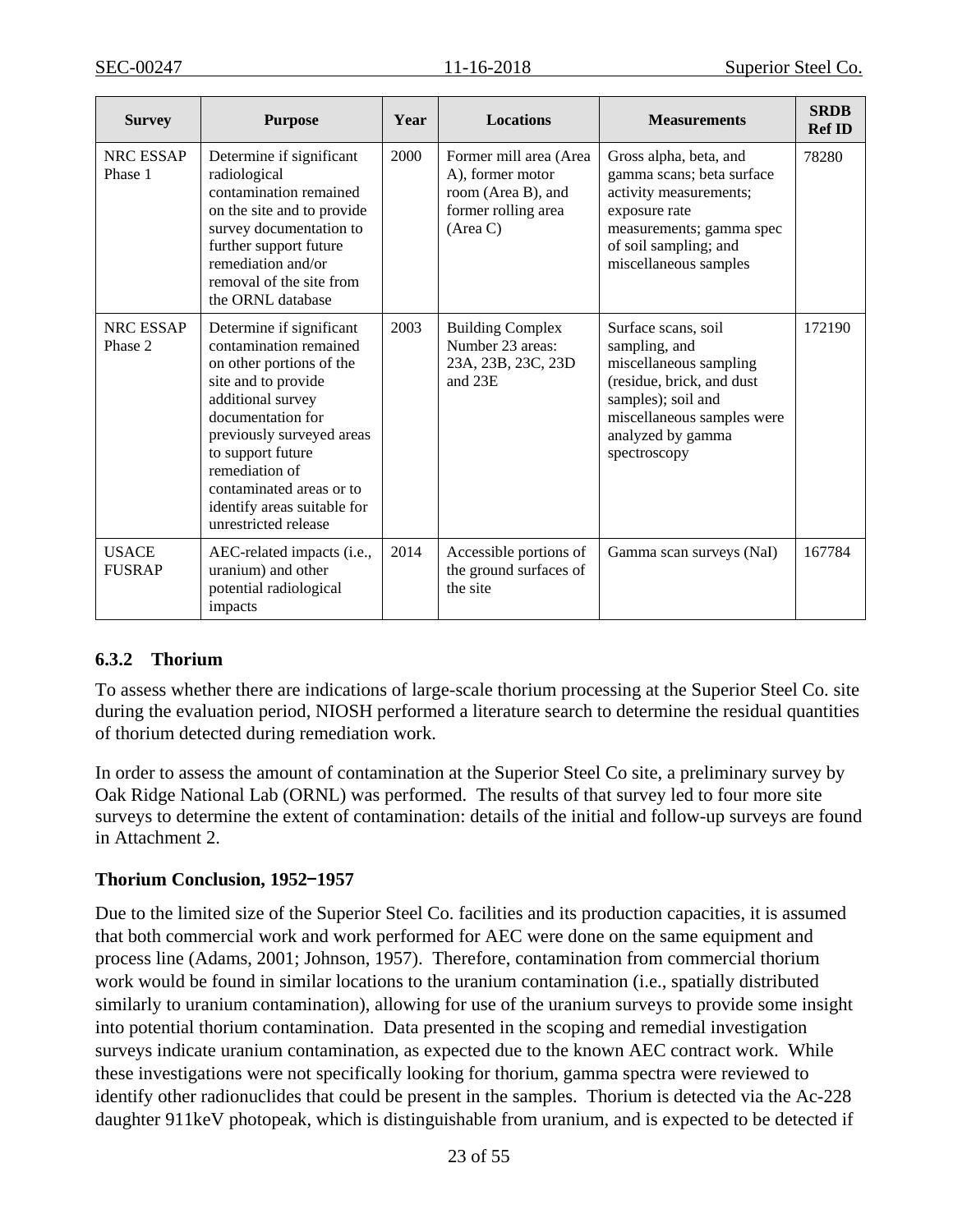widespread thorium contamination was present. The soil and miscellaneous samples taken from inside the Superior Steel Co. buildings during the Preliminary Site Survey (Myrick, 1980) and the NRC ESSAP surveys (Adams, 2001; Adams, 2003) showed no evidence of thorium contamination. Results of the recent FUSRAP gamma scans survey indicate background levels of, and typical spatial distribution of, naturally-occurring thorium on the Superior Steel Co. grounds. This is in contrast to the uranium contamination levels and spatial distribution seen in those same surveys. Therefore, NIOSH sees no indication of residual levels of thorium contamination that would be indicative of previous large production-scale thorium operations.

NIOSH reviews indicate (1) a lack of information on thorium shipments to, receipts by, or rolling data in the document and database searches, and (2) a lack of detected thorium contamination despite the expectation it would be present due to the licensing for unlimited quantities, typical batch amounts of 45,000 pounds (Ferguson, 1956), and known rolling operation dispersion. Consequently, NIOSH has determined that, even though Superior Steel Co. had a license to possess thorium source material in unlimited quantities, no large-scale use of that material was realized at Superior Steel.

# <span id="page-23-0"></span>**7.0 Feasibility of Dose Reconstruction for the Class Evaluated by NIOSH**

The feasibility determination for the class of employees under evaluation in this report is governed by both EEOICPA and 42 C.F.R. § 83.13(c)(1). Under that Act and rule, NIOSH must establish whether or not it has access to sufficient information either to estimate the maximum radiation dose for every type of cancer for which radiation doses are reconstructed that could have been incurred under plausible circumstances by any member of the class, or to estimate the radiation doses to members of the class more precisely than a maximum dose estimate. If NIOSH has access to sufficient information for either case, NIOSH would then determine that it would be feasible to conduct dose reconstructions.

In determining feasibility, NIOSH begins by evaluating whether current or completed NIOSH dose reconstructions demonstrate the feasibility of estimating with sufficient accuracy the potential radiation exposures of the class. If the conclusion is one of infeasibility, NIOSH systematically evaluates the sufficiency of different types of monitoring data, process and source or source term data, which together or individually might assure that NIOSH can estimate either the maximum doses that members of the class might have incurred, or more precise quantities that reflect the variability of exposures experienced by groups or individual members of the class. This approach is discussed in NIOSH's SEC Petition Evaluation Internal Procedures which are available on the [NIOSH Radiation](http://www.cdc.gov/niosh/ocas/)  [Dose Reconstruction Program](http://www.cdc.gov/niosh/ocas/) webpage. The next four major subsections of this evaluation report examine:

- The sufficiency and reliability of the available data. (Section 7.1)
- The feasibility of reconstructing internal radiation doses. (Section 7.2)
- The feasibility of reconstructing external radiation doses. (Section 7.3)
- The bases for petition SEC-00247 as submitted by the petitioner. (Section 7.4)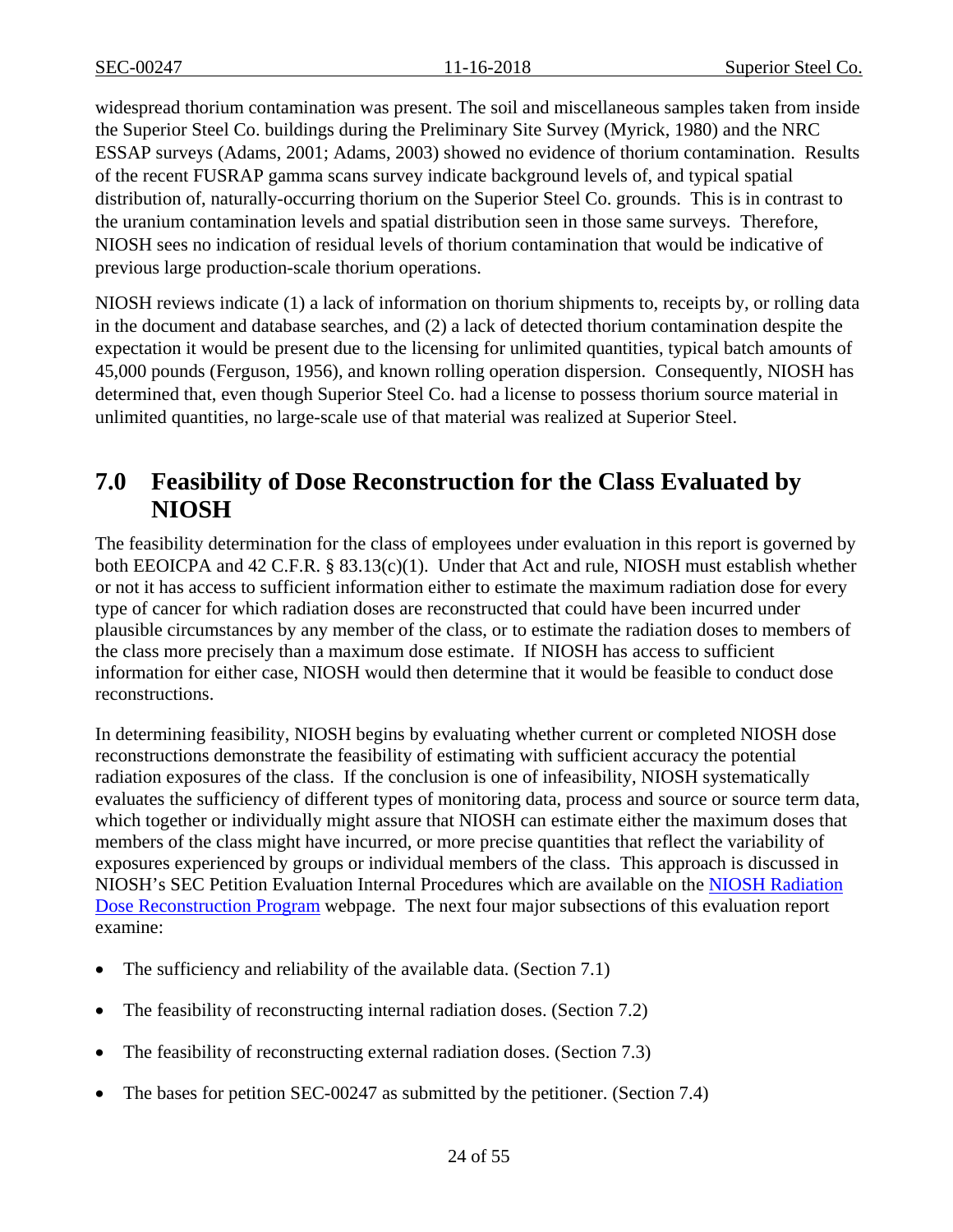### <span id="page-24-0"></span>**7.1 Pedigree of Superior Steel Co. Data**

This subsection answers questions that need to be asked before performing a feasibility evaluation. Data Pedigree addresses the background, history, and origin of the data. It requires looking at site methodologies that may have changed over time; primary versus secondary data sources and whether they match; and whether data are internally consistent. All these issues form the bedrock of the researcher's confidence and later conclusions about the data's quality, credibility, reliability, representativeness, and sufficiency for determining the feasibility of dose reconstruction. The feasibility evaluation presupposes that data pedigree issues have been settled.

#### <span id="page-24-1"></span>**7.1.1 Internal Monitoring Data Pedigree Review**

As discussed in Section 6.1 above, HASL air monitoring data for four rolling campaigns are the only internal monitoring data available to NIOSH for the AWE period under evaluation. These data consist of AEC-tabulated air sample results in the units of  $dpm/m<sup>3</sup>$ . One 1953 report and two 1955 reports include the recorded raw data for statistics such as background count rate, sample counts, and sample count time. These original data records are considered primary data sources; therefore, further consistency checks of these air data for the years 1953 and 1955 are not required (Klevin, 1953b; AEC, 1955a; Klevin, 1955).

Given the information in Table 7-1 regarding rolling times, number of slabs, and type of material, indications are that the four HASL-attended campaigns in 1953 and 1955 are representative of typical AEC uranium rolling campaigns at Superior Steel. NIOSH has determined that the radiological air monitoring data obtained from the HASL-attended uranium rolling operations at the Superior Steel Co. site adequately represent typical uranium rolling campaigns, and are of sufficient quantity, and are supported by sufficient original data records, to assure that the data adequately represent the evaluated class.

### <span id="page-24-2"></span>**7.1.2 External Monitoring Data Pedigree Review**

NIOSH has not found any external monitoring data for AWE employees at the Superior Steel Co. site during the AWE operations period under evaluation. In the absence of site-specific external data, to provide a realistic and accurate upper-bound estimate of external exposure to workers when monitoring data are absent, NIOSH utilizes documents previously developed by NIOSH for this purpose. These documents include the technical basis document Battelle-TBD-6000 for AWE sites that processed uranium metal. This document, and the adequacy of its underlying external data, have been reviewed by the Advisory Board and its contractor.

### <span id="page-24-3"></span>**7.2 Evaluation of Bounding Internal Radiation Doses**

For internal dose reconstruction to be feasible, NIOSH must have reliable information about the intake amounts, intake material, and exposure time during the period under evaluation. The period under evaluation includes the entire AWE operations period for Superior Steel Co. from January 1, 1952 through December 31, 1957.

The principal source of internal radiation doses for members of the class under evaluation was inhalation of uranium dust produced from the manipulation and oxidation of uranium metal during rolling and related processes. Superior Steel Co. also performed test-scale rolling operations with thorium metal in March or April 1956.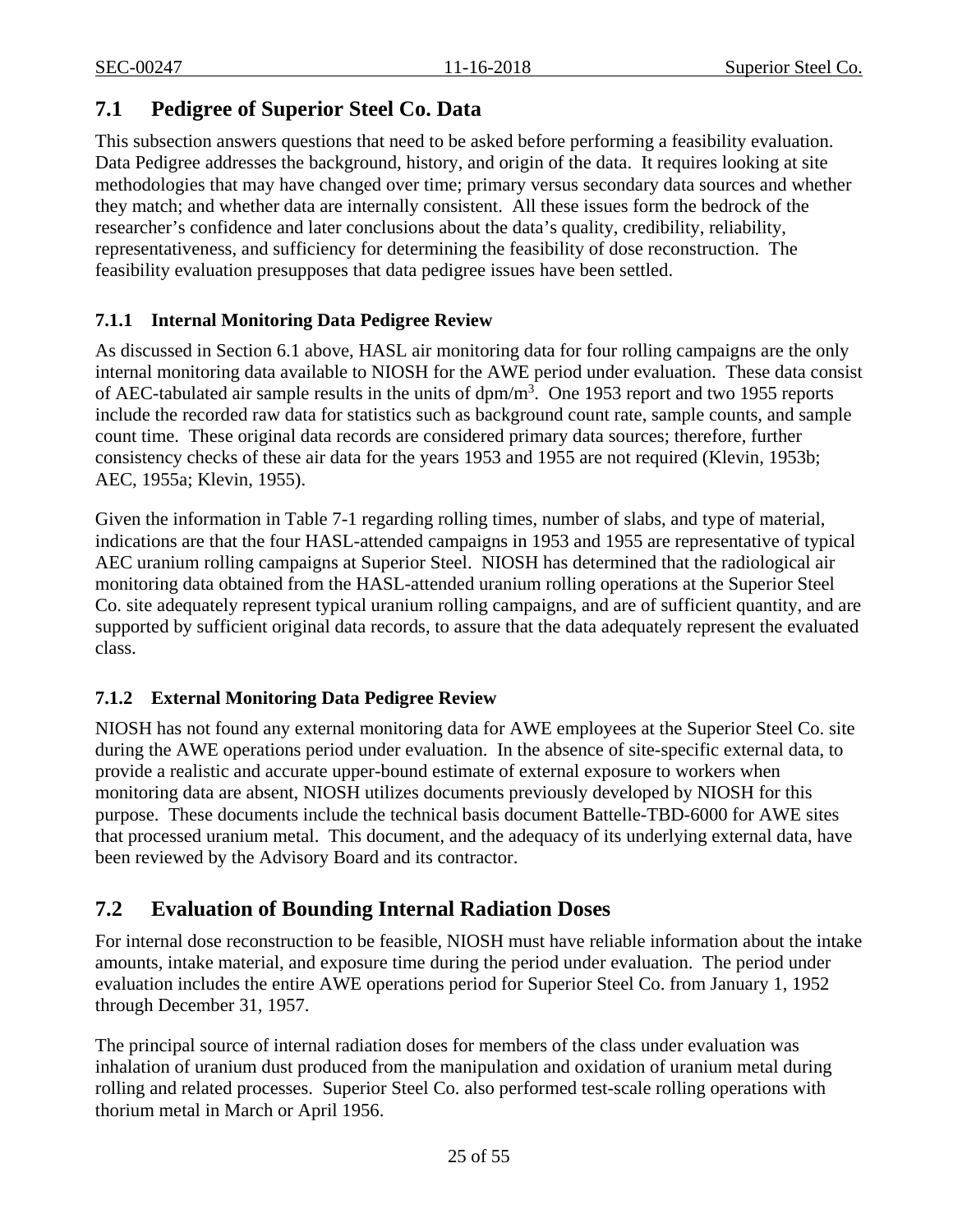The following subsections address the ability to bound internal doses, methods for bounding doses, and the feasibility of internal dose reconstruction.

#### <span id="page-25-0"></span>**7.2.1 Evaluation of Bounding AWE Period Internal Doses**

To perform an internal dose reconstruction, information such as a potential intake amount, a potential timeframe for when the intake occurred, and intake radionuclide data are needed. The following summarizes these assumptions. The period under evaluation includes the entire AWE operations period January 1, 1952 through December 31, 1957. The effective date of the AEC contract with Superior Steel Co. was June 27, 1952 (Mott, 1981; Kelley, 1952). For bounding of internal radiation doses, NIOSH will assume that all workers performed overtime (i.e., 2,500 work hours per year).

#### **Uranium**

As discussed above, the AEC-related work involved rolling and handling uranium metal.

Based on the contract information, uranium rolling at Superior Steel Co. was intermittent and not performed on a full-time basis (Young, 1985). The information presented in Table 7-1 is a summary of the data found regarding the rollings performed from May 1953 to mid-1957. The table shows that rolling campaigns were irregular both in timing and number of slabs processed. No definitive evidence could be located that bounded the amount of uranium processed at Superior Steel Co. However, the table does suggest that a minimum of 60,000 pounds of uranium metal was rolled along with approximately 700 pounds of thorium.

<span id="page-25-1"></span>

| <b>Date of Rolling</b>                     | <b>Material</b>             | <b>No. of Slabs</b><br>and/or<br><b>Pounds</b> | <b>Notes</b>                                                                                                              | <b>Document Type</b>                                           | <b>SRDB</b><br><b>Ref ID</b> |
|--------------------------------------------|-----------------------------|------------------------------------------------|---------------------------------------------------------------------------------------------------------------------------|----------------------------------------------------------------|------------------------------|
| May 13, 1953                               | Uranium                     | Not Noted                                      | Hot strip rolling                                                                                                         | <b>HASL Air Dust</b><br>Monitoring                             | 6898                         |
| August 1953                                | Wrought<br>Uranium<br>Plate | Not Noted                                      | Re: Kinetics of the beta<br>transformation of uranium                                                                     | <b>Technical Report</b>                                        | 172157                       |
| August 1953                                | Uranium                     | Not Noted                                      | Rolling conditioned uranium<br>slabs for DuPont                                                                           | Technical Report,<br>February 11-April 10,<br>1954             | 15189                        |
| Unknown, but<br>prior to August 3,<br>1953 | Not Noted                   | 18 slabs                                       | Superior Steel inventory as of<br>June 1954                                                                               | Correspondence from<br>Production Division to<br><b>DuPont</b> | 78256                        |
| August 3, 1953                             | Uranium                     | 23 slabs                                       | Hot strip rolling                                                                                                         | <b>HASL Air Dust</b><br>Monitoring                             | 6899                         |
| August 3, 1953                             | Uranium                     | 24 slabs,<br>14,380<br>pounds                  | NLO P.O. 117 information<br>provided in SRDB 29522<br>"NLO Resume of Activities<br>for the Month Ending June<br>30, 1953" | Correspondence from<br><b>NLO</b>                              | 78252                        |
| August 3, 1953                             | Not Noted                   | 10 slabs                                       | Superior Steel inventory as of<br>June 1954                                                                               | Correspondence from<br>Production Division to<br>DuPont        | 78256                        |

#### **Table 7-1: Rolling Notes from Reference Documents**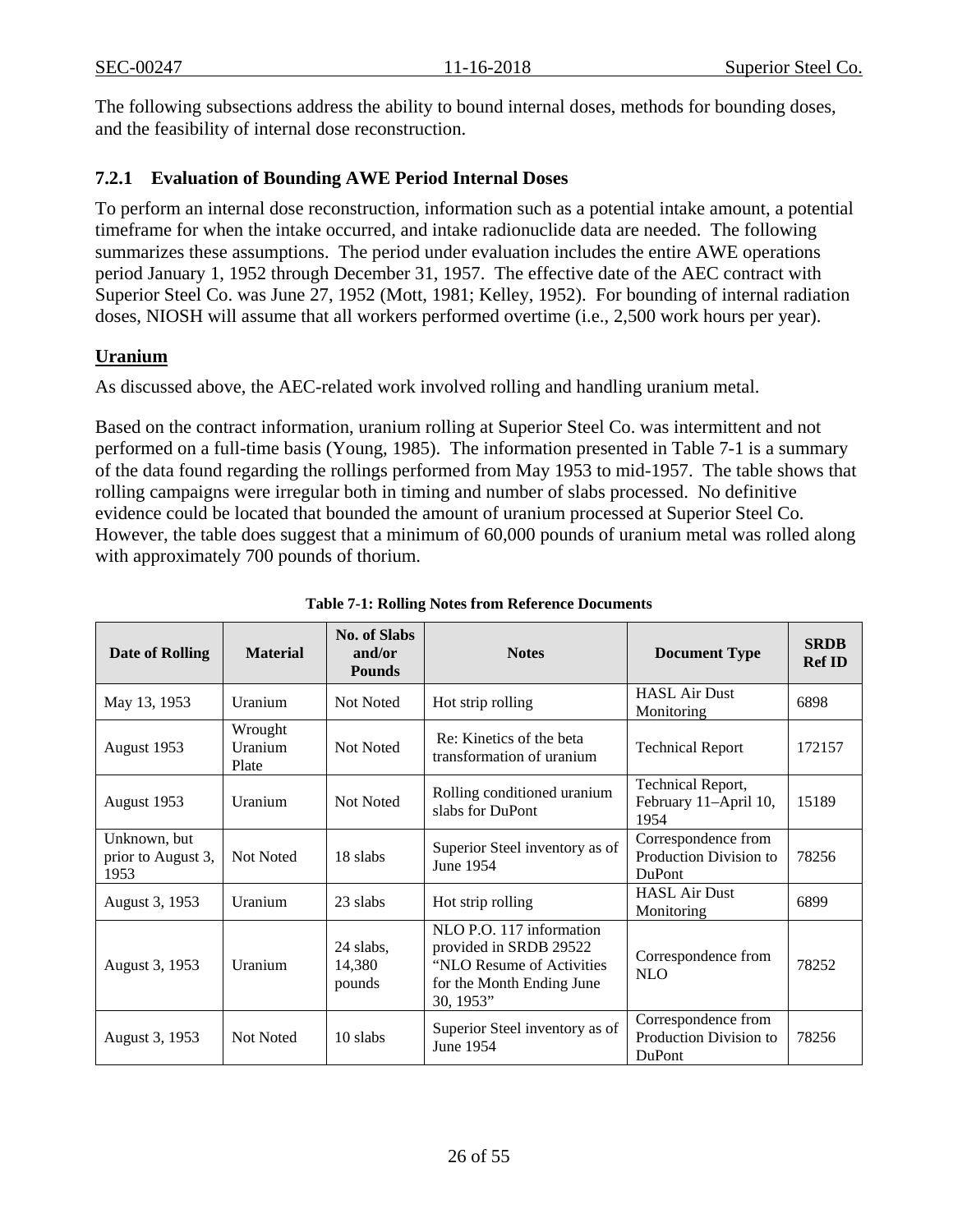| <b>Date of Rolling</b>                                        | <b>Material</b>    | No. of Slabs<br>and/or<br><b>Pounds</b> | <b>Notes</b>                                                                            | <b>Document Type</b>                                                                                     | <b>SRDB</b><br><b>Ref ID</b> |
|---------------------------------------------------------------|--------------------|-----------------------------------------|-----------------------------------------------------------------------------------------|----------------------------------------------------------------------------------------------------------|------------------------------|
| December 12,<br>1953 (Goal),<br>likely 1st week in<br>January | Uranium            | 50 slabs                                | Fernald reported it couldn't<br>get slabs out until next year;<br>DuPont order          | Correspondence<br>between AEC<br>counterparts                                                            | 78274                        |
| February 1954<br>(scheduled<br>rolling)                       | Not Noted          | Not Noted                               | Scheduled rolling, Feb 1954                                                             | <b>Monthly Report</b>                                                                                    | 101449                       |
| February 1954                                                 | Uranium            | 35 slabs                                | Required February 11, 1954,<br>arrival of slabs                                         | Correspondence from<br><b>AEC</b> to AMF                                                                 | 93466                        |
| February 15 &<br>16, 1954                                     | Not Noted          | 52 slabs                                | 35 slabs for DuPont                                                                     | Correspondence from<br>AEC to Superior Steel                                                             | 78254                        |
| February 22 &<br>23, 1954                                     | Uranium            | 52 slabs                                | 35 for shearing; 17 for<br>operating conditions                                         | Technical Report, Flat<br><b>Bonded Fuel Elements</b><br>February 11-April 10,<br>1954                   | 15189                        |
| February 22,<br>1954                                          | Not Noted          | Not Noted                               | Westinghouse (WAPD-<br>PWR)                                                             | Correspondence<br>between AEC<br>counterparts                                                            | 172177                       |
| February 22,<br>1954                                          | Not Noted          | 36 slabs                                | Superior Steel Inventory as<br>of June 1954                                             | Correspondence from<br>Production Division to<br><b>DuPont</b>                                           | 78256                        |
| February 22,<br>1954                                          | Uranium            | Not Noted                               | P.O. AX-3104                                                                            | Correspondence<br>between DuPont and<br><b>AEC</b>                                                       | 11035,<br>PDF p.<br>27       |
| February 22,<br>1954                                          | Natural<br>Uranium | Not Noted                               | Natural uranium                                                                         | Metallurgy Monthly<br>Report                                                                             | 99468                        |
| July 1, 1954 to<br>February 28,<br>1955                       | Normal<br>Uranium  | 31,506.2<br>pounds                      | 14,321 kg normal uranium<br>received by Superior Steel                                  | Survey of the Control<br>Maintained over<br>Source and Special<br><b>Nuclear Materials</b><br><b>NLO</b> | 77006                        |
| July 1, 1954 to<br>February 28,<br>1955                       | Normal<br>Uranium  | 26,716.8<br>pounds                      | 12,144 kg normal uranium<br>shipped from Superior Steel                                 | Survey of the Control<br>Maintained over<br>Source and Special<br><b>Nuclear Materials</b><br><b>NLO</b> | 77006                        |
| April 1, 1954                                                 | Not Noted          | 9 slabs                                 | Superior Steel Inventory as<br>of June 1954                                             | Correspondence from<br>Production Division to<br>DuPont                                                  | 78256                        |
| Not Noted                                                     | Uranium            | 50 slabs                                | May 19, 1954 shipment of 50<br>U plates from Superior Steel<br>to AMF                   | Correspondence from<br><b>AEC</b> to AMF                                                                 | 93463                        |
| <b>July 1954</b>                                              | Uranium            | 50 slabs                                | Slabs sent to AMF then to be<br>sent to Superior discussing<br>work at end of July 1954 | Telegram from AEC<br>to AMF                                                                              | 69012,<br>68997              |
| <b>July 1954</b>                                              | Uranium            | 50 slabs                                | Letter dated July 1, 1954,<br>discussing work at Superior<br>Steel end of July 1954     | Correspondence from<br>AEC to AMF                                                                        | 69000                        |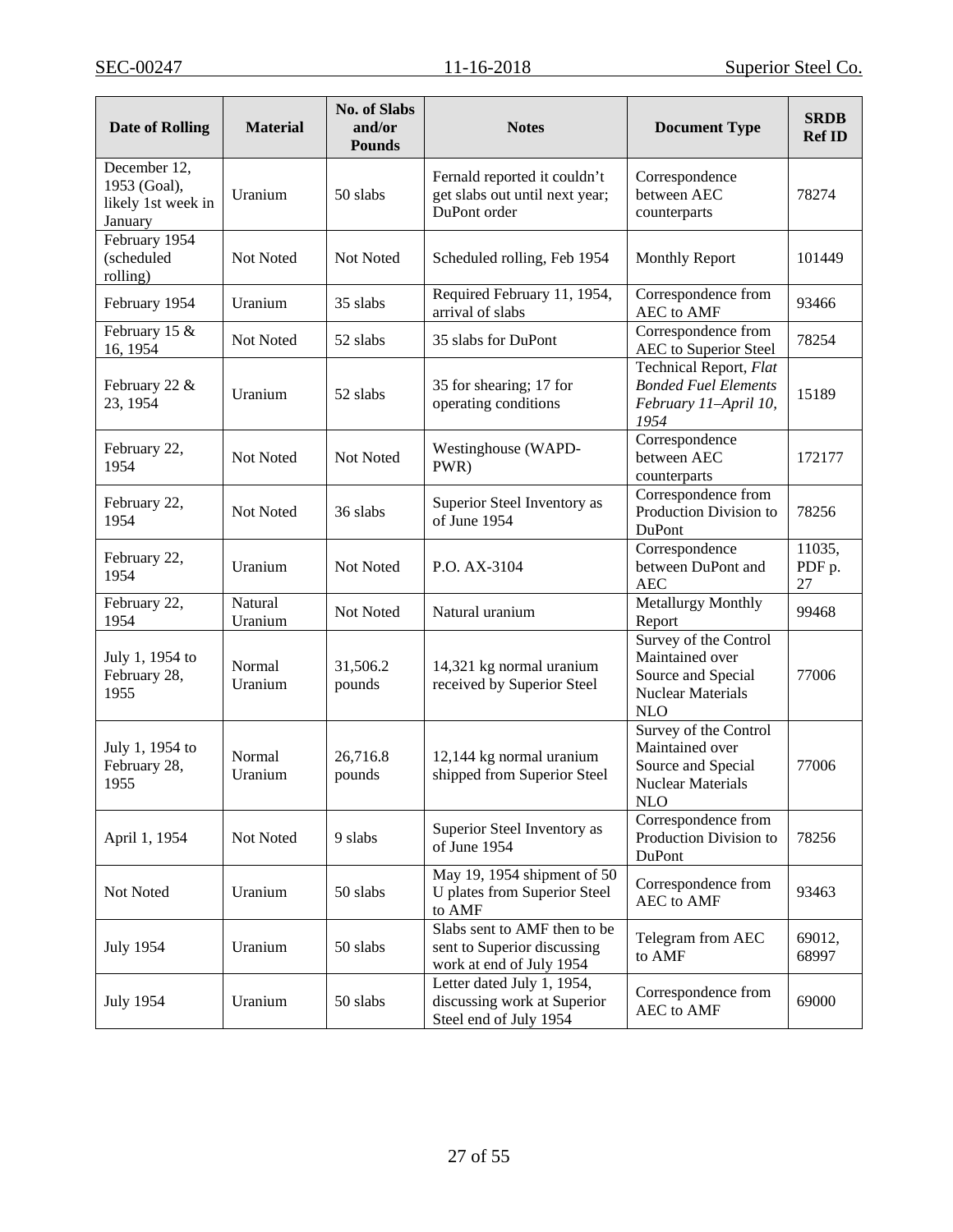| <b>Date of Rolling</b>                                   | <b>Material</b>                  | No. of Slabs<br>and/or<br><b>Pounds</b> | <b>Notes</b>                                                                                                                                    | <b>Document Type</b>                                           | <b>SRDB</b><br><b>Ref ID</b> |
|----------------------------------------------------------|----------------------------------|-----------------------------------------|-------------------------------------------------------------------------------------------------------------------------------------------------|----------------------------------------------------------------|------------------------------|
| August 1954                                              | Not Noted                        | Not Noted                               | File: REA-(NRX)-U22-15<br>Plate 62A (Fernald slab<br>#7737)<br>Plate 51A (Fernald slab<br>#6838)<br>SRDB title mistakenly<br>references thorium | Correspondence from<br>DuPont to AEC SROO                      | 58579                        |
| August 3, 1954                                           | Not Noted                        | 50 slabs                                | Rolling temperature suggests<br>the material is uranium                                                                                         | Rolling data from<br>Superior Steel to AEC<br><b>OROO</b>      | 132695                       |
| December 6,<br>1954                                      | Natural<br>Uranium               | 150 slabs                               | For ANL-E EBWR, Rolling<br>slabs to be shipped                                                                                                  | Telegram from AEC<br>OROO to AEC<br>Fernald                    | 132719                       |
| December 15,<br>16-20, 1954<br>(arrival of 3 U<br>slabs) | Uranium                          | Not Noted                               | Shipping Uranium Slabs to<br><b>Superior Steel</b>                                                                                              | Telegram from AEC<br>SROO to AEC OROO                          | 132695,<br>PDF p. 2          |
| Not Noted                                                | Not Noted                        | 64 slabs;<br>13,815<br>pounds           | January 1955 shipment from<br><b>Atlas Steels</b>                                                                                               | Customs documents<br>and tax document<br>related to shipment   | 101428                       |
| May 9, 1955                                              | "Normal"<br>(Natural)<br>Uranium | 26 slabs                                | Hot strip rolling                                                                                                                               | <b>HASL Air Dust</b><br>Monitoring                             | 6877                         |
| May 9, 1955                                              | Enriched<br>Uranium              | 6 slabs                                 | Hot strip rolling                                                                                                                               | <b>HASL Air Dust</b><br>Monitoring                             | 6877                         |
| Not Noted                                                | Uranium<br>Metal                 | 96 slabs;<br>21,699<br>pounds           | June 1955 shipment                                                                                                                              | Customs documents<br>and tax document<br>related to shipment   | 101407                       |
| Not Noted                                                | Uranium<br>Metal                 | 98 slabs;<br>22,865<br>pounds           | June 1955 Shipment to<br>Superior Steel from Atlas<br>Steels                                                                                    | Customs documents<br>and tax document<br>related to shipment   | 101416                       |
| September 19,<br>1955                                    | "Normal"<br>(Natural)<br>Uranium | 30 slabs                                | Hot strip rolling                                                                                                                               | <b>HASL Air Dust</b><br>Monitoring                             | 6888                         |
| 1955                                                     | Normal<br>Uranium                | 51,470<br>pounds                        | Pounds of scrap material<br>shipped in FY 1955                                                                                                  | <b>NLO Summary Report</b>                                      | 44162                        |
| 1955                                                     | Normal<br>Uranium                | 6,200<br>pounds                         | Pounds of scrap material in<br>inventory at end of FY 1955                                                                                      | <b>NLO Summary Report</b>                                      | 44162                        |
| Not Noted                                                | Uranium<br>Metal                 | 50 slabs;<br>11,651<br>pounds           | January 1956                                                                                                                                    | <b>Customs</b> documents<br>related to shipment                | 101435                       |
| Not Noted                                                | Uranium<br>Metal                 | 45 slabs;<br>10,542<br>pounds           | March 2, 1956                                                                                                                                   | Customs documents<br>related to shipment                       | 101438                       |
| February 1956                                            | Uranium<br>Metal                 | 2,750<br>pounds                         | 2,750 pounds shipped to<br><b>Superior Steel</b>                                                                                                | Correspondence from<br>AEC St. Louis OO to<br><b>AEC OROO</b>  | 132720                       |
| Not Noted                                                | Uranium                          | Not Noted                               | Research programs in support<br>of Savannah River, fiscal<br>document to extend \$200,000<br>per year for next two FYs                          | Correspondence dated<br>April 19, 1956, from<br>DuPont to SROO | 90056                        |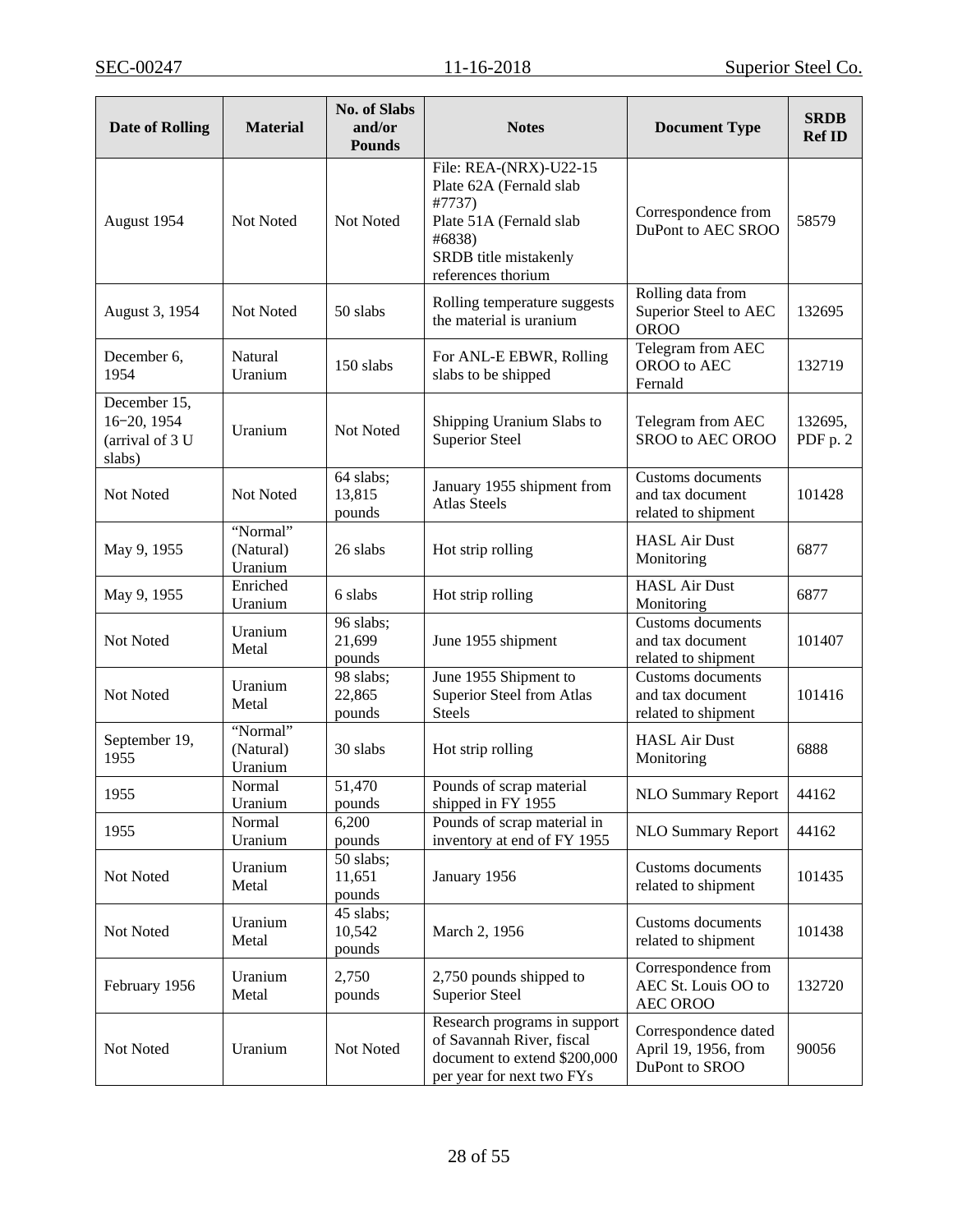| <b>Date of Rolling</b> | <b>Material</b>                   | No. of Slabs<br>and/or<br><b>Pounds</b> | <b>Notes</b>                                                                                                                                     | <b>Document Type</b>                                                      | <b>SRDB</b><br><b>Ref ID</b> |
|------------------------|-----------------------------------|-----------------------------------------|--------------------------------------------------------------------------------------------------------------------------------------------------|---------------------------------------------------------------------------|------------------------------|
| Not Noted              | Uranium<br>Metal                  | 111 slabs;<br>26,678<br>pounds          | Shipment April 30, 1956                                                                                                                          | <b>Customs</b> documents<br>related to shipment                           | 101395,<br>101399            |
| <b>Not Noted</b>       | Uranium<br>Metal                  | 28 slabs;<br>6,328<br>pounds            | Shipment July 1956                                                                                                                               | Customs documents<br>related to shipment                                  | 101393                       |
| December 1956          | Uranium                           | 20,000<br>pounds                        | Work for WAPD and KAPL<br>NOTE: "plant is organized<br>for quantity production and<br>processing of small lots (such<br>as one 500 pound ingot)" | GE Hanford Trip<br>Report, Zirconium<br><b>Alloy Fabrication</b>          | 172173,<br>PDF p. 9          |
| Not Noted              | Uranium<br>Ingots                 | 22 slabs                                | December 6, 1956, shipment<br>from Simonds Saw and Steel<br>to Superior Steel Co.                                                                | Correspondence from<br><b>NLO</b>                                         | 81545                        |
| 1956                   | Normal<br>Uranium                 | 48,600<br>pounds                        | Expected scrap production<br>for FY 1956 was 4050<br>lb/month                                                                                    | <b>NLO Summary Report</b>                                                 | 44162                        |
| April 1957             | Normal<br>Uranium                 | 26,860<br>pounds                        | 26,860 pounds net, shipped<br>4/29/1957 (NLO-SSC-23X)<br>hard to read                                                                            | Correspondence<br>regarding completion<br>of AEC Production<br>Order A-60 | 81553                        |
| May 1957               | Forged<br>Uranium<br><b>Slabs</b> | 20 slabs                                | 25 shipped, 5 for later date                                                                                                                     | Correspondence from<br>DuPont to Superior<br>Steel                        | 34495                        |
| Not Noted              | Uranium<br>Metal                  | 90 slabs;<br>21,654<br>pounds           | May 28, 1957, shipment                                                                                                                           | <b>Customs</b> documents<br>related to shipment                           | 101426                       |
| FY1953-FY1999          | Depleted<br>Uranium               | 0 pounds                                | FY1953-FY1999 Receipts by<br>SRS from Superior Steel                                                                                             | Report regarding<br>recycled uranium at<br><b>SRS</b>                     | 16499                        |
| FY1953-FY1999          | Enriched<br>Uranium               | 2,635.6<br>pounds                       | 1198kg EU FY1953-FY1999<br>Receipts by SRS from<br><b>Superior Steel</b>                                                                         | Report regarding<br>recycled uranium at<br><b>SRS</b>                     | 16499                        |
| FY1953-FY1999          | Natural<br>Uranium                | 133,625.8<br>pounds                     | 60,730kg NU FY1953-<br>FY1999 Receipts by SRS<br>from Superior Steel-total<br>may be less than expected,<br>possibly only recycled<br>uranium    | Report regarding<br>recycled uranium at<br><b>SRS</b>                     | 16499                        |

According to available documentation, the vast majority of the uranium work performed by Superior Steel Co. was associated with natural uranium (see Table 7-1). The only enriched uranium material identified by NIOSH was the rolling of six ingots of uranium enriched to 1.5% U-235 (Angerman, 1955; Fisher, 1955). These rollings occurred on May 9, 1955 along with the rolling of 25 other normal uranium slabs. The enriched uranium rollings were a small portion of the overall material rolled in that campaign, and even less significant compared to the total amount of normal uranium rolled during Superior Steel Company's AWE operational period.

#### **Thorium**

As non-AEC work, the exposures associated with the commercial thorium rolling operations will be assigned only during the AWE period through December 31, 1957. Non-AEC-related exposures are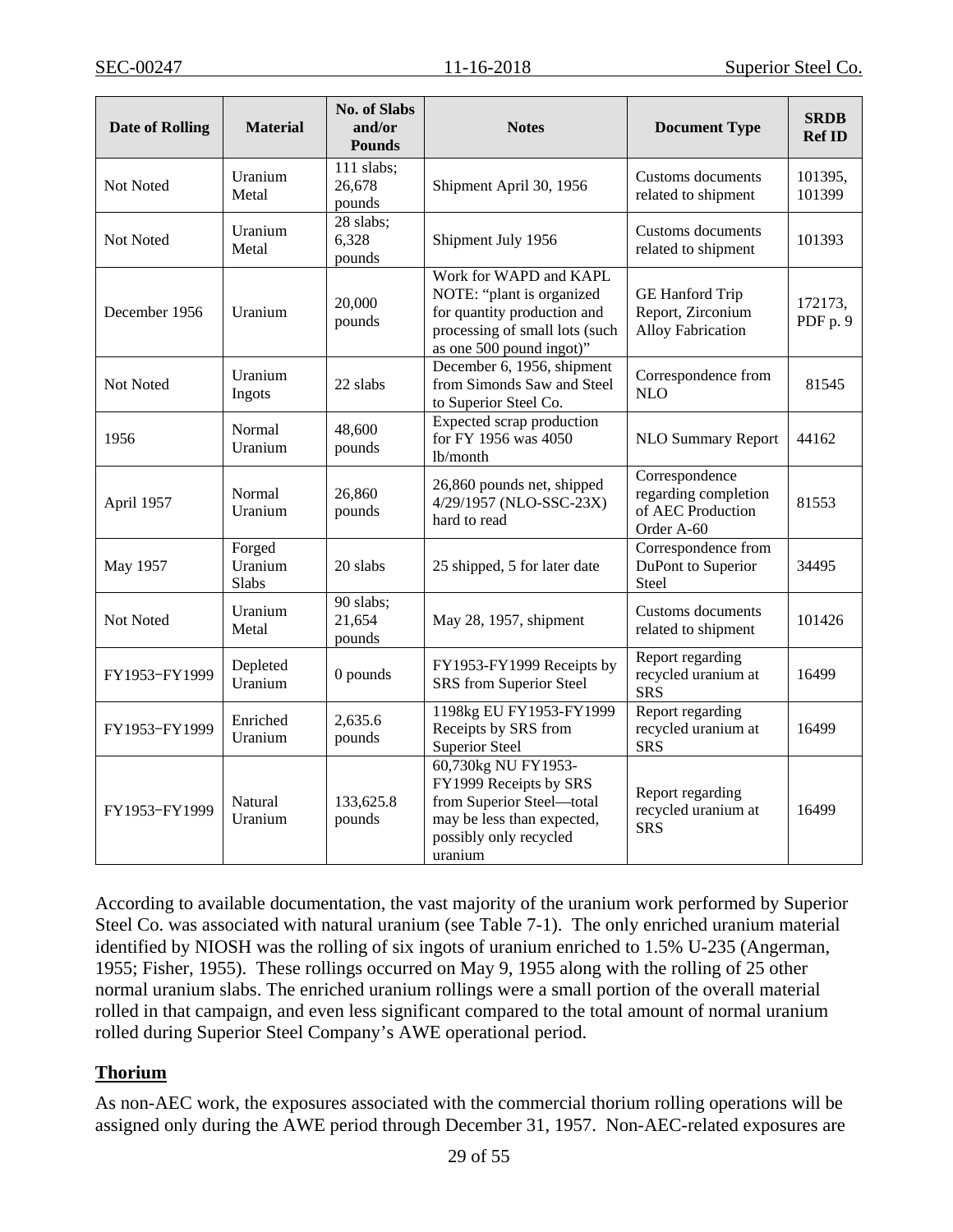not considered during an AWE site's designated residual radiation period. Based on the number of uranium rollings that Superior Steel Co. could complete in a day (Table 7-1), and the small scale of the single thorium test rolling, involving four ingots at most (Reardon, 1956), the thorium test rollings are assumed to have occurred in a single workday (i.e., 10 hours).

As presented in Section 5.1, during this evaluation NIOSH determined that the site was licensed on March 27, 1956, to receive possession of and/or title to 700 pounds of thorium.

#### <span id="page-29-0"></span>**7.2.2 NIOSH Proposed Methods for Bounding AWE Period Internal Doses**

The following information summarizes the methods for bounding internal dose at Superior Steel Co. during the period from January 1, 1952 through December 31, 1957. Specific methods regarding the post-1957 residual radiation period are not addressed in this report. NIOSH intends to implement the dose reconstruction methodologies summarized below in a revision to ORAUT-TKBS-0034. The effective date of the AEC contract with Superior Steel Co. was June 27, 1952 (Mott, 1981; Kelley, 1952). Therefore, no operational exposures associated with rolling activities will be assessed prior to June 27, 1952. NIOSH has reviewed its telephone interviews with Superior Steel Co. dose reconstruction claimants and determined that overtime was common during the period under evaluation.

#### **Uranium**

Because uranium exposures were AEC-related at Superior Steel Co., the exposures associated with the uranium rolling operations must be assigned during both the AWE period and the residual radiation period from January 1, 1958 through present.

According to contract information, the total amount paid to Superior Steel Co. through fiscal year (FY) 1957 was \$356,849 (SROO, 1952–1957). Superior Steel Co. had a cost-plus-fixed-fee contract that included payments for equipment upgrades (SROO, 1952–1957). Based on the annual payments for FY 1954 through FY 1957, the year with the maximum payment was FY 1956 at \$217,246. However, the payments for the other three years were all consistently in the range of \$40K to \$55K. Based on the rolling data presented in Table 7-1, NIOSH sees no indication that the production rate for FY 1956 was significantly different than the other years under evaluation. The highest payment in the other three years was for FY 1957 at \$54,632. NIOSH assumes that the entire payment for FY 1957 was associated with mill work. NIOSH considers it reasonable to conclude that the Superior Steel Co. hourly billing rate was similar to that of Vulcan Crucible for a 1949 AEC contract (SRDB 11996, PDF p. 99), at \$132 per mill-hour. Assuming \$132 per mill-hour billing rate, the number of Superior Steel Co. mill hours would be approximately 414 mill-hours for FY 1957. NIOSH will assume 500 mill-hours per year as a bounding estimate for AEC-related uranium rolling operations during the AWE period under evaluation. This estimate of mill-hours is comparable to the rolling information in Table 7-1. An additional 250 pre-rolling hours and 250 post-rolling hours (total of 500 hours) will be assumed by NIOSH to account for time the material was stored onsite before and after any rolling operations.

Airborne contamination data for the 1953 and 1955 HASL-attended uranium rollings will be used to estimate the 95th percentile uranium alpha air concentration levels. NIOSH intends to consider only the process and breathing zone air data, and to exclude the general area air data.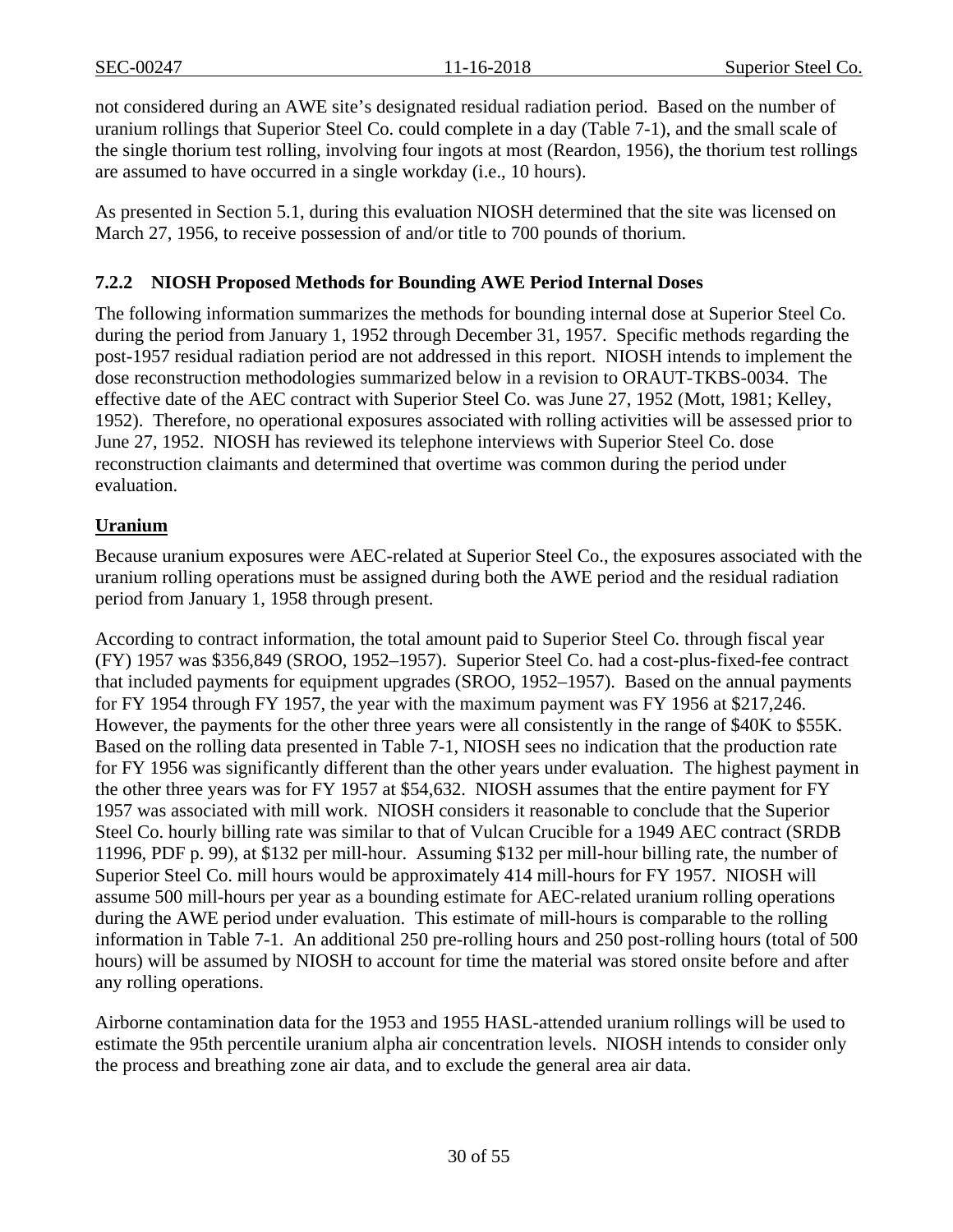The geometric mean associated with the 1953 air data is statistically higher than for the 1955 air data. Therefore, NIOSH concludes that they represent separate exposure distributions. NIOSH reviews of post-operations reports indicate that the site instituted improvements to the engineering controls after evaluation of lessons learned from each HASL-attended rolling (AEC, 1955a,b; Klevin, 1953a,b). NIOSH has found no specific dates of implementation for these process improvements. Consequently, NIOSH intends to use the more claimant-favorable 1953 data for exposures up until the May 9, 1955 rolling date. NIOSH intends to use the 1955 data for exposures starting on May 9, 1955 and continuing through the end of AWE operations on December 31, 1957.

The 95th percentile uranium alpha air exposures will be assigned to all operator and laborer job categories. The post-rolling slab stamping work, performed by hand, represents work likely associated with the laborer category, and resulted in some of the higher air data results. NIOSH has not found justification to assume that the exposures for the operator and laborer categories were different. Consequently, laborers will be assigned the same exposure as operators based on a NIOSH analysis of the air data. Supervisor and administrative exposures will be prorated based on guidance in Battelle-TBD-6000 to account for differences in occupancy time in the production areas.

Potential exposure to contaminants in recycled uranium will be assigned based on guidance in Battelle-TBD-6000. Assumed ingestion intakes values will be based on guidance in NUREG/CR-5512.

NIOSH will assume worker exposure to operational rolling airborne levels for 500 hours per year. The remaining 2000 hours of the assumed 2500 hours work year, will be considered to be non-uranium mill hours. Non-uranium mill exposures will be based on the following:

- 2000 non-uranium mill hours per year;
- Air concentrations will be based on dust-settling calculations;
- Post-rolling surface contamination levels will be determined assuming 500 uranium mill-hours of contamination was deposited on the surface of the facility at a rate of 0.00075 m/s;
- A resuspension factor of  $1E-5$  m<sup>-1</sup> will be applied to the post-rolling surface contamination levels to determine post-rolling airborne contamination levels;
- Operators and laborers will be assigned the full value, and supervisor and administrative exposures will be prorated; and
- Long-term residual uranium exposure will be decreased based on guidance in ORAUT-OTIB-0070.

#### **Thorium**

As non-AEC work, the exposures associated with the commercial thorium rolling operations must be assigned only during the AWE period through December 31, 1957. Non-AEC-related exposures are not considered during an AWE site's designated residual radiation period.

Assuming the specific activity for natural uranium, and using the HASL gross-alpha air sampling results associated with the 1955 uranium rollings, NIOSH can determine a mass dust load associated with the rolling process. Assuming the same mass load for thorium as for uranium, a bounding thorium activity airborne concentration can be determined by using the specific activity of Th-232 (because most of the thorium mass would be associated with Th-232). Given the large-scale nature of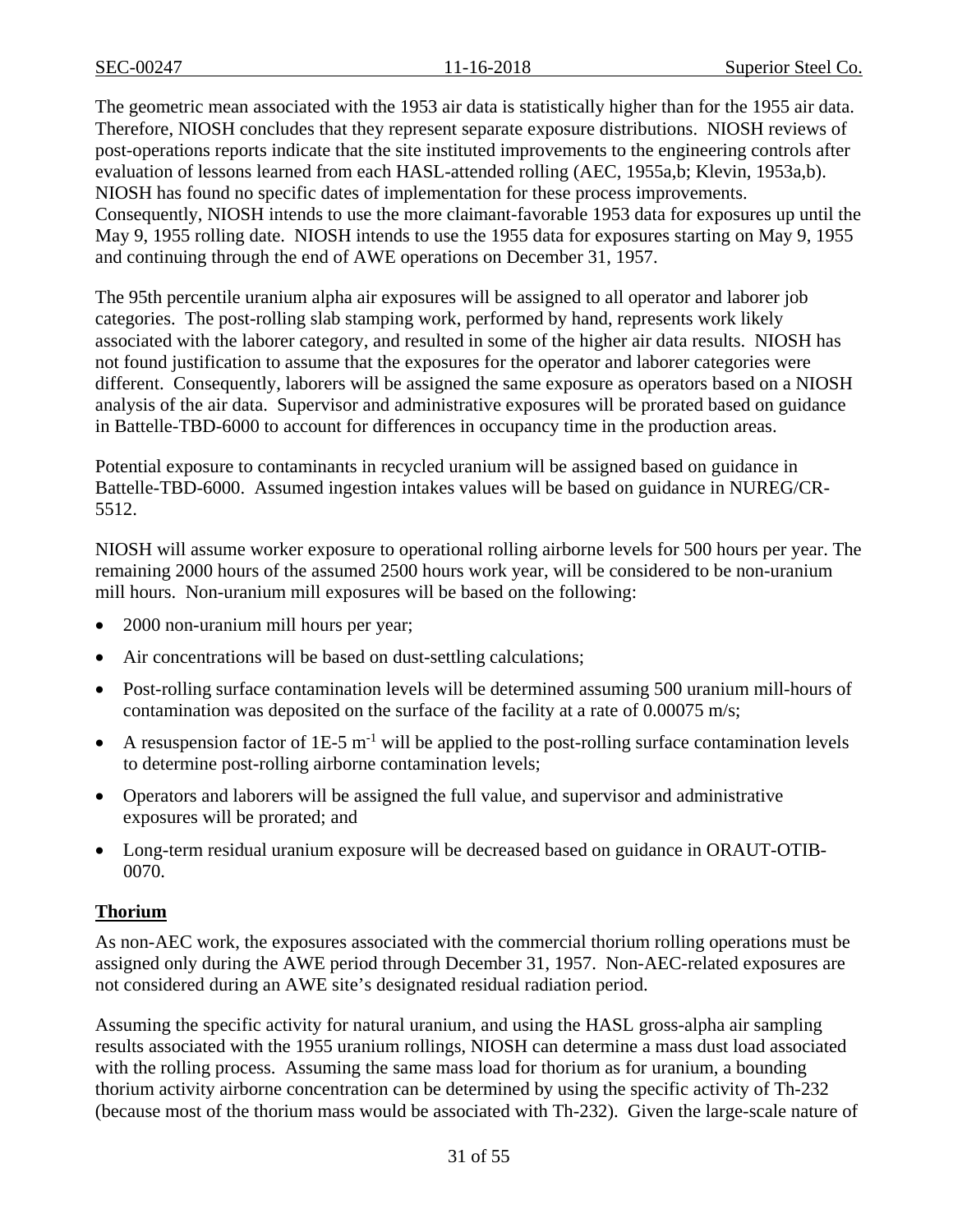the uranium work and the small-scale nature of the thorium work, this is considered a claimantfavorable estimate of thorium-related exposure. A similar approach used by NIOSH for Bridgeport Brass has been reviewed by the Advisory Board Subcommittee on Dose Reconstruction. Associated with the Subcommittee's review, the Board's contractor reported "SC&A agrees that, for dose reconstruction, the assumption that the mass of processed thorium is 10% of the mass of processed uranium is bounding and claimant favorable" (Mauro, 2017). In the case of Superior Steel Co., NIOSH is assuming the thorium mass loading is equal to that of the uranium rollings, rather than making an assumption of the total mass of thorium work compared to the total mass of uranium work (i.e., rather than assuming only 10% of the uranium loading as was approved for Bridgeport Brass).

NIOSH will assume that the thorium is natural, assuming that the thorium daughters (Ra-228, Ac-228, Th-228, and Ra-224) are in secular equilibrium with the Th-232. Because NIOSH is assuming that all of the mass suspended in the air is Th-232, the resulting dose associated with natural thorium is higher than if calculated assuming triple-separated thorium. This is due to the fact that natural thorium would have more Th-232 daughter activity in equilibrium. This additional daughter activity would also result in a higher external dose. Therefore, for the approach being implemented at Superior Steel, the assumption of natural thorium is considered more favorable to the claimant than triple-separated thorium.

Based on the number of uranium rollings that Superior Steel Co. could complete in a day (Table 7-1), and the small scale of the single thorium test rolling, involving four ingots at most (Reardon, 1956), the thorium test rollings are assumed to have occurred in a single workday (i.e., 10 hours). Based on the short duration and small scale of the thorium test rolling work, thoron exposure is assumed to be negligible. Assumed thorium ingestion intake values will be based on guidance in NUREG/CR-5512. Thorium post-rolling exposures will be based on:

- Thorium air concentrations derived with dust-settling calculations;
- Post-rolling surface thorium contamination levels will be determined assuming 10 mill-hours of contamination was deposited on the surface of the facility at a rate of 0.00075 m/s;
- A resuspension factor of  $1E-5$  m<sup>-1</sup> will be applied to the post-rolling surface contamination levels to determine post-rolling thorium airborne contamination levels;
- Operators and laborers will be assigned the full value, and supervisors and administrative exposures will be prorated; and
- Post-rolling residual thorium exposure will be decreased based on guidance in ORAUT-OTIB-070 and will only be assigned until the end of the AWE operations period on December 31, 1957.

#### <span id="page-31-0"></span>**7.2.3 Internal Dose Reconstruction Feasibility Conclusion**

For internal dose reconstruction to be feasible, NIOSH must have enough reliable information about the intake amounts, intake material, and exposure time during the period under evaluation to be able to bound the dose. The period under evaluation includes the entire AWE operations period for Superior Steel Co.: January 1, 1952 to December 31, 1957.

For AEC uranium rolling operations at the Superior Steel Co.: (1) NIOSH has reliable air concentration data, which provides data for calculating bounding uranium intake amounts, (2) NIOSH has reliable process information about uranium rolling operations to determine bounding uranium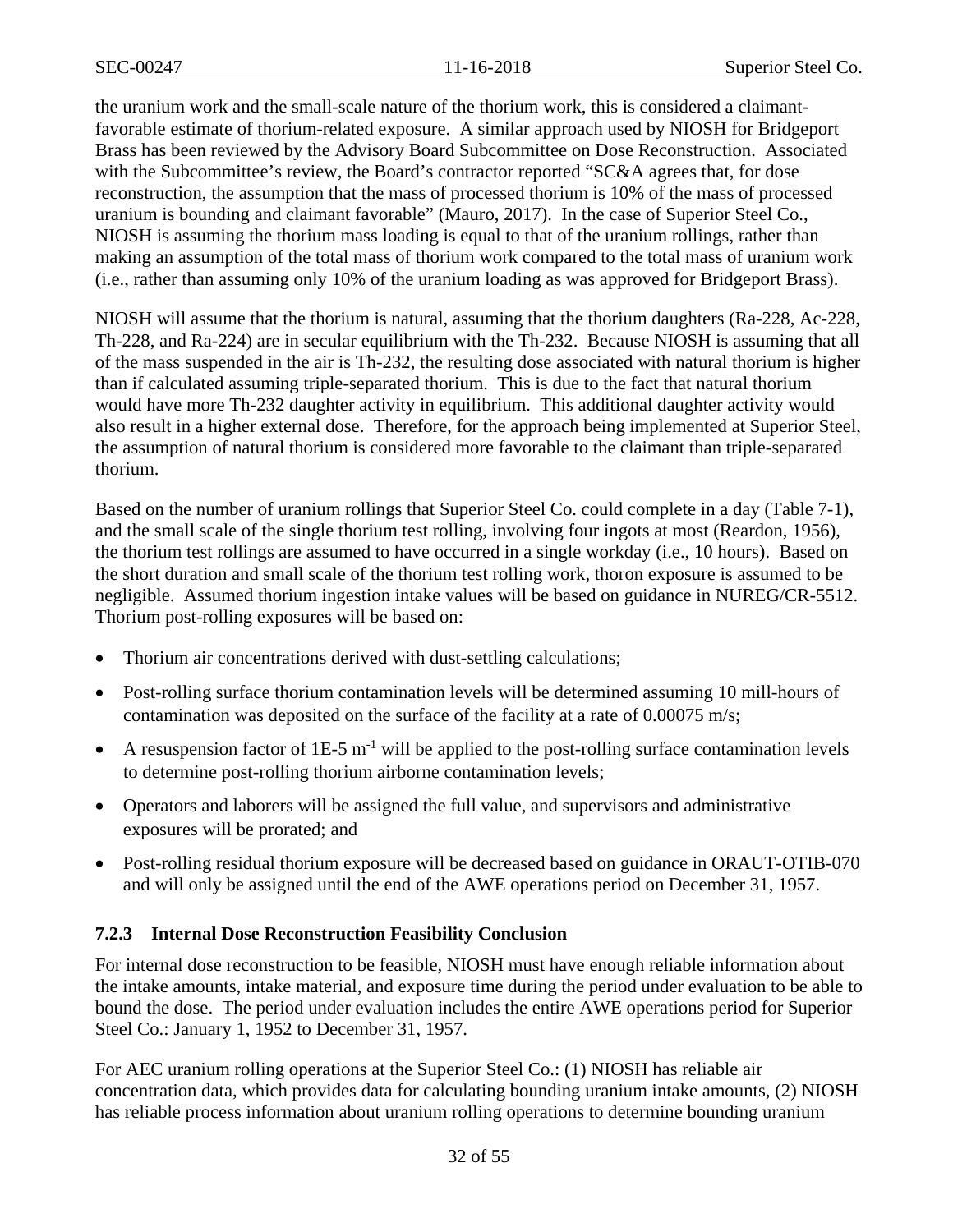intake material assumptions (i.e., uranium enrichment, potential uranium contaminants), and (3) NIOSH has reliable process information to determine bounding exposure time assumptions (i.e., exposure hours per day/year). For commercial thorium rolling operations at the Superior Steel Co. during the evaluation period: (1) NIOSH has reliable process information about the commercial thorium test rolling to use uranium rolling air mass concentrations to calculate bounding thorium intake amounts, (2) NIOSH has reliable process information for thorium rolling operations to determine bounding thorium intake material assumptions (i.e., thorium isotopic compositions), and (3) NIOSH has reliable process and license information to determine bounding exposure time assumptions (i.e., exposure hours per day/year).

NIOSH has airborne contamination data for AEC-monitored uranium rollings in 1953 and 1955. NIOSH has determined that the available air monitoring data are sufficient to allow NIOSH to model the 95th percentile uranium alpha air exposures for the highest potentially exposed operator and laborer job categories at Superior Steel Co. for the period from January 1, 1952 through December 31, 1957. For the period from January 1, 1952 through December 31, 1957, NIOSH has determined that it has sufficient information to derive airborne thorium concentrations based on the mass loading calculated for the HASL air sampling results associated with the 1955 uranium rollings. Given the large-scale nature of the site's uranium work and the small-scale nature of the thorium work, this is considered a favorable estimate of thorium-related exposure. A similar approach used by NIOSH for Bridgeport Brass has been reviewed by the Advisory Board Subcommittee on Dose Reconstruction.

The principal source of internal radiation doses for members of the class under evaluation was inhalation of uranium dust produced from the manipulation and oxidation of uranium metal during rolling and related processes. The vast majority of the uranium work performed was associated with natural uranium. The only enriched uranium material identified by NIOSH was the rolling of six ingots of uranium (enriched to 1.5% U-235) on May 9, 1955. The enriched uranium rollings were a small portion of the overall material rolled in that campaign, and even less significant compared to the total amount of normal uranium rolled during Superior Steel's AWE operational period. Between March 27, 1956 and April 20, 1956, Superior Steel Co. conducted one test rolling operation with up to 700 pounds of thorium metal to perform development studies for its commercial client Babcock & Wilcox Company.

Since uranium exposures were AEC-related at the Superior Steel Co., the exposures associated with the uranium rolling operations will be assigned during both the AWE period, and the residual radiation period from January 1, 1958 through present. As non-AEC work, the exposures associated with the commercial thorium rolling operations will be assigned only during the AWE evaluation period through December 31, 1957. Non-AEC-related exposures are not considered during an AWE site's designated residual radiation period.

Because the effective date of the AEC contract with Superior Steel Co. was June 27, 1952, no operational exposures associated with rolling activities will be assessed prior to June 27, 1952. NIOSH has determined that overtime was common during the period under evaluation, and will assume that all workers performed overtime (i.e., 2,500 work hours per year) during the period under evaluation.

Based on its full research of the class under evaluation, NIOSH found no part of said class for which it cannot estimate internal radiation doses with sufficient accuracy, including potential exposures to uranium and thorium metals. This class includes: all atomic weapons employees who worked in any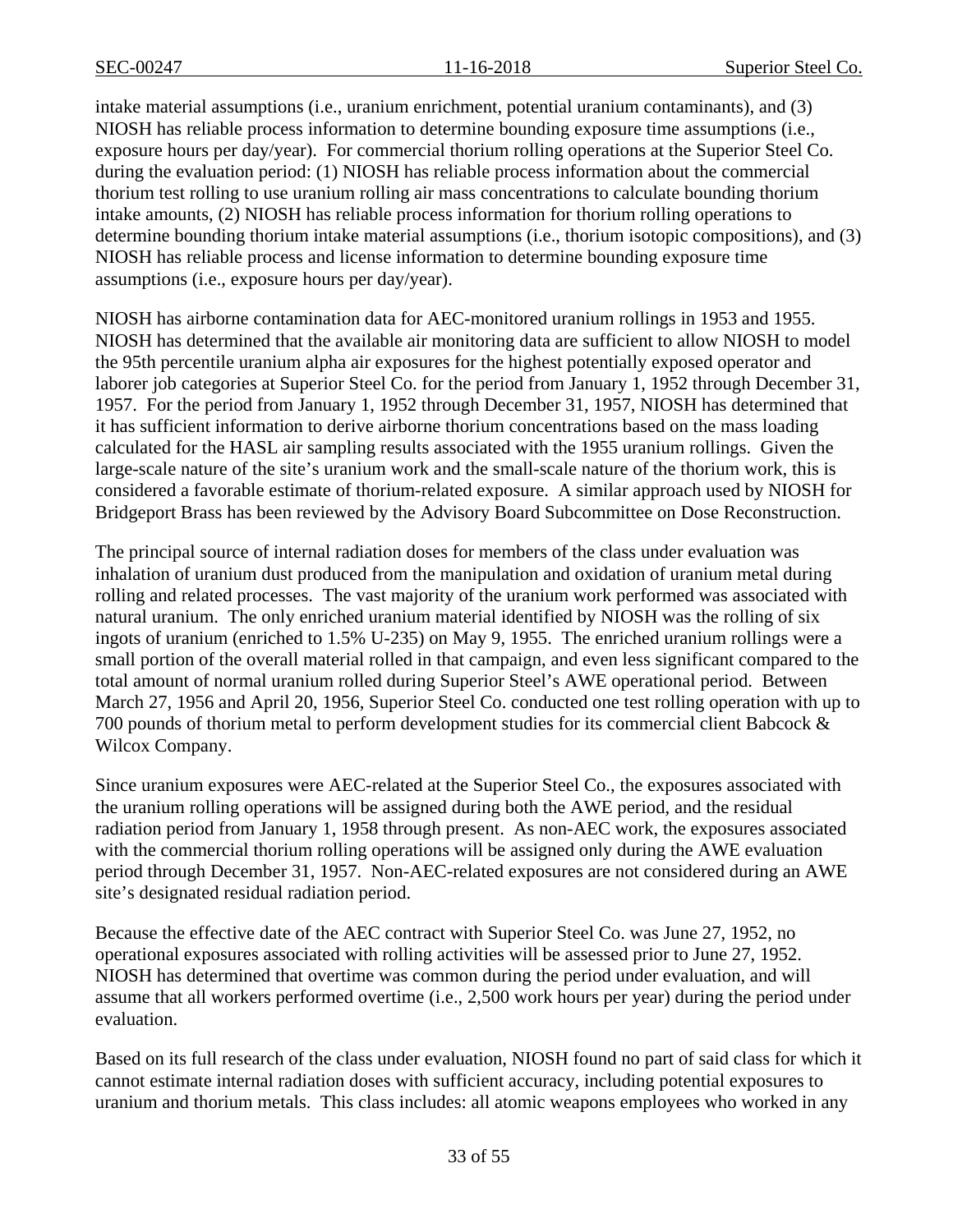area at Superior Steel Co. in Carnegie, Pennsylvania, during the period from January 1, 1952 through December 31, 1957.

### <span id="page-33-0"></span>**7.3 Evaluation of Bounding External Radiation Doses**

For external dose reconstruction to be considered feasible, NIOSH must have enough reliable information about the amounts of material, form of material, exposure distances, and exposure time during the period under evaluation. The period under evaluation includes the entire AWE operations period for Superior Steel Co.: January 1, 1952 to December 31, 1957. Since external monitoring data has not been found and is not thought to exist for Superior Steel Co., this section provides a discussion of the ability to bound external doses for Superior Steel Co. workers.

The principal source of external radiation doses for members of the evaluated class was direct exposure from being in proximity to the uranium ingots, exposure from contaminated surfaces, and submersion in air contaminated with dust generated via the processing of such. Superior Steel Co. also performed test-scale rolling operations with thorium metal in April 1956.

The following subsections address the ability to bound external doses, methods for bounding doses, and the feasibility of external radiation dose reconstruction.

#### <span id="page-33-1"></span>**7.3.1 Evaluation of Bounding AWE Period External Doses**

To perform sufficiently accurate external dose reconstructions, information such as a potential distance between the worker and the source of exposure, a potential timeframe in which the exposure occurred, and exposure radionuclide data are needed. The following summarizes these assumptions.

#### **Uranium**

As stated above in Section 7.2.1 for Internal Doses, because uranium exposures were AEC-related at the Superior Steel Co., the external exposures associated with the uranium rolling operations will be assigned during both the AWE period, and the residual radiation period from January 1, 1958 through present. NIOSH has enough reliable process information to determine the uranium enrichment, typical uranium amounts, and exposure time information to determine bounding external doses for the Superior Steel Co. using the default worker assumptions in Battelle-TBD-6000.

### **Thorium**

As presented in Section 7.2.1 for Internal Doses, between March 27, 1956 and April 20, 1956, Superior Steel Co. conducted one test rolling operation with up to 700 pounds of thorium metal to perform development studies for its commercial client Babcock & Wilcox Company. This small-scale test rolling is the only indication of thorium metal processing found by NIOSH for the period under evaluation. NIOSH has determined it has enough reliable thorium process information to determine the exposure material makeup, type, and exposure time to determine bounding external doses for the Superior Steel Co. using the default assumptions in Battelle-TBD-6000.

#### **Occupational Medical X-ray Examinations**

Per ORAUT-OTIB-0079, NIOSH has found no historical evidence that occupational medical X-ray examinations were performed offsite and no claimant statements were made regarding X-ray examinations. In the absence of information, NIOSH Dose Reconstruction Guidance documents (e.g.,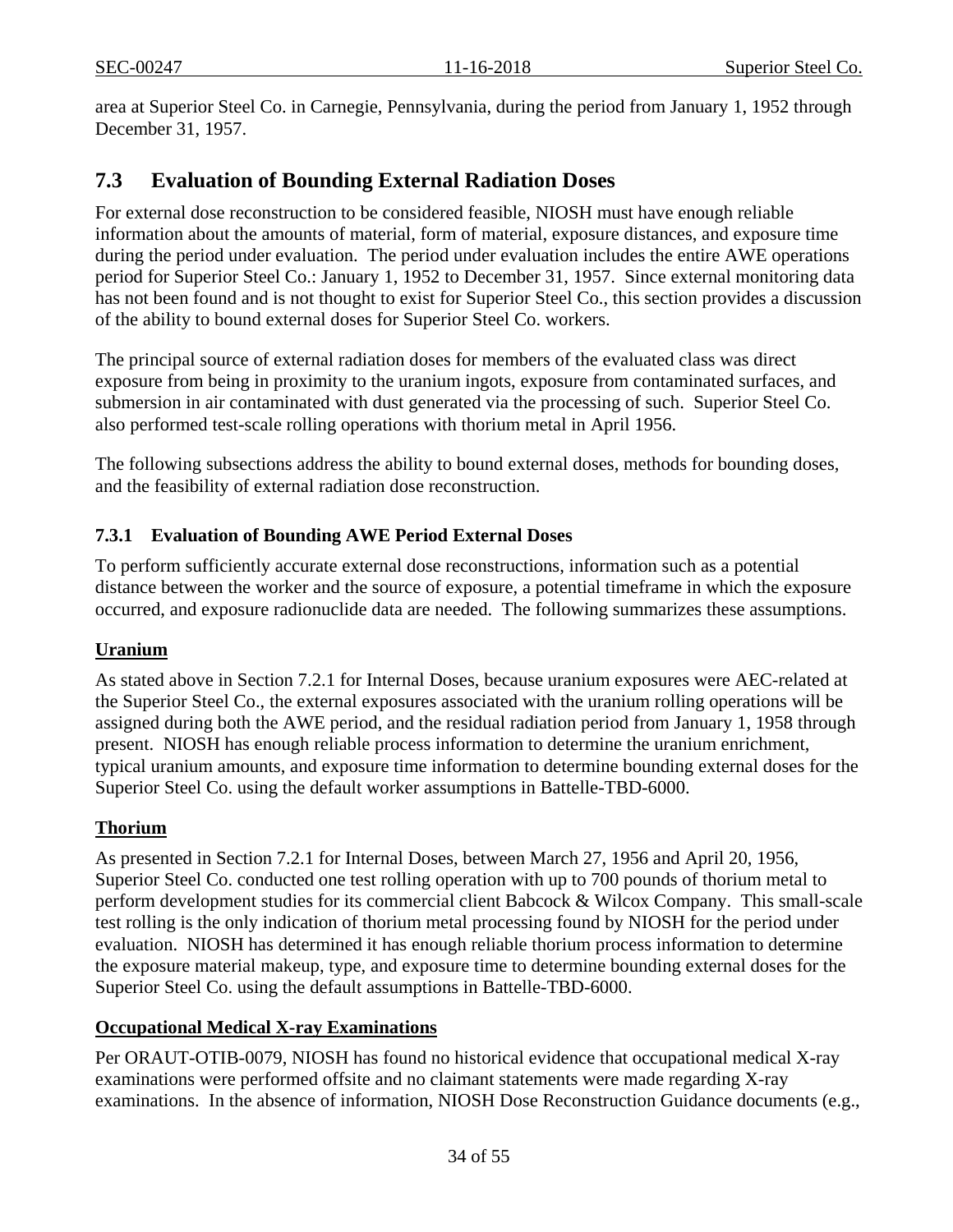Technical Information Bulletins) provide enough information to bound occupational medical x-ray doses at the Superior Steel Co.

#### <span id="page-34-0"></span>**7.3.2 NIOSH Proposed Methods for Bounding External AWE Period Doses**

The following information summarizes the methods for bounding external dose during the AWE period under evaluation at Superior Steel Co. during the period from January 1, 1952 through December 31, 1957. NIOSH intends to implement the dose reconstruction methodologies summarized below in a revision to ORAUT-TKBS-0034. The effective date of the AEC contract with Superior Steel Co. was June 27, 1952; therefore, no operational exposures associated with rolling activities will be assessed prior to June 27, 1952. NIOSH has determined that overtime was common during the period under evaluation, and will assume that all workers performed overtime (i.e., 2,500 work hours per year).

#### **Uranium**

For AWE sites such as Superior Steel Co. that handled uranium metals, Battelle-TBD-6000 presents methods for bounding estimation of worker doses from: 1) submersion in contaminated air; 2) contaminated surfaces; 3) whole-body penetrating radiation emitted from uranium metal surfaces; and 4) non-penetrating radiation emitted from uranium metal surfaces. NIOSH intends to use the methods specified in Battelle-TBD-6000 with the following site-specific assumptions:

- 500 hours per year of external dose associated with rolling operations in Battelle-TBD-6000;
- 500 hours per year of external dose associated with submersion in rolling operations airborne contamination, based on Dose Conversion Factors in EPA-FGR-12;
- 500 hours per year of external dose associated with storage of on-site material based on external 1meter dose rates in Battelle-TBD-6000; and
- 2,000 hours per year of external dose associated with submersion in post-rolling airborne contamination and direct exposure associated with post-rolling surface contamination, based on Dose Conversion Factors in EPA-FGR-12.

#### **Thorium**

As presented above, Superior Steel Co. conducted one non-AEC-related test rolling operation with up to 700 pounds of thorium metal between March 27, 1956 and April 20, 1956. NIOSH intends to perform MCNP modelling of thorium metal-related exposures in accordance with the methods presented in Battelle-TBD-6000. NIOSH intends to use the methods specified in Battelle-TBD-6000 with the following site-specific assumptions for potential thorium metal handling exposures:

- 10 hours of external dose associated with thorium rolling operations in 1956 will be calculated using MCNP and guidance in Battelle-TBD-6000;
- 10 hours per year of external dose associated with submersion in rolling operations airborne contamination in 1956 will be calculated based on Dose Conversion Factors in EPA-FGR-12;
- 190 hours per year of external dose associated with storage of on-site thorium material based on MCNP calculations at 1 meter (190 hours assumes exposure to thorium for all of the 19 workdays between March 27, 1956 and April 20, 1956); and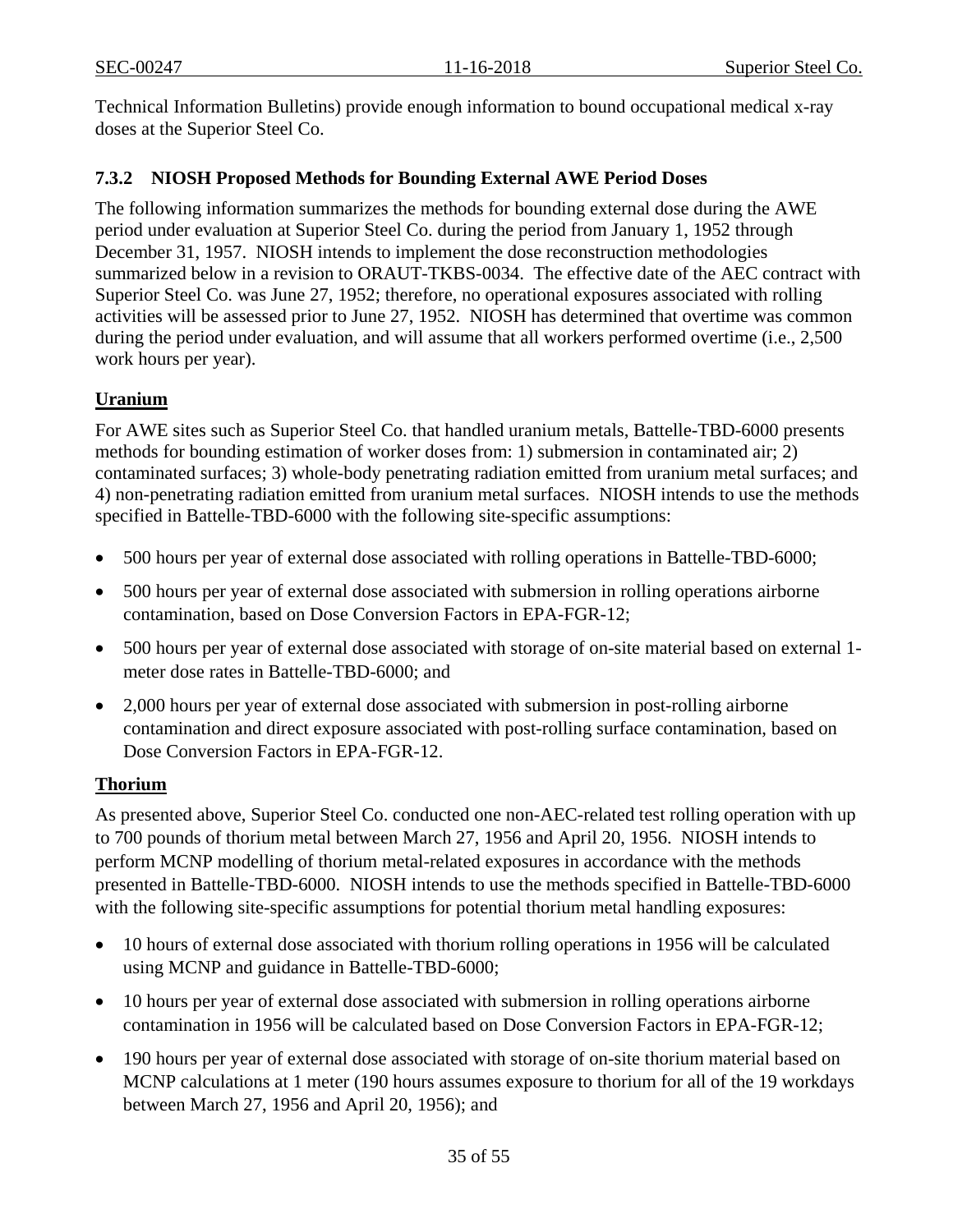• For the remainder of 1956 (post-March 27, 1956) and all of 1957, external dose associated with submersion in post-rolling airborne contamination and direct exposure associated with post-rolling surface contamination, will be assigned based on Dose Conversion Factors in EPA-FGR-12.

#### **Occupational Medical X-ray Examinations**

NIOSH intends to assign pre-employment, annual, and termination medical X-ray doses for all employees during the AWE operational period. No medical X-ray doses will be assigned during the site's residual radiation period. Medical X-ray doses will be based on guidance in ORAUT-OTIB-0006.

#### <span id="page-35-0"></span>**7.3.3 External Dose Reconstruction Feasibility Conclusion**

For external dose reconstruction to be feasible during the period under evaluation, NIOSH must have enough reliable information about the exposure time, the distance from the source of the exposure, and the radionuclide concentrations providing the external exposure to be able to bound the dose. The period under evaluation includes the entire AWE operations period for Superior Steel Co.: January 1, 1952 to December 31, 1957. The following provides the known information regarding the external source of exposure.

The principal sources of external radiation doses for members of the class under evaluation were direct exposure from being in proximity to the uranium and thorium ingots, exposure from contaminated surfaces, and submersion in air contaminated with dust generated via the processing of such. The vast majority of the uranium work performed was associated with natural uranium. The only enriched uranium material identified by NIOSH was the rolling of six ingots of uranium (enriched to 1.5% U-235) on May 9, 1955. The enriched uranium rollings were a small portion of the overall material rolled in that campaign, and even less significant compared to the total amount of normal uranium rolled during Superior Steel Co.'s AWE operational period. Between March 27, 1956 and April 20, 1956, Superior Steel Co. conducted one test rolling operation with up to 700 pounds of thorium metal to perform development studies for its commercial client Babcock & Wilcox Company.

Because uranium exposures were AEC-related at the Superior Steel Co., the external exposures associated with the uranium rolling operations will be assigned during both the AWE period, and the residual radiation period from January 1, 1958 through present. As non-AEC work, the external exposures associated with the commercial thorium rolling operations will be assigned only during the AWE evaluated period through December 31, 1957. Non-AEC-related exposures are not considered during an AWE site's designated residual radiation period.

The period under evaluation includes the entire AWE operations period from January 1, 1952 through December 31, 1957. Because the effective date of the AEC contract with Superior Steel Co. was June 27, 1952, no operational external exposures associated with rolling activities will be assessed prior to June 27, 1952. NIOSH has determined that overtime was common during the period under evaluation, and will assume that all workers performed overtime (i.e., 2,500 work hours per year) during the period under evaluation.

For AWE sites such as Superior Steel Co. that handled uranium metals, Battelle-TBD-6000 presents methods for bounding estimation of worker doses from rolling operations with uranium metal. NIOSH has determined that it has sufficient applicable site-specific information, using the methods of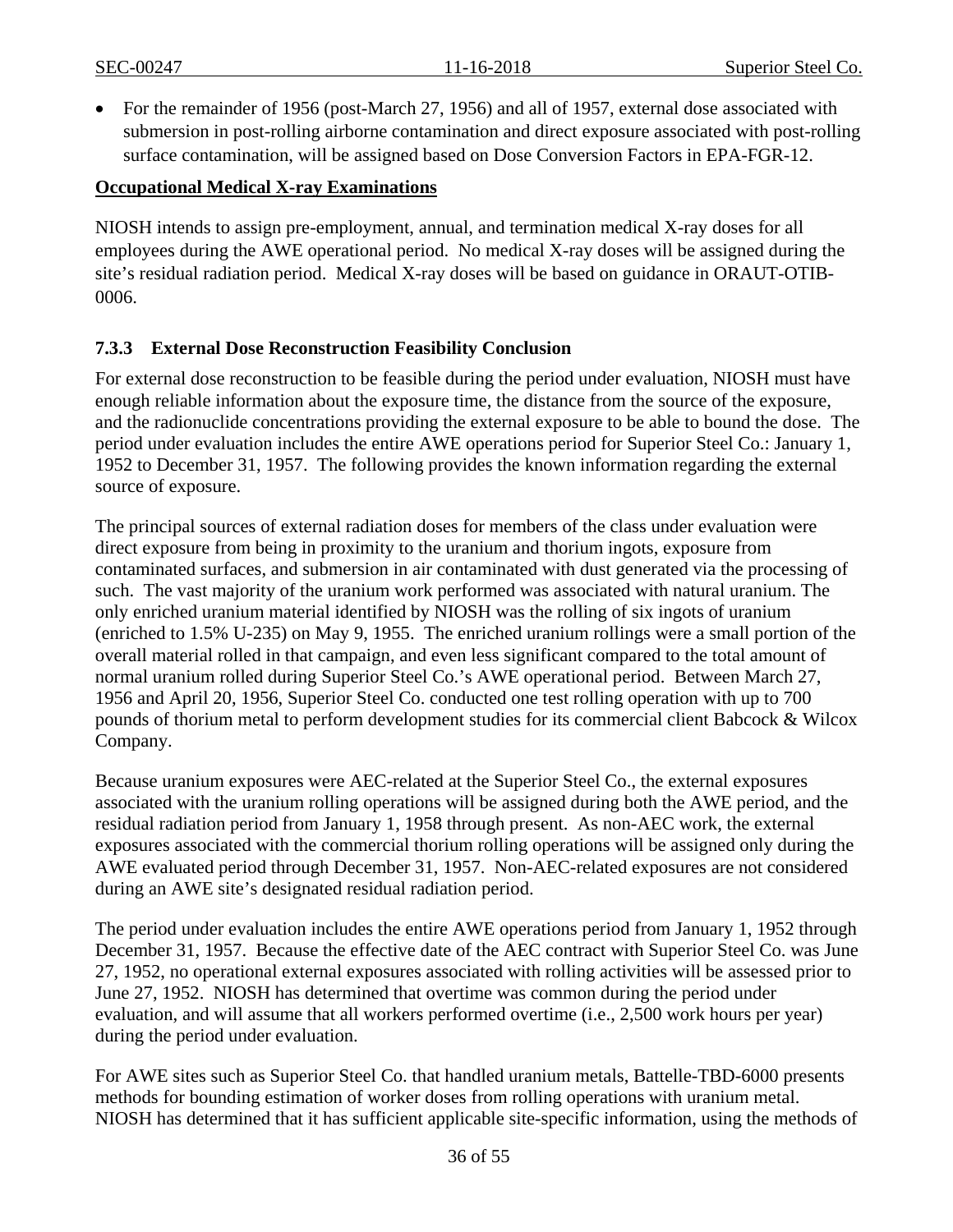| SEC-00247 | 11-16-2018 | Superior Steel Co. |
|-----------|------------|--------------------|
|           |            |                    |

Battelle-TBD-6000, to model Superior Steel Co. worker doses due to uranium and thorium metal rolling operations during the period from January 1, 1952 through December 31, 1957.

Based on its full research of the class under evaluation, NIOSH found no part of said class for which it cannot estimate external radiation doses with sufficient accuracy, including potential exposures to uranium and thorium metals, and occupationally required medical X-ray examinations. This class includes: all atomic weapons employees who worked in any area at Superior Steel Co. in Carnegie, Pennsylvania, during the period from January 1, 1952 through December 31, 1957.

### <span id="page-36-0"></span>**7.4 Evaluation of Petition Basis for SEC-00247**

The following subsections evaluate the assertions made on behalf of petition SEC-00247 for Superior Steel Co.

#### <span id="page-36-1"></span>**7.4.1 Lack of Personnel Urinalysis Data**

Petitioner Issue: The petitioner quoted text in NIOSH's 2005 exposure matrix for Superior Steel Co., ORAUT-TKBS-0034: "*individual uranium urinalysis data are unavailable for Superior Steel Workers and none are known to exist.*"

Response: NIOSH qualified the petition for evaluation based on the petitioner's assertion. NIOSH reviewed the methods in the current ORAUT-TKBS-0034, which uses air monitoring data obtained during Superior Steel Co. uranium rolling operations to assign internal doses associated with uranium metal rolling operations. In instances when personal internal monitoring data are unavailable, NIOSH uses air-monitoring data from worker breathing zones and work areas, in accordance with NIOSH's OCAS-IG-002, *Internal Dose Reconstruction Implementation Guideline*. As presented in Section 7.2 above, NIOSH has determined that it has sufficient site-specific air monitoring data and process data to allow it to estimate worker internal uranium doses with sufficient accuracy.

In the course of its evaluation, NIOSH determined that Superior Steel Co. also conducted commercial rolling operations with thorium metal. As with the site's uranium rolling operations, NIOSH does not have evidence of any personal internal monitoring for thorium at Superior Steel Co. for the period from 1952 through 1957. As presented in Section 7.2 above, NIOSH has determined that it can apply airborne mass loading calculations to available uranium process air monitoring data to allow NIOSH to estimate worker internal thorium doses with sufficient accuracy. This approach has been used by NIOSH for Bridgeport Brass dose reconstructions, and has been reviewed by the Advisory Board Subcommittee on Dose Reconstruction.

#### <span id="page-36-2"></span>**7.4.2 Lack of External Dosimetry Data**

Petitioner Issue: The petitioner quoted text in NIOSH's 2005 exposure matrix for Superior Steel Co., ORAUT-TKBS-0034: "*no external dosimetry results are available for Superior Steel employees.*"

Response: NIOSH qualified the petition for evaluation based on the petitioner's assertion. NIOSH reviewed the methods in the current ORAUT-TKBS-0034, which uses AEC data available for a surrogate uranium processing site, Simmonds Saw and Steel Co. in Lockport, NY. As presented in Section 7.3, NIOSH has determined that it now has sufficient applicable site-specific information, using the methods of Battelle-TBD-6000, to better model potential external uranium exposures.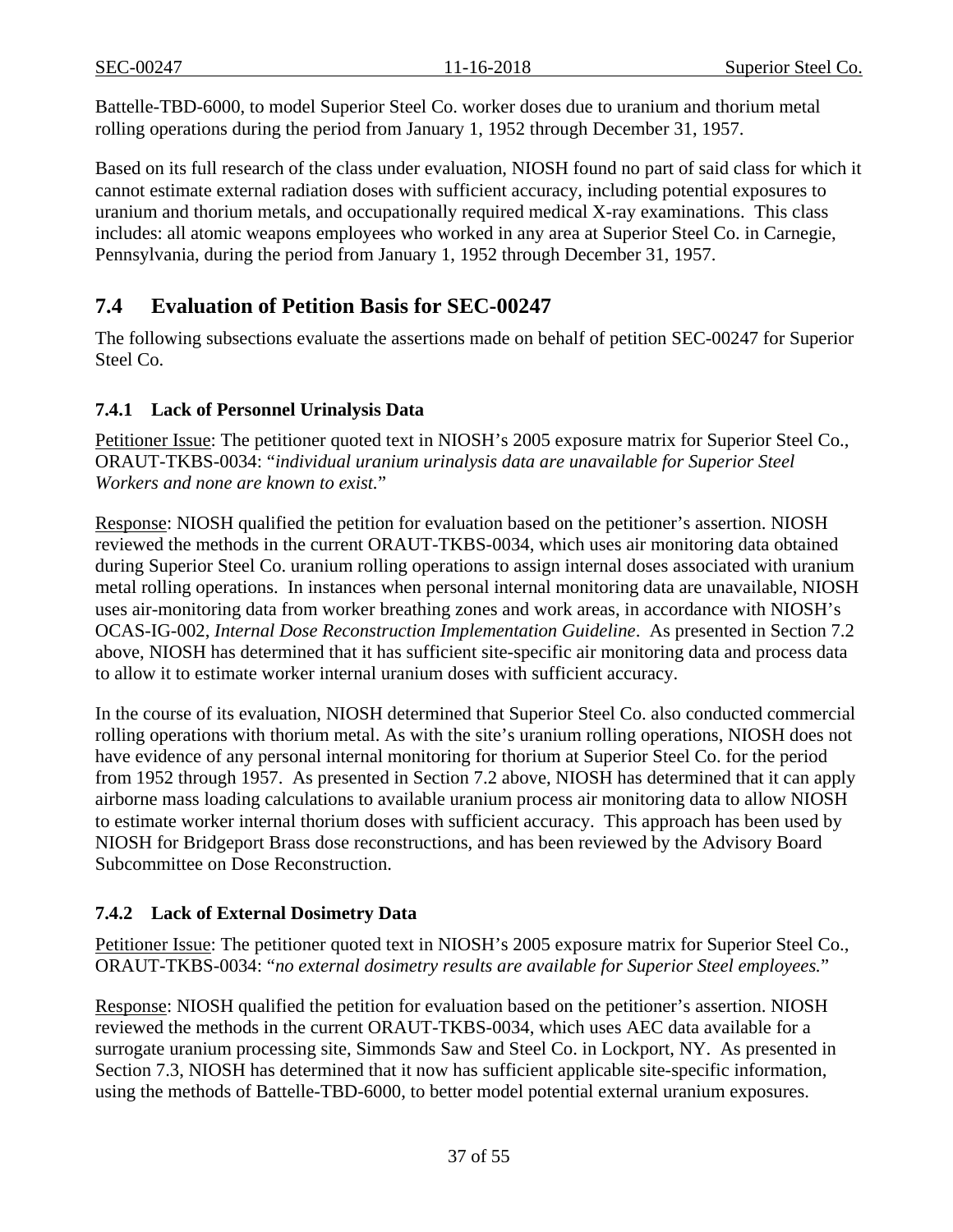NIOSH also intends to use similar MCNP modelling of thorium metal-related exposures in accordance with the methods presented in Battelle-TBD-6000.

### <span id="page-37-0"></span>**7.5 Summary of Feasibility Findings for Petition SEC-00247**

This report evaluates the feasibility for completing dose reconstructions for employees at Superior Steel Co. from January 1, 1952 through December 31, 1957. NIOSH found that the available monitoring records, process descriptions and source term data available are sufficient to complete dose reconstructions for the evaluated class of employees.

<span id="page-37-2"></span>Table 7-2 summarizes the results of the feasibility findings at Superior Steel Co. for each exposure source during the period from January 1, 1952 through December 31, 1957.

| <b>Source of Exposure</b>  | <b>Reconstruction-Feasible (Yes or No)</b> |
|----------------------------|--------------------------------------------|
| Internal <sup>1</sup>      | Yes                                        |
| Uranium                    | Yes                                        |
| Thorium                    | Yes                                        |
| <b>External</b>            | Yes                                        |
| Gamma                      | Yes                                        |
| Beta                       | Yes                                        |
| Neutron                    | Yes                                        |
| Occupational Medical X-ray | Yes                                        |

| Table 7-2: Summary of Feasibility Findings for SEC-00247 |  |
|----------------------------------------------------------|--|
| January 1, 1952 through December 31, 1957                |  |

 $\frac{1}{1}$  Internal includes an evaluation of airborne dust data.

As of October 2, 2018, a total of 35 claims have been submitted to NIOSH for individuals who worked at Superior Steel Co. during the period under evaluation in this report. Dose reconstructions have been completed for 35 individuals (100%).

### <span id="page-37-1"></span>**8.0 Evaluation of Health Endangerment for Petition SEC-00247**

The health endangerment determination for the class of employees covered by this evaluation report is governed by both EEOICPA and 42 C.F.R. § 83.13(c) (3). Under these requirements, if it is not feasible to estimate with sufficient accuracy radiation doses for members of the class, NIOSH must also determine that there is a reasonable likelihood that such radiation doses may have endangered the health of members of the class. Section 83.13 requires NIOSH to assume that any duration of unprotected exposure may have endangered the health of members of a class when it has been established that the class may have been exposed to radiation during a discrete incident likely to have involved levels of exposure similarly high to those occurring during nuclear criticality incidents. If the occurrence of such an exceptionally high-level exposure has not been established, then NIOSH is required to specify that health was endangered for those employees who were employed for a number of work days aggregating at least 250 work days within the parameters established for the class or in combination with work days within the parameters established for one or more other classes of employees in the SEC.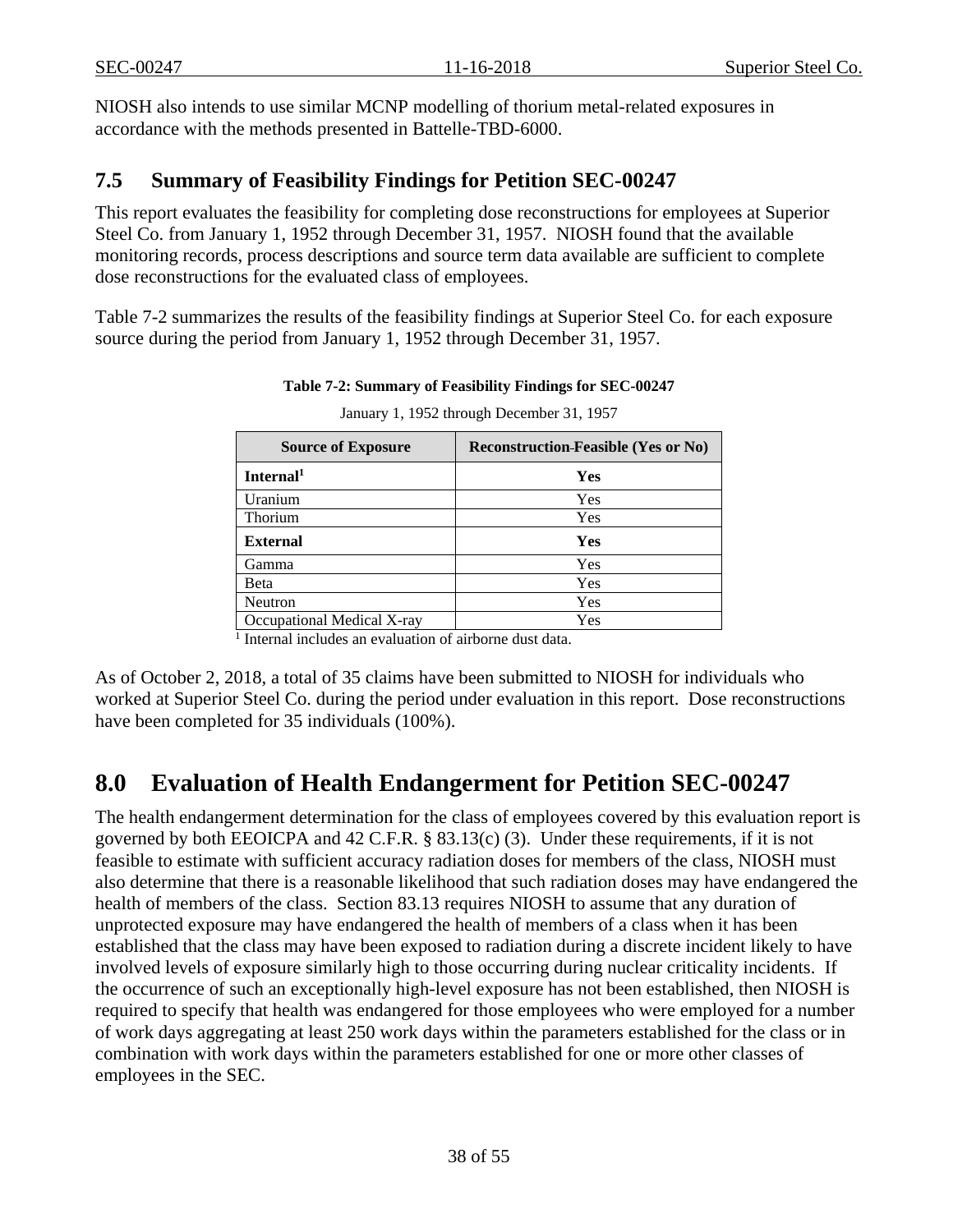NIOSH has determined that it has sufficient site-specific process data and available process air monitoring data. NIOSH's evaluation determined that it is feasible to estimate radiation dose for members of the NIOSH-evaluated class with sufficient accuracy based on the sum of information available from available resources. Therefore, a health endangerment determination is not required.

# <span id="page-38-0"></span>**9.0 Class Conclusion for Petition SEC-00247**

Based on its full research of the class under evaluation, NIOSH found no part of said class for which it cannot estimate radiation doses with sufficient accuracy. This class includes all atomic weapons employees who worked in any area at Superior Steel Co. in Carnegie, Pennsylvania, during the period from January 1, 1952 through December 31, 1957.

NIOSH has carefully reviewed all material sent in by the petitioner, including the specific assertions stated in the petition, and has responded herein (see Section 7.4). NIOSH has also reviewed available technical resources and many other references, including the SRDB, for information relevant to SEC-00247. In addition, NIOSH reviewed its NOCTS dose reconstruction database to identify EEOICPArelated dose reconstructions that might provide information relevant to the petition evaluation.

These actions are based on existing, approved NIOSH processes used in dose reconstruction for claims under EEOICPA. NIOSH's guiding principle in conducting these dose reconstructions is to ensure that the assumptions used are fair, consistent, and well-grounded in the best available science. Simultaneously, uncertainties in the science and data must be handled to the advantage, rather than to the detriment, of the petitioners. When adequate personal dose monitoring information is not available, or is very limited, NIOSH may use the highest reasonably possible radiation dose, based on reliable science, documented experience, and relevant data to determine the feasibility of reconstructing the dose of an SEC petition class. NIOSH contends that it has complied with these standards of performance in determining the feasibility or infeasibility of reconstructing radiation dose for the class under evaluation.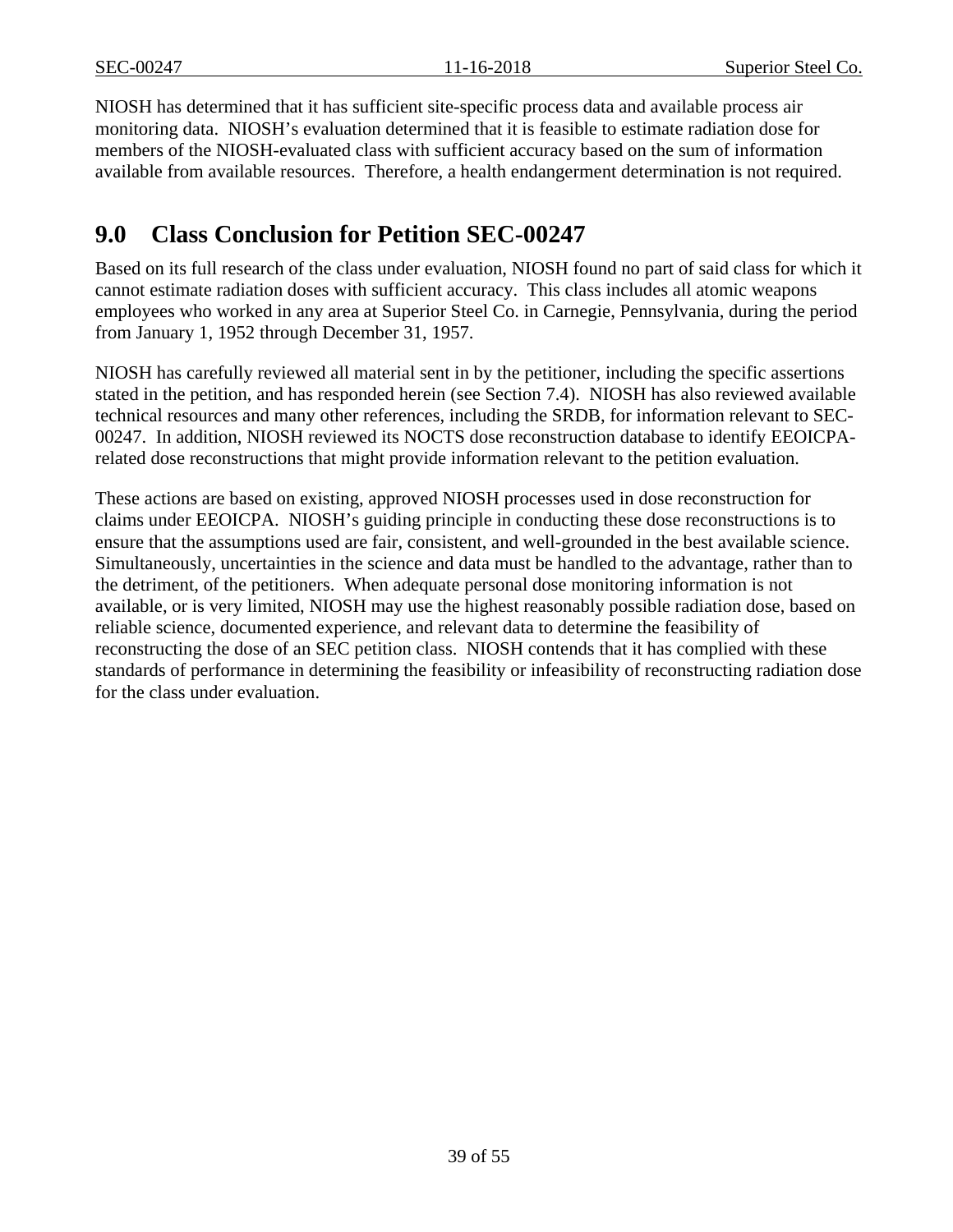# <span id="page-39-0"></span>**10.0 References**

42 C.F.R. pt. 81, *Guidelines for Determining the Probability of Causation Under the Energy Employees Occupational Illness Compensation Program Act of 2000;* Final Rule, Federal Register/Vol. 67, No. 85/Thursday, p. 22,296; May 2, 2002; SRDB Ref ID: 19391

42 C.F.R. pt. 82, *Methods for Radiation Dose Reconstruction Under the Energy Employees Occupational Illness Compensation Program Act of 2000*; Final Rule; May 2, 2002; SRDB Ref ID: 19392

42 C.F.R. pt. 83, *Procedures for Designating Classes of Employees as Members of the Special Exposure Cohort Under the Energy Employees Occupational Illness Compensation Program Act of 2000*; Final Rule; May 28, 2004; SRDB Ref ID: 22001

Abrams, 1954, *Shipment of Uranium Slabs from Superior Steel to American Machine and Foundry*, Telegram; L. A. Abrams; June 30, 1954; SRDB Ref ID: 69012 & 68997

Adams, 2001, *Radiological Scoping Survey of Portions of the Former Superior Steel Company, Carnegie, Pennsylvania*, Final Report; W. C. Adams; May 2001; SRDB Ref ID: 78280

Adams, 2003, *Radiological Scoping Survey for Portions of the Superbolt Facility (Formerly Superior Steel Company) Phase 2, Carnegie, Pennsylvania*, Final Report; W. C. Adams; November 2003; SRDB Ref ID: 172190

AEC, 1955a, *Superior Steel Company Air Dust Monitoring of Hot Strip Rolling of Uranium*; U.S. Atomic Energy Commission (AEC) Health and Safety Laboratory (HASL); issued July 1, 1955; SRDB Ref ID: 6877

AEC, 1955b, *Superior Steel Company Air Dust Monitoring of Hot Strip Rolling of Uranium*; U.S. Atomic Energy Commission (AEC) Health and Safety Laboratory (HASL); issued November 15, 1955; SRDB Ref ID: 6888

Angerman, 1955, *Enriched Uranium Plate*, correspondence; C. L. Angerman; August 10, 1955; SRDB Ref ID: 174288

Babcock & Wilcox, 1962, *Babcock & Wilcox Company Application for Facility Construction Permit Class 104 and SNM and Byproduct Material License*, all related documents; The Babcock & Wilcox Company (Babcock & Wilcox); cover letter dated July 10, 1962; SRDB Ref ID: 119505

Barclay, 1957, *Process Requirements for the Twelfth Uranium Rolling*, correspondence; T. D. Barclay, Jr.; April 26, 1957; SRDB Ref ID: 34495

Battelle-TBD-6000, *Site Profiles for Atomic Weapons Employers that Worked Uranium Metals*, Rev. 1; Division of Compensation Analysis and Support; effective June 17, 2011; SRDB Ref ID: 101251

Boyer, 1954, *Rolling Data for August 3, 1954*; R. C. Boyer on cover letter; cover letter dated August 12, 1954; SRDB Ref ID: 132695, PDF pp. 3-15

Customs Docs, Jan1955, *Shipping Receipts, Summary of Entered Values Document, Government Bill of Lading, Shipper Export Declaration, and Form M-A*, documents related to shipment involving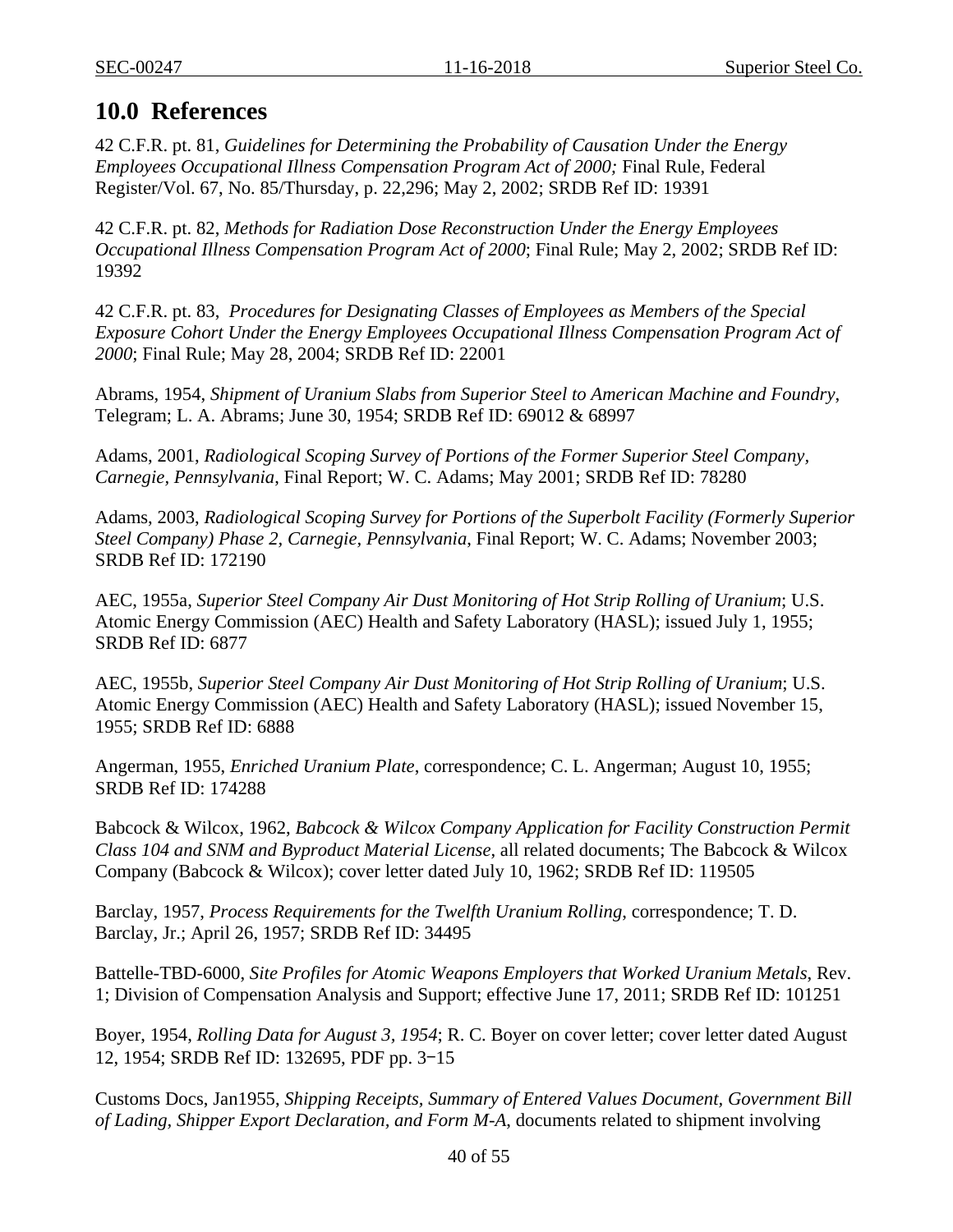Atlas Steels in Welland, Canada, and Superior Steel; documents with various dates in January 1955; SRDB Ref ID: 101428

Customs Docs, May1955, *Treasury Department Correspondence, Shipping Receipts, Summary of Entered Values Document, Government Bill of Lading, Shipper Export Declaration, and Form M-A*, documents related to shipment involving Atlas Steels in Welland, Canada, and Superior Steel; documents with various dates in May 1955; SRDB Ref ID: 101407

Customs Docs, Jun1955, *Shipping Receipts, Summary of Entered Values Document, Government Bill of Lading, Shipper Export Declaration, and Form M-A*, documents related to shipment involving Atlas Steels in Welland, Canada, and Superior Steel; documents with various dates in June 1955; SRDB Ref ID: 101416

Customs Docs, Jan1956, *Treasury Department Correspondence, Summary of Entered Values Document, Government Bill of Lading, Shipper Export Declaration, and Form M-A*, documents related to shipment involving Atlas Steels in Welland, Canada, and Superior Steel; documents with various dates in January 1956; SRDB Ref ID: 101435

Customs Docs, Mar1956, *Treasury Department Correspondence, Summary of Entered Values Document, Government Bill of Lading, and Consumption Entry Permit*, documents related to shipment involving Atlas Steels in Welland, Canada, and Superior Steel; documents with various dates in March 1956; SRDB Ref ID: 101438

Customs Docs, Apr1956, *Government Bill of Lading, Treasury Department Correspondence, Summary of Entered Values Document, Consumption Entry Permits, Shipper Export Declaration, and Form M-A*, documents related to shipment involving Atlas Steels in Welland, Canada, and Superior Steel; documents with various dates in April 1956; SRDB Ref ID: 101395 & 101399

Customs Docs, Jul1956, *Shipment Invoice Form*, document related to shipment involving Atlas Steels in Welland, Canada, and Superior Steel; documents with date of July 1956; SRDB Ref ID: 101393

Customs Docs, May1957, *Shipment Invoice Form, Consumption Entry Forms, Summary of Entered Values Form, Government Bill of Lading, Shipper Export Declaration, and Form M-A*, documents related to shipment involving Atlas Steels in Welland, Canada, and Superior Steel; documents with various dates in May 1957; SRDB Ref ID: 101426

Cuthbert, 1953, *Rolling at Superior Steel Corporation*, correspondence; F. L. Cuthbert; July 31, 1953; SRDB Ref ID: 78252

DCAS-PR-004, *Internal Procedures for the Evaluation of Special Exposure Cohort Petitions*, Rev. 1; National Institute for Occupational Safety and Health (NIOSH); Cincinnati, Ohio; April 15, 2011; SRDB Ref ID: 94768

DOE, 2004, *DOE Standard Guide to Good Practices for Occupational Radiological Protection in Uranium Facilities*, DOE-STD-1136-2004; U.S. Department of Energy (DOE); December 2004; SRDB Ref ID: 18881

Dowling, 1954, *Machining of Slabs*, correspondence; F. R. Dowling; July 1, 1954; SRDB Ref ID: 69000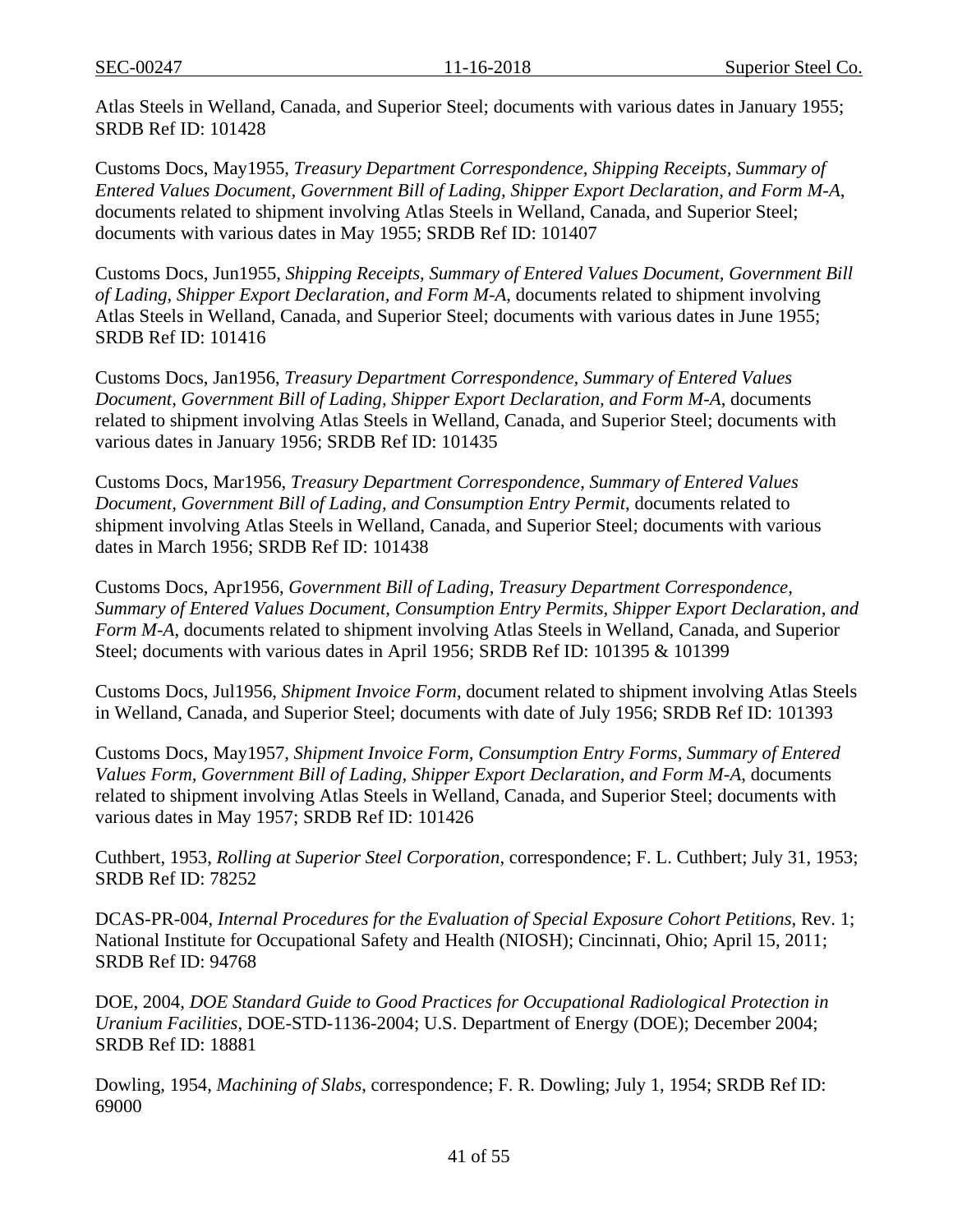Dunlap, 1954, *Superior Steel Inventory as of June 1954*, correspondence; G. E. Dunlap; June 10, 1954; SRDB Ref ID: 78256

E. I. du Pont, 1954, *Report No. 5, Flat Bonded Fuel Elements, Period February 11-April 10, 1954*, DWP-54-19-5; E. I. du Pont de Nemours & Co. Inc. (E. I. du Pont); preparation date not provided; SRDB Ref ID: 15189

Ferguson, 1956, *Licensing Amendment to Process Thorium*, correspondence (2); John C. Ferguson; April 20, 1956 and April 23, 1956; SRDB Ref ID: 78262 & 75651

Fisher, 1954, *Distribution of Uranium Plates Sheared at Jessop Steel Company March 2, 1954*, correspondence; R. E. Fisher; March 11, 1954; SRDB Ref ID: 11035, PDF p. 27

Fisher, 1955, *Trip Report to Superior Steel Corporation, May 9, 1955*, correspondence; R. E. Fisher; July 11, 1955; SRDB Ref ID: 174296

Harris, 1953, *Survey Report Superior Steel-2*, correspondence to G. E. Dunlap; W. B. Harris; September 21, 1953; SRDB Ref ID: 6899, PDF p. 1

Johnson, 1955, *Summary Report on a Nationwide Survey of Normal Uranium Scrap Materials*, NLCO-579; E. R. Johnson and M. D. Harvey; September 23, 1955; SRDB Ref ID: 44162

Johnson, 1956a, *License to Possess Thorium*, Thorium Source Material License correspondence; Lyall Johnson; March 27, 1956; SRDB Ref ID: 78263

Johnson, 1956b, *Revised License to Possess Thorium*, Thorium Source Material License correspondence; Lyall Johnson; revised April 30, 1956; SRDB Ref ID: 78261

Johnson, 1957, *Trip Report—Zirconium Alloy Fabrication*; Dale E. Johnson; February 7, 1957; SRDB Ref ID: 172173

Kaulbach, 1953, *Request for Uranium: Slabs for Next Rolling at Superior Steel Corp.*, correspondence; E. M. Kaulbach; November 10, 1953; SRDB Ref ID: 78274

Kaulbach, 1954a, *Surface Conditioning of Uranium Slabs by Superior Steel Company for Fernald*, correspondence; E. M. Kaulbach; February 1, 1954; SRDB Ref ID: 93466

Kaulbach, 1954b, *Orders for Rolling of Slabs*, correspondence; E. M. Kaulbach; February 9, 1954; SRDB Ref ID: 78254

Kaulbach, 1954c, *Rolling at Superior Steel Corporation*, correspondence; E. M. Kaulbach; February 16, 1954; SRDB Ref ID: 172177, PDF p. 3

Kelley, 1952, *Supporting Memorandum for Findings and Determination Metals & Controls Corporation – Contract AT(30-1)-1413*, correspondence; W. E. Kelley; December 31, 1952; SRDB Ref ID: 73892

Kirk, 1954a, *Monthly Report for January 1954*, correspondence; R. L. Kirk; January 26, 1954; SRDB Ref ID: 101449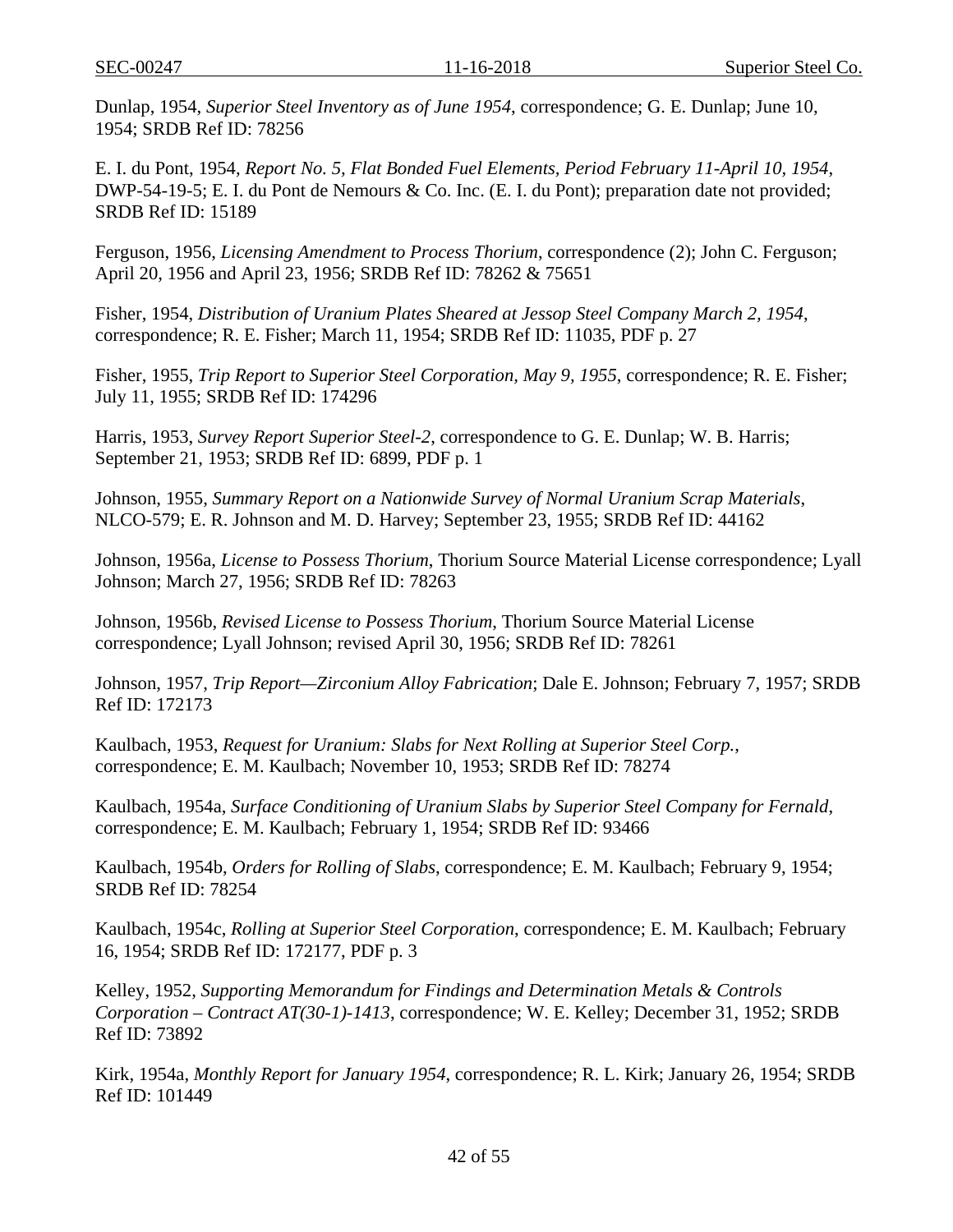Kirk, 1954b, *Machining of Plates*, correspondence; R. L. Kirk; May 19, 1954; SRDB Ref ID: 93463

Klevin, 1953a, *Superior Steel Company Air Dust Monitoring of Hot Strip Rolling of Uranium*; Paul B. Klevin, Industrial Hygiene Branch Health and Safety Division; issued May 22, 1953; SRDB Ref ID: 6898

Klevin, 1953b, *Superior Steel Company Air Dust Monitoring of Hot Strip Rolling of Uranium*; Paul B. Klevin, Industrial Hygiene Branch Health and Safety Division; issued September 8, 1953; SRDB Ref ID: 6899, PDF pp. 2-12

Klevin, 1955, *Air Dust Sample Results for Superior Steel*; results routed to Paul Klevin; received September 29, 1955 and reported October 19, 1955; SRDB Ref ID: 9677, PDF pp. 1-8

Lively, 2015, *New Approach to Gamma Scans for Processed Natural Uranium at a FUSRAP Site-15470*; Jeffrey Lively, Heath Downey, Alejandro Lopez, Andrew Lennox, and Amec Foster Wheeler; WM2015 Conference, March 15-19, 2015; SRDB Ref ID: 172350

Mauro, 2017, *A Review of NIOSH's Program Evaluation Report DCAS-PER-061: Bridgeport Brass Company*, Draft; John Mauro, Stephen L. Ostrow, Nicole Briggs, and Robert Anigstein; July 2017; SRDB Ref ID: 174361

McCarty, 2000, *Historical Generation and Flow of Recycled Uranium at the Savannah River Site*, ESH-PEQ-2000-00059; Louis E. McCarty; June 2000; SRDB Ref ID: 16499

McCreery, 1957, *Completion of AEC Production Order A-60*, correspondence; P. N. McCreery; June 3, 1957; SRDB Ref ID: 81553

McDonell, 1957, *Kinetics of the Beta Transformation of Uranium*; W. R. McDonell; September 1957; SRDB Ref ID: 172157

Mott, 1981, *Modifications Since Superior Steel Survey Report*, correspondence; William E. Mott; October 28, 1981; SRDB Ref ID: 161092, PDF p. 8

Myrick, 1980, *Preliminary Site Survey Report for the Former Superior Steel Mill at Carnegie, Pennsylvania*; T. E. Myrick and C. Clark; survey conducted July 31, 1980; SRDB Ref ID: 161092, PDF pp. 27-30

Myrick, 1981, *Preliminary Site Survey Report for the Former Superior Steel Mill at Carnegie, Pennsylvania*; T. E. Myrick and C. Clark, Oak Ridge National Laboratory; April 1981; SRDB Ref ID: 14657

NUREG-1720, *Re-evaluation of the Indoor Resuspension Factor for the Screening Analysis of the Building Occupancy Scenario for NRC's License Termination Rule*, Draft Report for Comment, NUREG-1720; U.S. Nuclear Regulatory Commission; published June 2002; SRDB Ref ID: 22400

NUREG/CR-5512, Vol. 2, *Residual Radioactive Contamination from Decommissioning*, NUREG/CR-5512, Vol. 2; U.S. Nuclear Regulatory Commission; published April 2001; SRDB Ref ID: 40435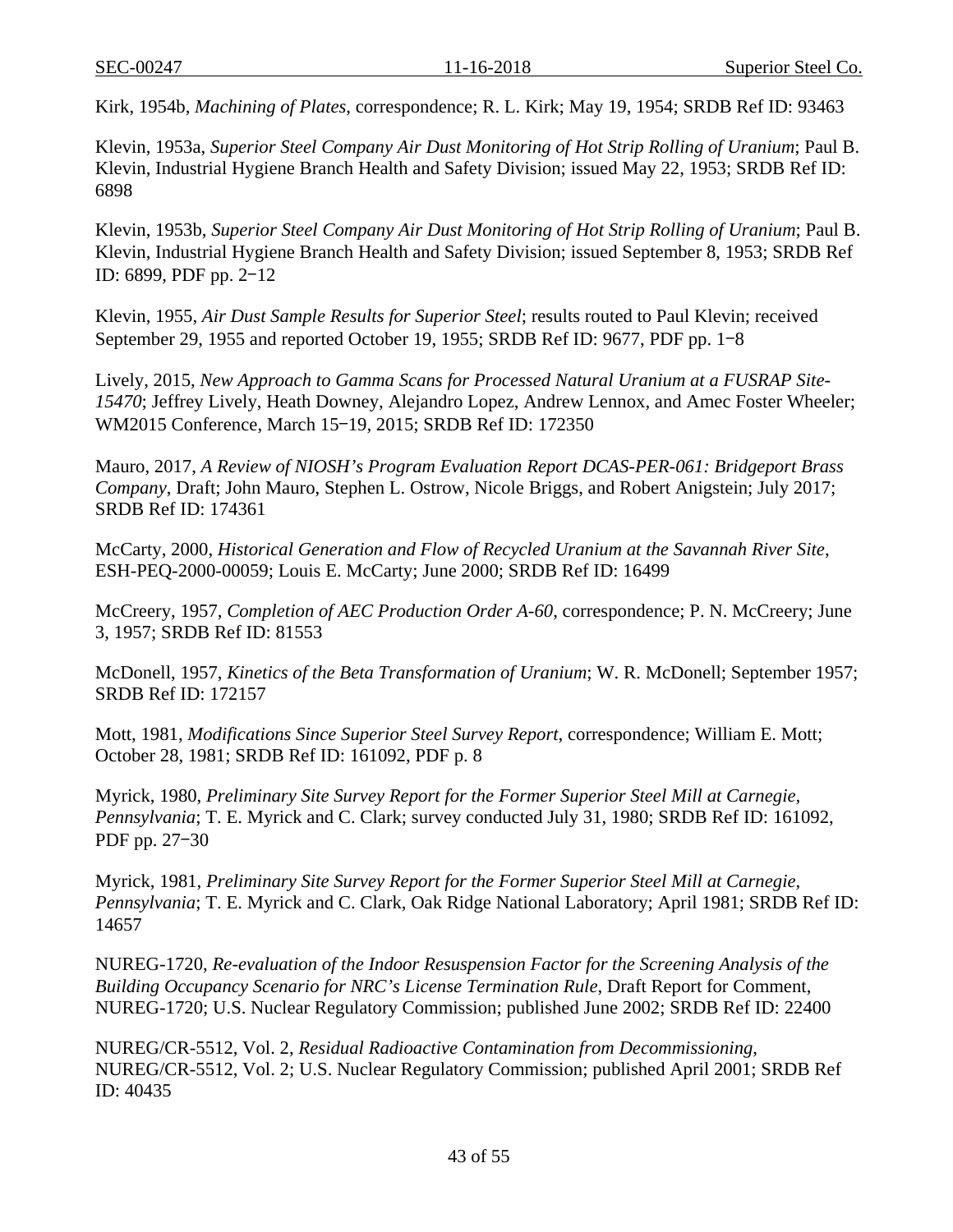ORAUT-OTIB-0006, *Dose Reconstruction from Occupational Medical X-ray Procedures*, Rev. 05; ORAU Team Dose Reconstruction Project for NIOSH; effective August 13, 2018; SRDB Ref ID: 172596

ORAUT-OTIB-0018, *Internal Dose Overestimates for Facilities with Air Sampling Programs*, Rev. 01; ORAU Team Dose Reconstruction Project for NIOSH; effective August 9, 2005; SRDB Ref ID: 19436

ORAUT-OTIB-0070, *Dose Reconstruction During Residual Radioactivity Periods at Atomic Weapons Employer Facilities*, Rev. 01; ORAU Team Dose Reconstruction Project for NIOSH; effective March 5, 2012; SRDB Ref ID: 108851

ORAUT-OTIB-0076, *Guiding Reconstruction of Intakes of Thorium Resulting from Nuclear Weapons Programs*, Rev. 00; ORAU Team Dose Reconstruction Project for NIOSH; effective July 10, 2014; SRDB Ref ID: 133669

ORAUT-OTIB-0079, *Guidance on Assigning Occupational X-ray Dose Under EEOICPA for X-rays Administered Off Site*, Rev. 02; ORAU Team Dose Reconstruction Project for NIOSH; effective June 15, 2017; SRDB Ref ID: 166967

ORAUT-TKBS-0034, *An Exposure Matrix for Superior Steel, Carnegie, Pennsylvania, Period of Operation: January 1, 1952 through December 31, 1957*, Rev. 00 PC-1; ORAU Team Dose Reconstruction Project for NIOSH; effective August 9, 2005; SRDB Ref ID: 20182

Osterwald, 1956, *Uranium Compounds, February 1956*, correspondence; H. R. Osterwald; March 1, 1956; SRDB Ref ID: 132720

Reardon, 1956, *License Change to Process Thorium Granted*, correspondence; Eugene J. Reardon; March 13, 1956; SRDB Ref ID: 78264

Reardon, 1957, *Security Inspection*, shows dates of inspections made in 1954 through 1956; facility security agent is E. J. Reardon; remarks include date of May 10, 1957; SRDB Ref ID: 161092, PDF p. 20

Sapirie, 1954, *Rolling Slabs to be Shipped to Superior Steel for Final Fabrication*, Telegram; S. R. Sapirie; surrounding document indicates likely issued in November 1954; SRDB Ref ID: 132719, PDF pp. 2-3

Schiltz, 1956, *Uranium Slab Shipment from Lockport, New York*, correspondence; J. F. Schiltz; November 27, 1956; SRDB Ref ID: 81545

SROO, 1952–1957, *Review of Contract AT(30-1)-1412 with Specific Contract Terms*; Savannah River Operations Office (SROO); Contract effective June 27, 1952 and completion date of September 30, 1957; SRDB Ref ID: 161092, PDF pp. 23–24

SROO, 1979, *Formerly Utilized MED/AEC Site Radiological Survey Program (Former Superior Steel Company Activities)*, correspondence with attachments; Savannah River Operations Office (SROO); August 28, 1979; SRDB Ref ID: 78340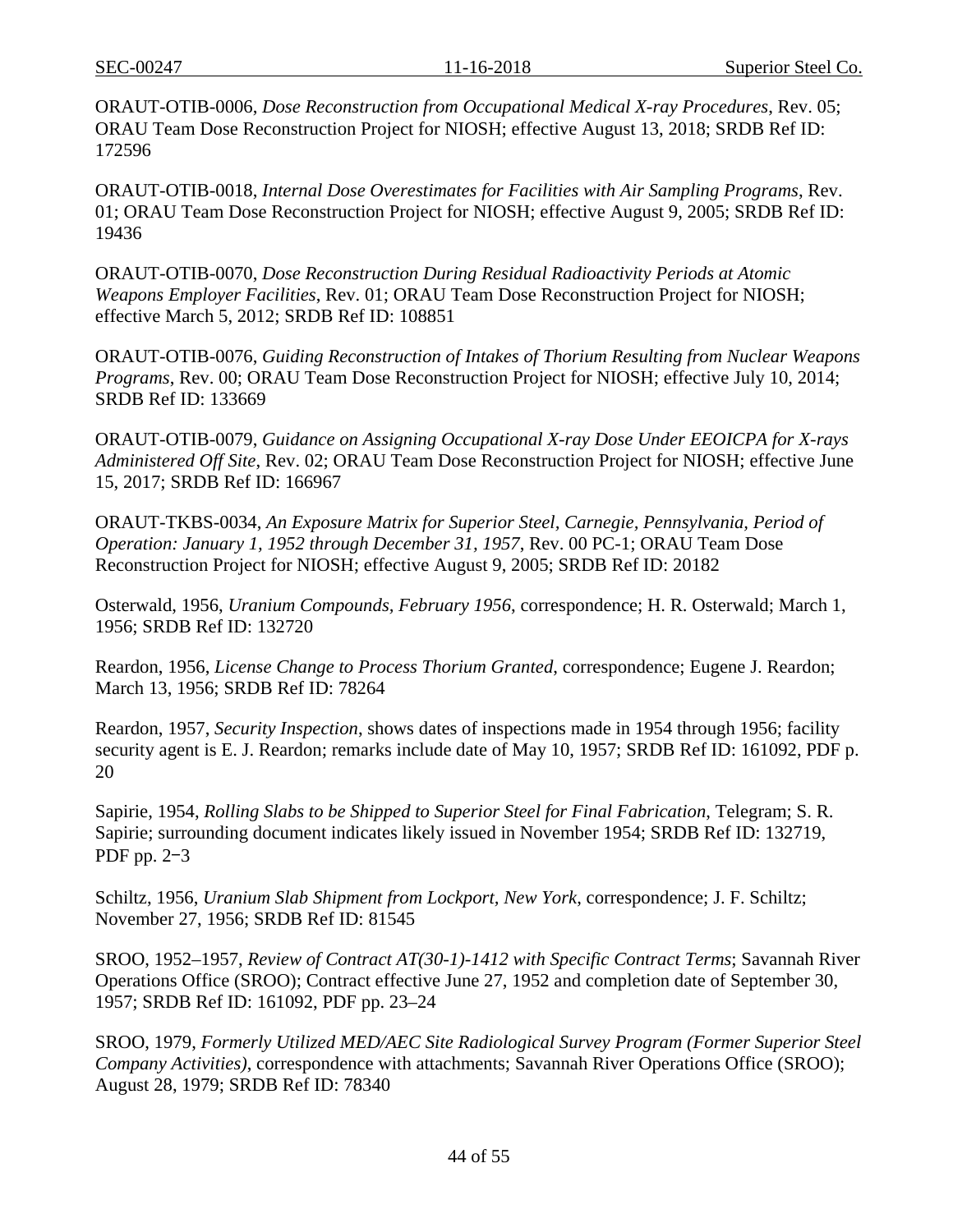Stanford, 1954, *Rollings at Superior*, correspondence; R. E. L. Stanford; February 8, 1954; SRDB Ref ID: 172177, PDF p. 2

Superior Steel, 1954, *Metallurgy Section Monthly Report*, April 1954; Superior Steel Co.; April 1954; SRDB Ref ID: 99468

Survey, 1955, *Survey of the Control Maintained over Source and Special Nuclear Materials, National Lead Company of Ohio, Fernald Area*, select pages including amounts from July 1, 1954 to February 28, 1955; Unknown author; September 2, 1955; SRDB Ref ID: 77006

USAEC, 1954, *Shipping Uranium Slabs to Superior Steel*, Telegram; U.S. Atomic Energy Commission (USAEC); received December 14, 1954; SRDB Ref ID: 132695, PDF p. 2

USACE, 2007; *Preliminary Assessment, Superior Steel Corporation, Scott Township, Pennsylvania*; U.S. Army Corps of Engineers (USACE); February 2007; SRDB Ref ID: 167784

Watson, 2016, *Comparison of Laboratory Analytical Methods for Uranium Analysis, Superior Steel FUSRAP Site*; Natalie Watson, Scott McCabe, Jeffrey Lively, and Nelson Walter; WM2016 Conference, March 6-10, 2016; SRDB Ref ID: 173745

West, 1955, *Shipment of Materials for AECL to Fabricate Plate Elements*, correspondence; W. W. West; February 3, 1955; SRDB Ref ID: 58579

Worthington, 1956, *Research Programs in Support of Savannah River*, correspondence; Hood Worthington; April 19, 1956; SRDB Ref ID: 90056

Young, 1985*, Authority Review – The Former Superior Steel Corporation Site – AEC Contract NO. AT(30-1)-1412*, correspondence to Arthur Whitman with attachments; Charles D. Young; September 30, 1985; SRDB Ref ID: 14655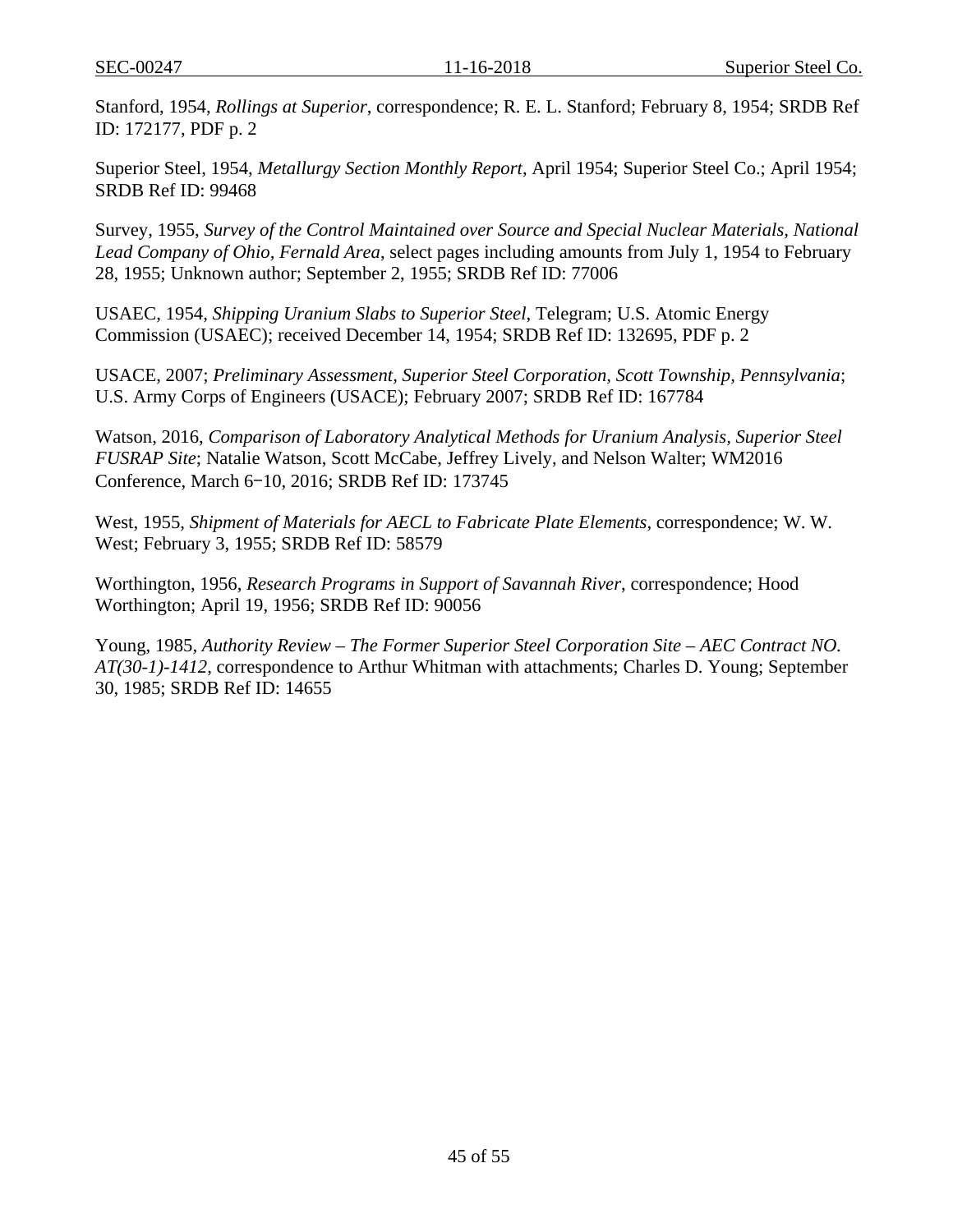# **Attachment One: Data Capture Synopsis**

#### **Table A1-1: Summary of Holdings in the SRDB for Superior Steel Co.**

<span id="page-45-1"></span><span id="page-45-0"></span>

| <b>Data Capture Information</b>                                                                                                                                                                                                                                                                                                                                                                                                                                            | <b>Data Capture Description</b>                                                                                                                                                                                                                                                                                                                                                                                                                                                                                                                                                                                                                                                                                                                                                          | Date<br>Completed | <b>Number</b><br><b>Uploaded</b><br>into SRDB |
|----------------------------------------------------------------------------------------------------------------------------------------------------------------------------------------------------------------------------------------------------------------------------------------------------------------------------------------------------------------------------------------------------------------------------------------------------------------------------|------------------------------------------------------------------------------------------------------------------------------------------------------------------------------------------------------------------------------------------------------------------------------------------------------------------------------------------------------------------------------------------------------------------------------------------------------------------------------------------------------------------------------------------------------------------------------------------------------------------------------------------------------------------------------------------------------------------------------------------------------------------------------------------|-------------------|-----------------------------------------------|
| Primary Site/Company Name: Superior Steel Co.<br>AWE 1952-1957; Residual Radiation 1958-March 1,<br>2011<br>Alternate Site Names: Copperweld, Inc. and Lot and<br><b>Block 102J210</b><br>Physical Size of the Site: 25 acres, Building/Area<br>23a~25,000ft <sup>2</sup> ; 23d~13,000ft <sup>2</sup> and 23e~14,000ft <sup>2</sup><br>Site Population: Hot Strip Mill had approximately<br>100 personnel including labor, management, and<br>operating personnel in 1953. | The PA Department of Environmental Protection indicated any relevant records, if still in<br>existence, would be likely to reside with the U.S. Army Corps. of Engineers (USACE), who<br>have been contacted. Note: Please see United States Army Corps of Engineers (USACE) row<br>below.                                                                                                                                                                                                                                                                                                                                                                                                                                                                                               | 09/18/2018        | $\overline{0}$                                |
| State Contacted: [Contact information redacted]                                                                                                                                                                                                                                                                                                                                                                                                                            | No relevant data identified.                                                                                                                                                                                                                                                                                                                                                                                                                                                                                                                                                                                                                                                                                                                                                             | 09/18/2018        | $\theta$                                      |
| Babcock & Wilcox                                                                                                                                                                                                                                                                                                                                                                                                                                                           | Babcock & Wilcox is searching for related material, but initially indicated they do not<br>anticipate finding information from the 1950's period.                                                                                                                                                                                                                                                                                                                                                                                                                                                                                                                                                                                                                                        | <b>OPEN</b>       | <b>Not</b><br>Applicable                      |
| Carnegie Library of Pittsburgh                                                                                                                                                                                                                                                                                                                                                                                                                                             | Excerpts from annual reports to stockholders for years 1952-1956.                                                                                                                                                                                                                                                                                                                                                                                                                                                                                                                                                                                                                                                                                                                        | 10/10/2018        |                                               |
| <b>DOE</b> Germantown                                                                                                                                                                                                                                                                                                                                                                                                                                                      | Radiological history and summary, radiological survey, elimination report and distribution of<br>uranium plates, and an authority review for the former Superior Steel Company.                                                                                                                                                                                                                                                                                                                                                                                                                                                                                                                                                                                                          | 03/07/2011        | 11                                            |
| DOE Legacy Management - Grand Junction Office                                                                                                                                                                                                                                                                                                                                                                                                                              | Accountability for uranium slabs, commercial facilities used by National Lead Company of<br>Ohio, companies occupying former Superior Steel Co. sites, comprehensive radiological<br>survey, conditioning uranium slabs, expert system license evaluation report for license C-<br>03480, thorium licensing, final radiological scoping survey of portions of the former Superior<br>Steel Company, hot strip mill procedure and sample data for rolling operations, inventory<br>information, licensing amendments to process thorium, machining of plates - contract AT(30-<br>1)-1247, monthly reports for 1952-1954, orders for rolling of slabs, rolling at Superior Steel<br>Co., shipment of uranium, thorium source material license, and working draft historical<br>summaries. | 03/07/2011        | 82                                            |
| DOE Legacy Management - Morgantown                                                                                                                                                                                                                                                                                                                                                                                                                                         | Resurvey program and an assessment of contaminated properties.                                                                                                                                                                                                                                                                                                                                                                                                                                                                                                                                                                                                                                                                                                                           | 04/04/2016        | 2                                             |
| DOE Legacy Management - MoundView (Fernald<br>Holdings, includes Fernald Legal Database)                                                                                                                                                                                                                                                                                                                                                                                   | Notice of change to source and Special Nuclear Materials accountability station symbols<br>listing, resumption of activities for the month ending June 20, 1953, research and<br>development expenditures, and completion of AEC production order A-60.                                                                                                                                                                                                                                                                                                                                                                                                                                                                                                                                  | 05/13/2010        | $\overline{7}$                                |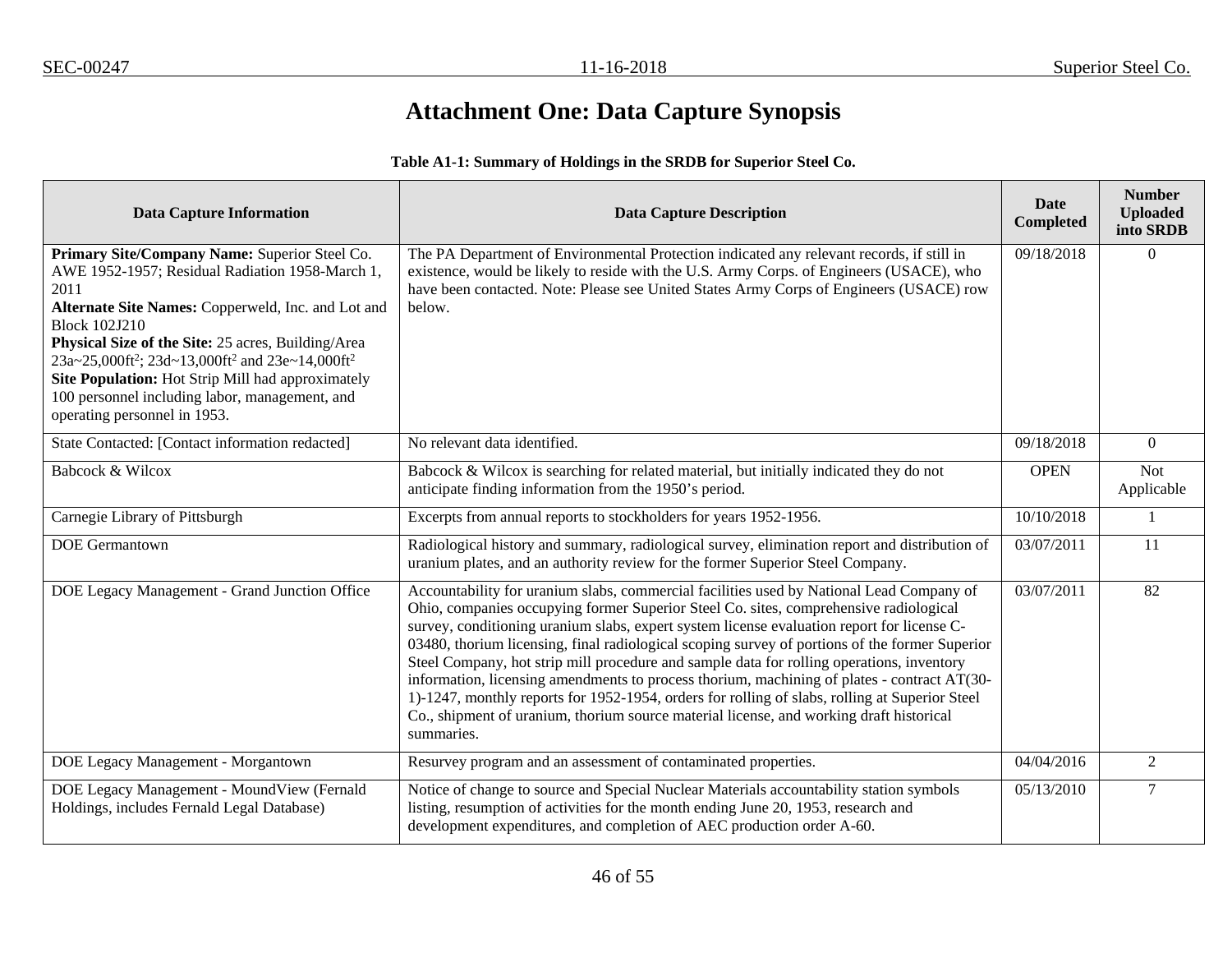| <b>Data Capture Information</b>                                                               | <b>Data Capture Description</b>                                                                                                                                                                                                                                                                                                                               | <b>Date</b><br>Completed | <b>Number</b><br><b>Uploaded</b><br>into SRDB |
|-----------------------------------------------------------------------------------------------|---------------------------------------------------------------------------------------------------------------------------------------------------------------------------------------------------------------------------------------------------------------------------------------------------------------------------------------------------------------|--------------------------|-----------------------------------------------|
| DOE Oak Ridge Operations Records Holding Task<br>Group (RHTG)                                 | Supplement to Production Division monthly activity report 1952.                                                                                                                                                                                                                                                                                               | 04/05/2011               |                                               |
| Hagley Museum and Library                                                                     | Research programs in support of Savannah River Site.                                                                                                                                                                                                                                                                                                          | 09/28/2010               | $\mathbf{1}$                                  |
| Hanford                                                                                       | Activity #132 has been submitted requesting additional key word searches be conducted on<br>all Hanford databases to supplement what has been obtained to date.                                                                                                                                                                                               | <b>OPEN</b>              | $\overline{4}$                                |
|                                                                                               | Monthly reports and transfer to Oak Ridge contract AT(30-1)-1412.                                                                                                                                                                                                                                                                                             |                          |                                               |
| Health and Safety Laboratory (HASL)                                                           | Thorium sampling and storage.                                                                                                                                                                                                                                                                                                                                 | 03/08/2005               |                                               |
| <b>Internet - Defense Technical Information Center</b><br>(DTIC)                              | No relevant data identified.                                                                                                                                                                                                                                                                                                                                  | 09/20/2018               | $\Omega$                                      |
| <b>Internet - DOE Legacy Management</b>                                                       | Site management guide 2012.                                                                                                                                                                                                                                                                                                                                   | 01/28/2014               | 2                                             |
| <b>Internet - DOE Legacy Management Considered Sites</b>                                      | No relevant data identified.                                                                                                                                                                                                                                                                                                                                  | 05/17/2018               | $\Omega$                                      |
| <b>Internet - DOE National Nuclear Security</b><br>Administration (NNSA) - Nevada Site Office | No relevant data identified.                                                                                                                                                                                                                                                                                                                                  | 09/20/2018               | $\Omega$                                      |
| <b>Internet - DOE Noncompliance Tracking System</b>                                           | No relevant data identified.                                                                                                                                                                                                                                                                                                                                  | 09/20/2018               | $\theta$                                      |
| Internet - Occurrence Reporting and Processing<br>System                                      | No relevant data identified.                                                                                                                                                                                                                                                                                                                                  | 09/20/2018               | $\Omega$                                      |
| Internet - DOE OpenNet                                                                        | Trip report and a quarterly report of Working Committee on Uranium Quality and<br>Fabrication.                                                                                                                                                                                                                                                                | 05/15/2018               | $\overline{2}$                                |
| <b>Internet - DOE OSTI Energy Citations</b>                                                   | Report 3, Flat Plate Bonded Fuel Elements 1953.                                                                                                                                                                                                                                                                                                               | 03/25/2010               | 1                                             |
| Internet - DOE OSTI Information Bridge                                                        | Material tasks and advanced material program.                                                                                                                                                                                                                                                                                                                 | 04/01/2013               | $\mathbf{1}$                                  |
| Internet - DOE OSTI SciTech Connect                                                           | Analysis of the extended Zero Power Experiments on the Army Package Power Reactor<br>(ZPE-2), Argonne National Laboratory annual report for Metallurgy Division, boiling water<br>reactor technology status report, mechanical properties of uranium plate, plutonium recycle<br>program monthly report, and a Reactor Engineering Division quarterly report. | 05/15/2018               | 13                                            |
| Internet - Energy Employees Claimant Assistance<br>Project (EECAP)                            | No relevant data identified.                                                                                                                                                                                                                                                                                                                                  | 09/20/2018               | $\overline{0}$                                |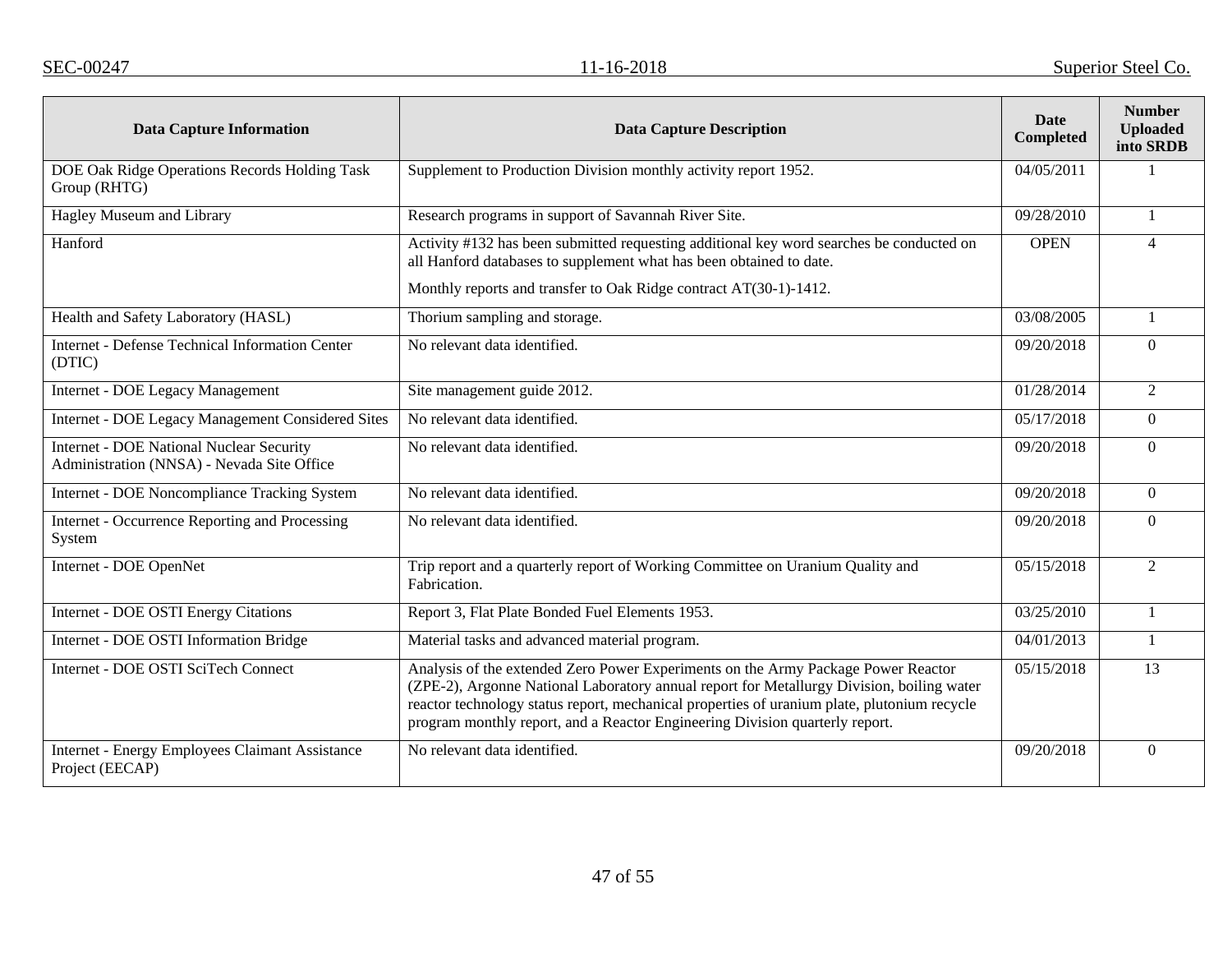| <b>Data Capture Information</b>                                                                                               | <b>Data Capture Description</b>                                                                                                                                                                                                                                                                                                                                                                              | <b>Date</b><br>Completed | <b>Number</b><br><b>Uploaded</b><br>into SRDB |
|-------------------------------------------------------------------------------------------------------------------------------|--------------------------------------------------------------------------------------------------------------------------------------------------------------------------------------------------------------------------------------------------------------------------------------------------------------------------------------------------------------------------------------------------------------|--------------------------|-----------------------------------------------|
| Internet - Google                                                                                                             | Status of decommissioning program-annual update, AEC research programs in support of<br>Savannah River, Formerly Utilized Sites Remedial Action Program (FUSRAP) fact sheet and<br>update, new approach to gamma scans for processed natural uranium at a FUSRAP site,<br>residual radioactivity summary, status of the decommissioning program annual report, and a<br>Superior Steel description.          | 09/20/2018               | 63                                            |
| Internet - Hanford Declassified Document Retrieval<br>System (DDRS)                                                           | Monthly activity report.                                                                                                                                                                                                                                                                                                                                                                                     | 01/11/2008               | -1                                            |
| Internet - Health Physics Journal                                                                                             | No relevant data identified.                                                                                                                                                                                                                                                                                                                                                                                 | 09/20/2018               | $\overline{0}$                                |
| Internet - Journal of Occupational and Environmental<br>Hygiene                                                               | No relevant data identified.                                                                                                                                                                                                                                                                                                                                                                                 | 09/20/2018               | $\Omega$                                      |
| Internet - National Academies Press (NAP)                                                                                     | No relevant data identified.                                                                                                                                                                                                                                                                                                                                                                                 | 05/17/2018               | $\mathbf{0}$                                  |
| <b>Internet - National Environmental Publications</b><br>Internet Site (NEPIS), U.S. Environmental Protection<br>Agency (EPA) | No relevant data identified.                                                                                                                                                                                                                                                                                                                                                                                 | 05/17/2018               | $\overline{0}$                                |
| Internet - National Institute for Occupational Safety<br>and Health (NIOSH)                                                   | Report on residual radioactive and beryllium contamination at Atomic Weapons Employer<br>Facilities and Beryllium Vendor Facilities.                                                                                                                                                                                                                                                                         | 08/31/2011               | 3                                             |
| Internet - NRC Agencywide Document Access and<br>Management (ADAMS)                                                           | Briefing on decommissioning activities and status, extension of contract AT(30-1)-1412 with<br>Superior Steel, records search for Superior Steel, preliminary site survey report, request for<br>uranium slabs for rolling, shipment of slabs to American Machine & Foundry Co. and 22<br>slabs to Superior Steel, application for amendment to source material license C-3480, and<br>uranium rolling 1954. | 09/20/2018               | $\overline{51}$                               |
| Internet - Oak Ridge National Laboratory Library                                                                              | Aircraft Nuclear Propulsion Project quarterly progress report.                                                                                                                                                                                                                                                                                                                                               | 07/06/2012               | $\mathbf{1}$                                  |
| Internet - USACE/FUSRAP                                                                                                       | Fact sheet and a preliminary assessment.                                                                                                                                                                                                                                                                                                                                                                     | 05/17/2018               | $\overline{4}$                                |
| Internet - Washington State University (U.S.<br>Transuranium and Uranium Registries)                                          | No relevant data identified.                                                                                                                                                                                                                                                                                                                                                                                 | 05/17/2018               | $\overline{0}$                                |
| National Archives and Records Administration<br>(NARA) - College Park                                                         | Uranium rolling at Superior Steel and contract information.                                                                                                                                                                                                                                                                                                                                                  | 10/18/2018               | 6                                             |
| National Archives and Records Administration<br>(NARA) - Kansas City                                                          | Assessment of Superior Steel.                                                                                                                                                                                                                                                                                                                                                                                | 04/01/2005               | 1                                             |
| Oak Ridge Associated University (ORAU)                                                                                        | Records review and evaluation report for the former Superior Steel site.                                                                                                                                                                                                                                                                                                                                     | 09/28/2018               | 1                                             |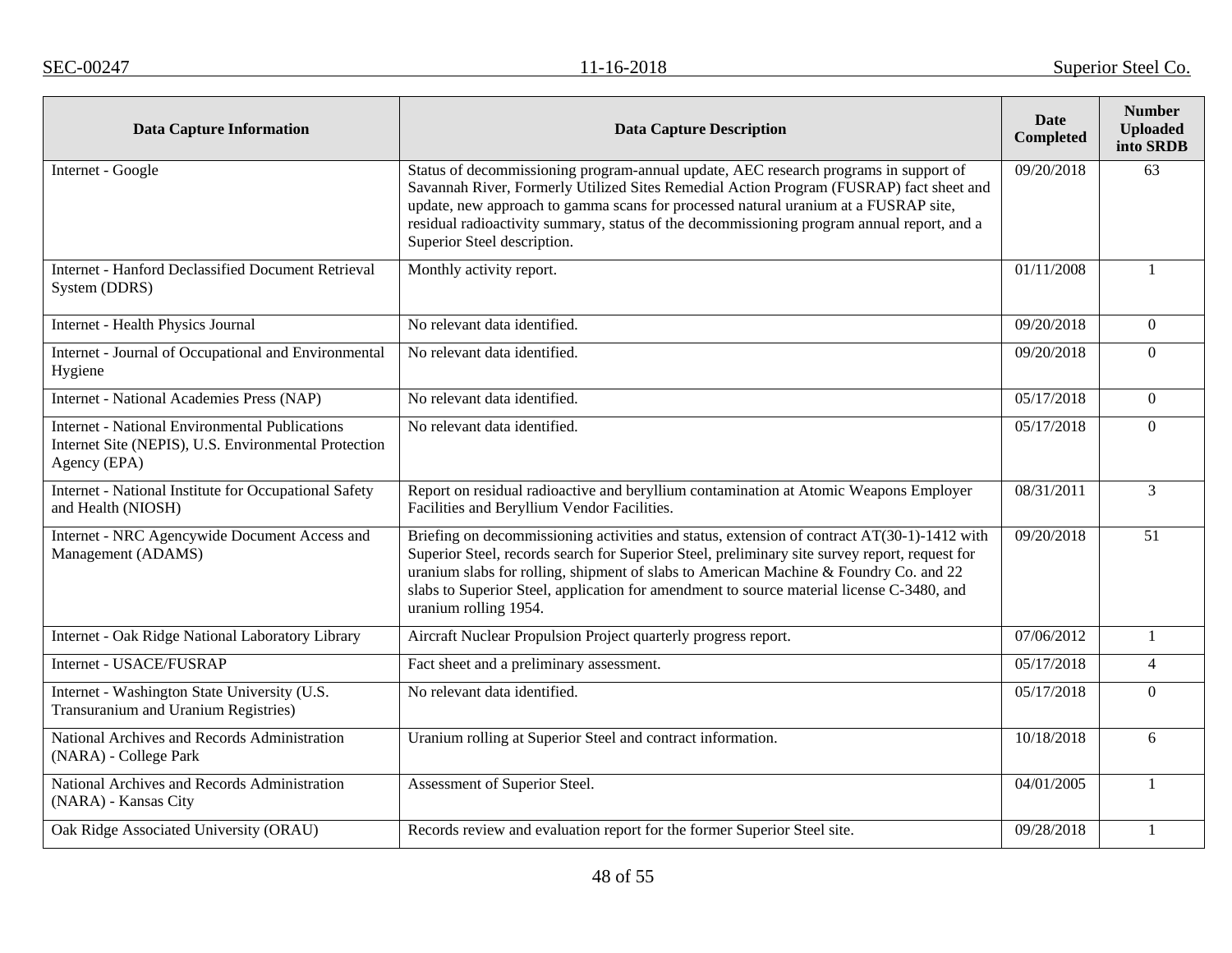| Data Capture Information                      | <b>Data Capture Description</b>                                                                                                                                                                                                                                                                                                                        | Date<br><b>Completed</b> | <b>Number</b><br><b>Uploaded</b><br>into SRDB |
|-----------------------------------------------|--------------------------------------------------------------------------------------------------------------------------------------------------------------------------------------------------------------------------------------------------------------------------------------------------------------------------------------------------------|--------------------------|-----------------------------------------------|
| Oak Ridge National Laboratory (ORNL)          | Procedure manual for radiological survey activities.                                                                                                                                                                                                                                                                                                   | 03/28/2008               |                                               |
| <b>ORAU Team</b>                              | ORAUT-OTIB-0004 Estimating The Maximum Plausible Dose To Workers At Atomic<br>Weapons Employer Facilities, ORAUT-TKBS-0034 Exposure Matrix for Superior Steel, and<br>ORAUT-OTIB-0079 Guidance On Assigning Occupational X-ray Dose Under EEOICPA<br>For X-rays Administered Off-Site.                                                                 | 06/16/2017               | 6                                             |
| Savannah River Site                           | Process requirements for uranium rolling, health physics area survey report, shipment of<br>thorium plate elements, and a monthly progress report.                                                                                                                                                                                                     | 09/22/2018               | 20                                            |
| United States Army Corps of Engineers (USACE) | USACE Buffalo District has been contacted and is performing search for additional<br>information.                                                                                                                                                                                                                                                      | <b>OPEN</b>              | <b>Not</b><br>Applicable                      |
| Unknown                                       | Air dust, breath, water, smears, and urine sample results (1952-1964), Battelle Memorial<br>Institute site operations and facility descriptions, data analysis results 1951 through 1963,<br>Report 5 flat bonded fuel elements period (1954), survey sheet (1953), and Sylvania Corning<br>Plant and Fernald recycled uranium receipts and shipments. | 01/12/2005               | 21                                            |
| <b>TOTAL</b>                                  | <b>Not Applicable</b>                                                                                                                                                                                                                                                                                                                                  | <b>Not</b><br>Applicable | <b>308</b>                                    |

#### **Table A1-2: Database Searches for Superior Steel Co.**

<span id="page-48-0"></span>

| Database/Source                                                                                              | <b>Keywords</b>                                                                                                                       | <b>Number</b><br>of<br><b>Hits</b> | <b>Number</b><br><b>Uploaded</b><br>into SRDB |
|--------------------------------------------------------------------------------------------------------------|---------------------------------------------------------------------------------------------------------------------------------------|------------------------------------|-----------------------------------------------|
| Defense Technical Information Center (DTIC)<br><b>COMPLETED 09/20/2018</b>                                   | Database search terms and Internet URL are available in the Excel file called "Superior Steel"<br>Synopsis Rev 01, (83.13) 11-06-18." | 102                                |                                               |
| DOE Hanford Declassified Document Retrieval<br>System (DDRS) and Public Reading Room<br>COMPLETED 05/16/2018 | Database search terms and Internet URL are available in the Excel file called "Superior Steel"<br>Synopsis Rev 01, (83.13) 11-06-18." | $\theta$                           |                                               |
| DOE Legacy Management Considered Sites<br><b>COMPLETED 05/17/2018</b>                                        | Database search terms and Internet URL are available in the Excel file called "Superior Steel<br>Synopsis Rev 01, (83.13) 11-06-18."  |                                    |                                               |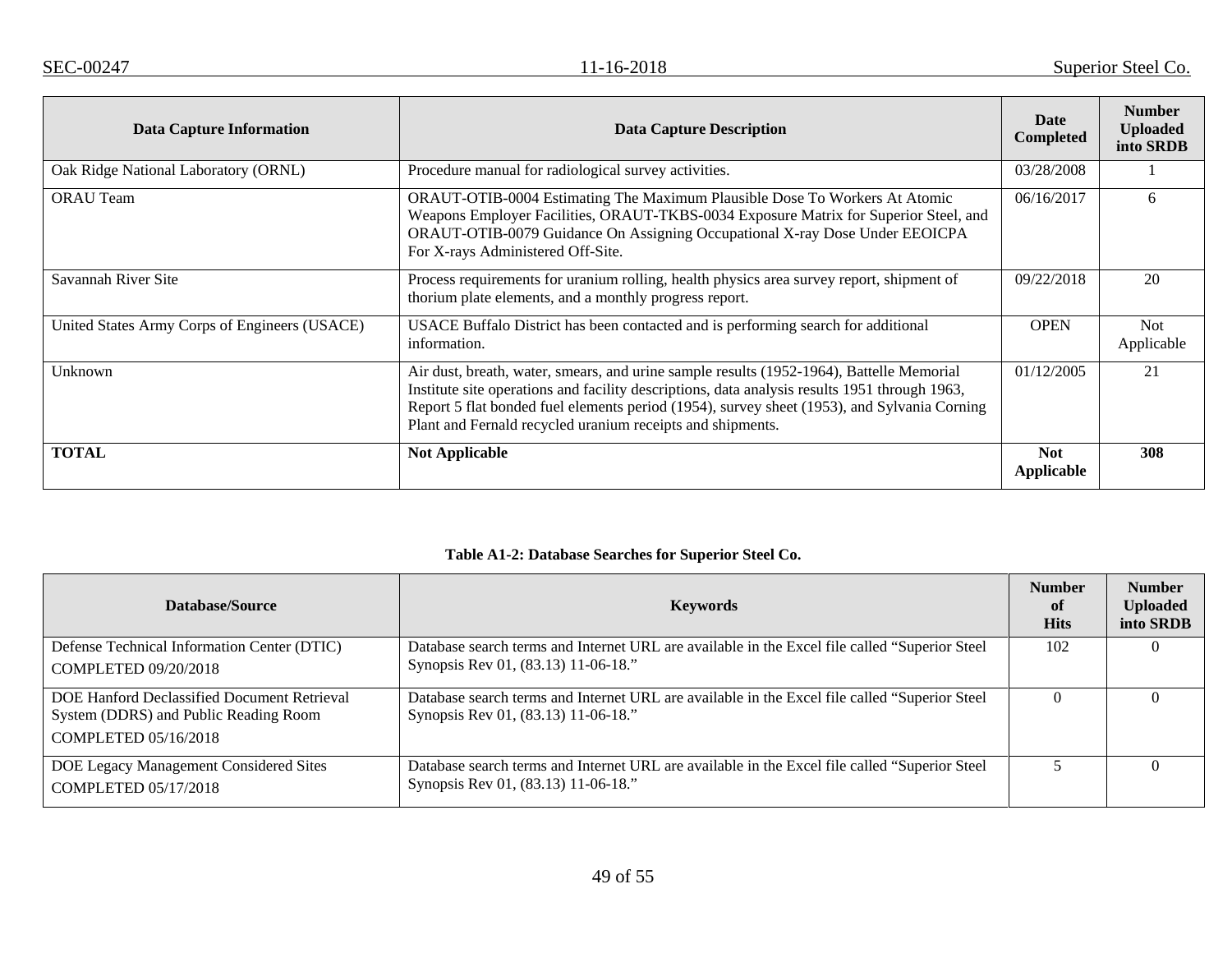| <b>Database/Source</b>                                                                              | <b>Keywords</b>                                                                                                                      | <b>Number</b><br>of<br><b>Hits</b> | <b>Number</b><br><b>Uploaded</b><br>into SRDB |
|-----------------------------------------------------------------------------------------------------|--------------------------------------------------------------------------------------------------------------------------------------|------------------------------------|-----------------------------------------------|
| DOE National Nuclear Security Administration<br>(NNSA) - Nevada Site Office<br>COMPLETED 09/20/2018 | Database search terms and Internet URL are available in the Excel file called "Superior Steel<br>Synopsis Rev 01, (83.13) 11-06-18." | $\Omega$                           | $\Omega$                                      |
| DOE Noncompliance Tracking System<br>COMPLETED 09/20/2018                                           | Database search terms and Internet URL are available in the Excel file called "Superior Steel<br>Synopsis Rev 01, (83.13) 11-06-18." | $\overline{0}$                     | $\Omega$                                      |
| DOE Occurrence Reporting and Processing System<br>COMPLETED 09/20/2018                              | Database search terms and Internet URL are available in the Excel file called "Superior Steel<br>Synopsis Rev 01, (83.13) 11-06-18." | $\mathbf{0}$                       | $\overline{0}$                                |
| DOE OpenNet<br>COMPLETED 05/15/2018                                                                 | Database search terms and Internet URL are available in the Excel file called "Superior Steel<br>Synopsis Rev 01, (83.13) 11-06-18." | 23                                 | $\overline{2}$                                |
| <b>DOE OSTI SciTech Connect</b><br>COMPLETED 09/05/2018                                             | Database search terms and Internet URL are available in the Excel file called "Superior Steel<br>Synopsis Rev 01, (83.13) 11-06-18." | 177,784                            | 14                                            |
| Energy Employees Claimant Assistance Project<br>(EECAP)<br>COMPLETED 09/20/2018                     | Database search terms and Internet URL are available in the Excel file called "Superior Steel<br>Synopsis Rev 01, (83.13) 11-06-18." | $\Omega$                           | $\Omega$                                      |
| Google<br>COMPLETED 09/04/2018                                                                      | Database search terms and Internet URL are available in the Excel file called "Superior Steel<br>Synopsis Rev 01, (83.13) 11-06-18." | 49,686,791                         | 42                                            |
| <b>Health Physics Journal</b><br>COMPLETED 09/20/2018                                               | Database search terms and Internet URL are available in the Excel file called "Superior Steel<br>Synopsis Rev 01, (83.13) 11-06-18." | $\overline{2}$                     | $\overline{0}$                                |
| Journal of Occupational and Environmental Hygiene<br>COMPLETED 09/20/2018                           | Database search terms and Internet URL are available in the Excel file called "Superior Steel<br>Synopsis Rev 01, (83.13) 11-06-18." | $\overline{0}$                     | $\Omega$                                      |
| <b>National Academies Press</b><br>COMPLETED 05/17/2018                                             | Database search terms and Internet URL are available in the Excel file called "Superior Steel<br>Synopsis Rev 01, (83.13) 11-06-18." | 6,748                              | $\overline{0}$                                |
| National Service Center for Environmental<br>Publications (NEPIS)<br>COMPLETED 05/17/2018           | Database search terms and Internet URL are available in the Excel file called "Superior Steel<br>Synopsis Rev 01, (83.13) 11-06-18." | 6,920                              | $\mathbf{0}$                                  |
| NRC ADAMS Reading Room<br>COMPLETED 09/05/2018                                                      | Database search terms and Internet URL are available in the Excel file called "Superior Steel<br>Synopsis Rev 01, (83.13) 11-06-18." | 176                                | 37                                            |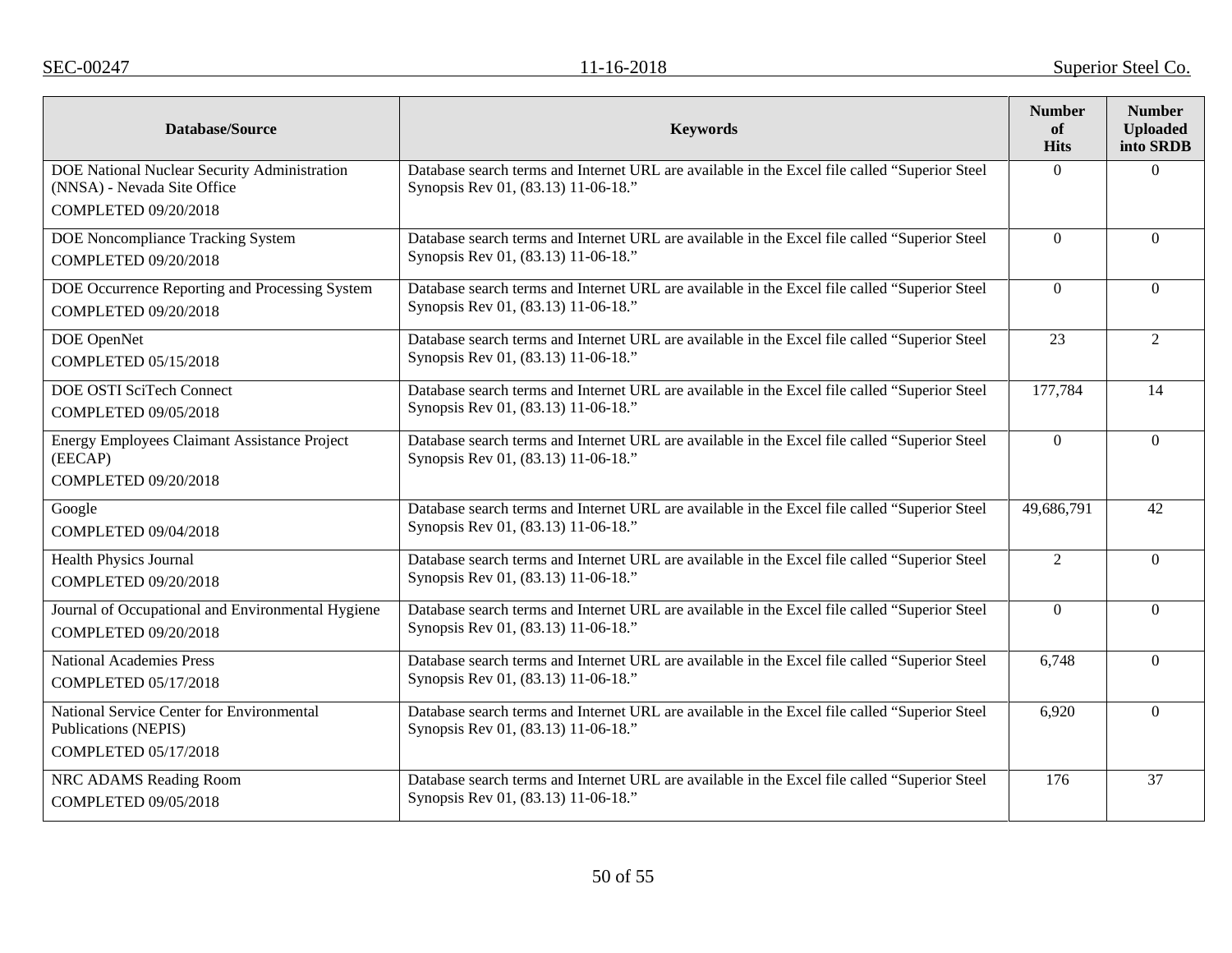| Database/Source                                                              | <b>Keywords</b>                                                                                                                       | <b>Number</b><br>of<br><b>Hits</b> | <b>Number</b><br><b>Uploaded</b><br>into SRDB |
|------------------------------------------------------------------------------|---------------------------------------------------------------------------------------------------------------------------------------|------------------------------------|-----------------------------------------------|
| United States Army Corps of Engineers (USACE)<br><b>COMPLETED 05/17/2018</b> | Database search terms and Internet URL are available in the Excel file called "Superior Steel"<br>Synopsis Rev 01, (83.13) 11-06-18." | 132                                |                                               |
| U.S. Transuranium & Uranium Registries<br><b>COMPLETED 05/17/2018</b>        | Database search terms and Internet URL are available in the Excel file called "Superior Steel"<br>Synopsis Rev 01, (83.13) 11-06-18." |                                    |                                               |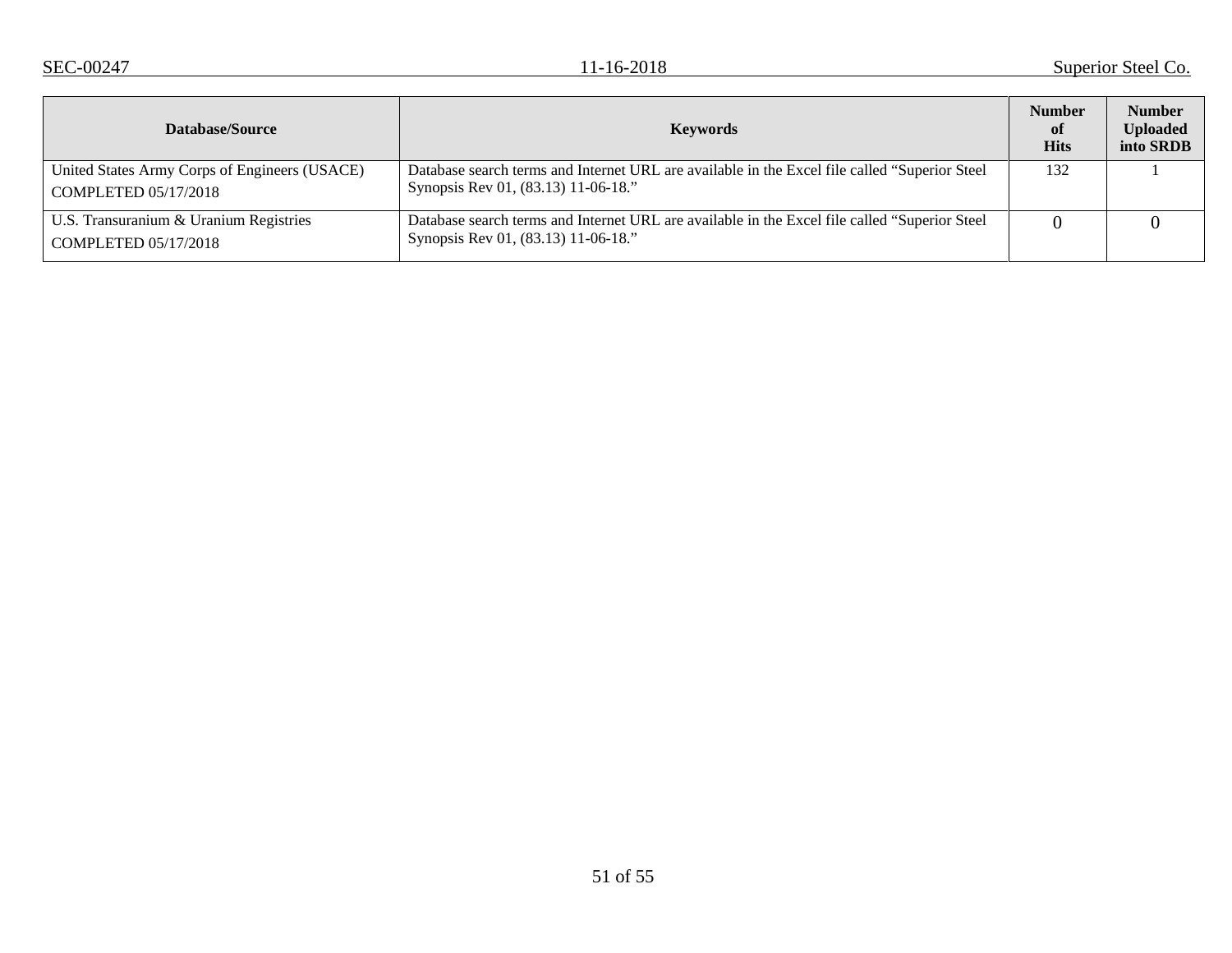## **Attachment Two: Thorium Contamination**

#### <span id="page-51-0"></span>**Oak Ridge National Laboratory (ORNL) 1980 Preliminary Site Survey**

In July 1980, at the request of DOE, a preliminary radiological survey at the former Superior Steel Co. plant was conducted by members of the Health and Safety Research Division of ORNL. The objective was to "provide information on the present condition and use of the former mill area and to determine the need for a detailed survey" (Myrick, 1980, PDF p. 27). This survey covered the former mill area (referred to as Area A), the former motor room (referred to as Area B), and the former rolling area (referred to as Area C). *Preliminary Site Survey Report for the Former Superior Steel Mill at Carnegie, Pennsylvania* (Myrick, 1980) states that the survey consisted of the following five methods:

- 1. External-gamma scan of floor and lower-wall surfaces in all buildings via gamma scintillation survey meter;
- 2. Fixed alpha measurements on floor and wall surfaces in random locations in all areas via an alpha scintillation survey meter;
- 3. Beta-gamma dose rate measurements at selected locations via beta-gamma sensitive GM tube with open/closed window option;
- 4. External gamma and fixed alpha measurements on original machinery surfaces via gamma scintillation survey meter and alpha scintillation survey meter; and
- 5. Sampling and analysis of mill residues via laboratory analysis (Myrick, 1980, PDF p. 28).

The first four survey methods would result in gross data, not yielding radionuclide-specific information. Only the fifth method, sampling and analysis of mill residues via laboratory analysis, could yield radionuclide-specific results; thus NIOSH's ORNL 1980 site survey data review would focus on results from method 5.

A sample of residues from the bottom of the rolling area pit was taken and sent to ORNL for analysis. The sample was a combination of steel shavings, soil, and various other unidentified materials. There are no details on the instrumentation or procedures used for the sample analysis. The only radionuclide identified by ORNL was U-238; it was indicated that "no other radionuclides were present in sufficient quantities to be detected" (Myrick, 1980, PDF p. 29). Another sample was taken under the wooden floor of the storage shed in this same former rolling area. The results of the analysis indicated the material under the floor was similar in makeup to that found in the pit (i.e., U-238 and the statement "no other radionuclides were detected" (Myrick, 1980, PDF p. 30).

Based on the results of this survey, it was recommended that a formal, detailed survey of the building be conducted (Myrick, 1980, PDF p. 30). According to a memo dated October 28, 1981, from DOE Environmental and Safety Engineering Division (EP-32) to the State of Pennsylvania, the full radiological survey of Superior Steel Co. would be postponed, because the contaminated areas had been made inaccessible by the current owner of the property (Mott, 1981).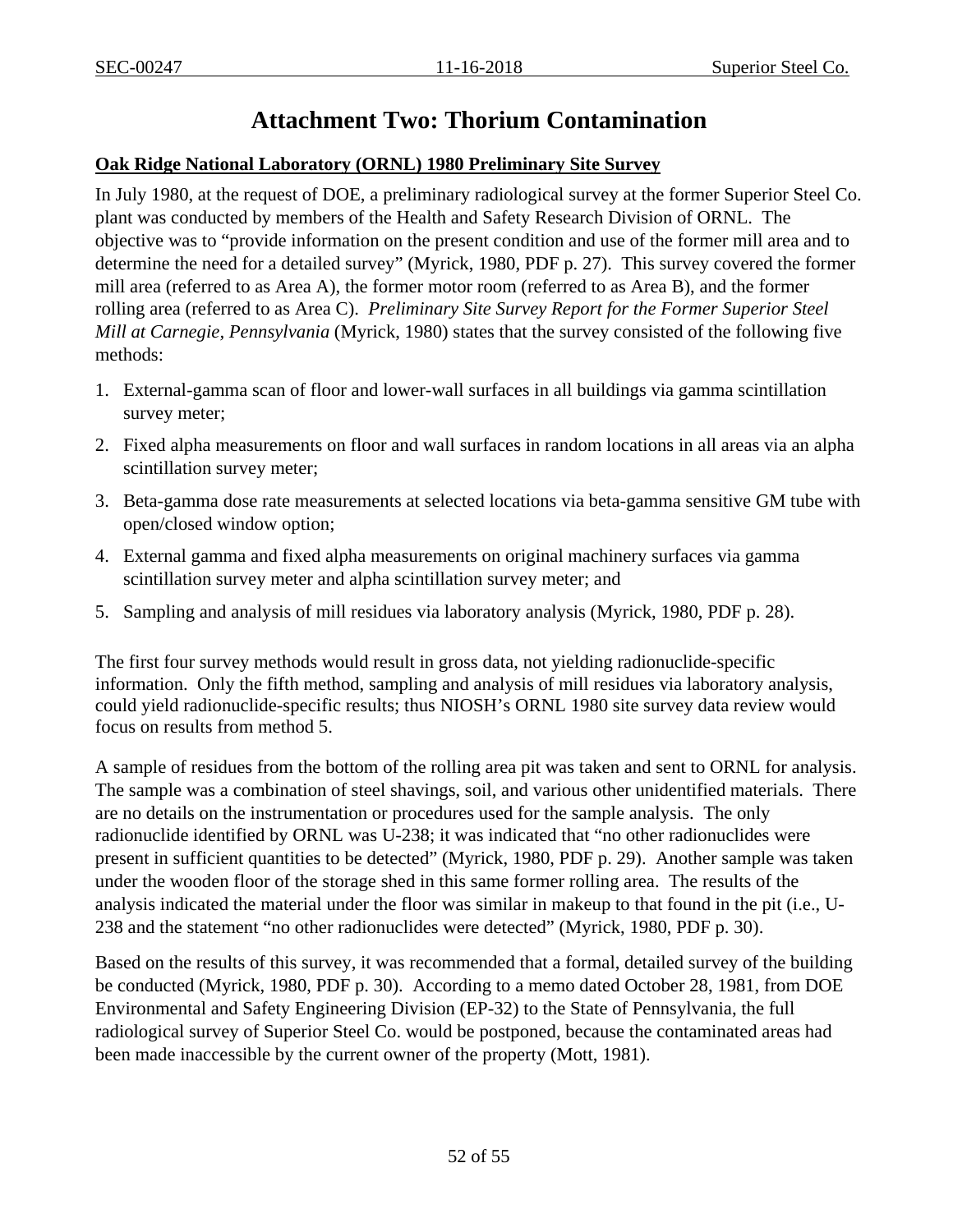#### **NRC Environmental Survey and Site Assessment Program (ESSAP) Phase 1**

In 2000, at the request of the NRC Division of Waste Management, Oak Ridge Institute for Science and Education (ORISE)'s ESSAP performed radiological scoping survey activities on various portions of the Superbolt facility during the period of August 28 through September 1, 2000 (Adams, 2001). These ORISE Phase 1 ESSAP survey activities were performed in the former mill area (same as ORNL Area A), former motor room (same as ORNL Area B), and former rolling area (same as ORNL Area C) and consisted of the following:

- 1. Alpha, beta, and gamma surface scans of 25% of the floors in the former mill area and former rolling area, as well as 25% of the lower walls in the former rolling area;
- 2. Gamma/beta surface activity measurements and smear surveys for removable gross alpha and gross beta in 37 areas of elevated radiation levels determined by the surface scans;
- 3. Exposure rate measurements in 5 locations within the former rolling area;
- 4. Soil sampling for laboratory analysis of locations in the former mill and rolling areas; and
- 5. Miscellaneous sampling for laboratory analysis from areas of elevated activity determined in direct measures of the former rolling area and former mill area.

Survey methods 1-3 provide gross or total activity information and are not radionuclide-specific. Survey methods 4 and 5 can provide radionuclide-specific information. Therefore, NIOSH's NRC ESSAP Phase I data review focused on results from methods 4 and 5. Forty-six soil samples (approximately 1kg each) were taken from the following:

- Under four flooring excavations/backfill removal above former trenches/pits;
- Subsurface samples (under concrete flooring, asphalt, and concrete roadway) in various sections of Areas A, B, and C;
- Excavated trenches with Area A;
- Excavated trench in the salt bath area; and
- Randomly selected locations inside and outside of the facility.

The miscellaneous samples consisted of the following:

- Five dust and residue samples collected from horizontal surfaces in the overhead beams and lower walls in Area C;
- Two paint/primer/concrete chip samples from the floor of Area C;
- One concrete rubble sample collected from the former storage shed area; and
- One water sample from Trench Pit #2 in Area A.

Samples were prepared per the ESSAP procedures and analyzed at ORISE's ESSAP laboratory in accordance with the ORISE/ESSAP Laboratory Procedures Manual. The soil and miscellaneous samples were analyzed by gamma spectroscopy using HP Extended Range Intrinsic detectors and multichannel analyzers. Background and Compton stripping, peak search, peak identification, and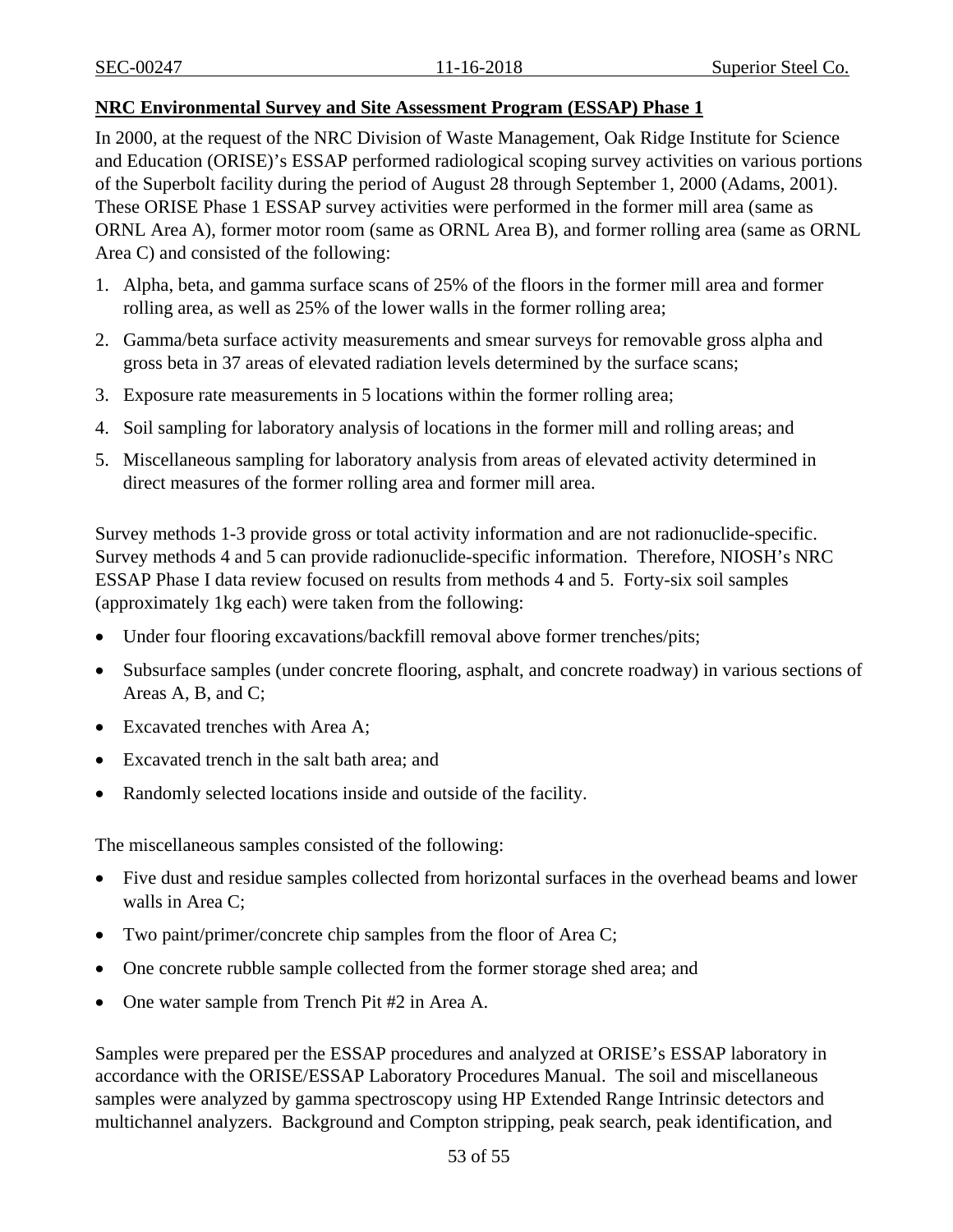concentration calculations were performed using the computer capabilities inherent in the analyzer system. All photopeaks were reviewed for consistency of activity. Detection limits, or minimum detectable concentrations (MDC), were based on 3 plus 4.65 times the standard deviation of the background count. Samples results less than the MDC were reported as less than the MDC for counting purposes. Uranium-235 was measured directly via the 143keV photopeak (10.96%); U-238 was measured indirectly via daughter products and assuming secular equilibrium: Th-234 with 63keV photopeak (4.8%) or Pa-234m with 1001keV photopeak (0.83%) (Adams, 2001). According to Adams, 2011, "The radionuclide of interest was uranium; however, spectra were reviewed for other identifiable total absorption peaks (photopeaks)." NIOSH has concluded that if thorium contamination were present, it did not exceed the maximum detectable concentration and therefore is not a significant contributor to exposure.

After gamma spectroscopy, some soil samples were selected for alpha spectroscopy and were prepared by a potassium fluoride and pyrosulfate fusion followed by a barium precipitation and liquid-liquid extraction for uranium (Adams, 2001). If thorium was present in the original sample it would have been removed during the separation phase of the uranium-specific sample. Therefore, the alpha spectroscopy preparation precludes the ability to make conclusions about any thorium presence.

#### **NRC ESSAP Phase 2**

In August 2003, the NRC's Division of Waste Management requested that ORISE ESSAP perform additional radiological evaluations of portions of the Superbolt (i.e., Superior Steel Co.) facility that were not addressed during Phase 1 (Adams, 2001). This survey was performed in accordance with a site-specific survey plan created in line with the ORISE/ESSAP Survey Procedures and Quality Assurance Manual and approved by the NRC. The areas evaluated included all five Superbolt warehouses that comprised Superbolt Building Complex Number 23: 23A (former mill area, ORNL Area A), 23B (not previously surveyed, but was used as AHP remediation/radiological waste storage), 23C (not previously surveyed), 23D (former rolling area, ORNL Area C), and 23E (former motor room, ORNL Area B). ESSAP also reviewed existing site data associated with further evaluation and cost estimates for work required to perform studies to determine the radiological status of the underfloor trench that runs through Areas 23A and 23D (Adams, 2003).

This survey was limited in scope, but included:

- 1. Alpha, beta, and gamma surface scans of the floor—80% surveyed in 23A and 23E, 90% surveyed in 23C and 23D, and 50% for 23B, as well as 25% of the lower walls and 5% of upper walls in all locations;
- 2. Gross alpha and gross beta surface activity measurements and smear samples for removable contamination in locations of elevated radiation areas determined from surface scans;
- 3. Exposure rate measurements throughout all areas;
- 4. One surface soil sample taken from elevated radiation area within 23B for laboratory analysis; and
- 5. Ten miscellaneous samples (residue, brick, and dust samples) collected from areas of elevated radiation determined by surface scans for laboratory analysis (Adams, 2003).